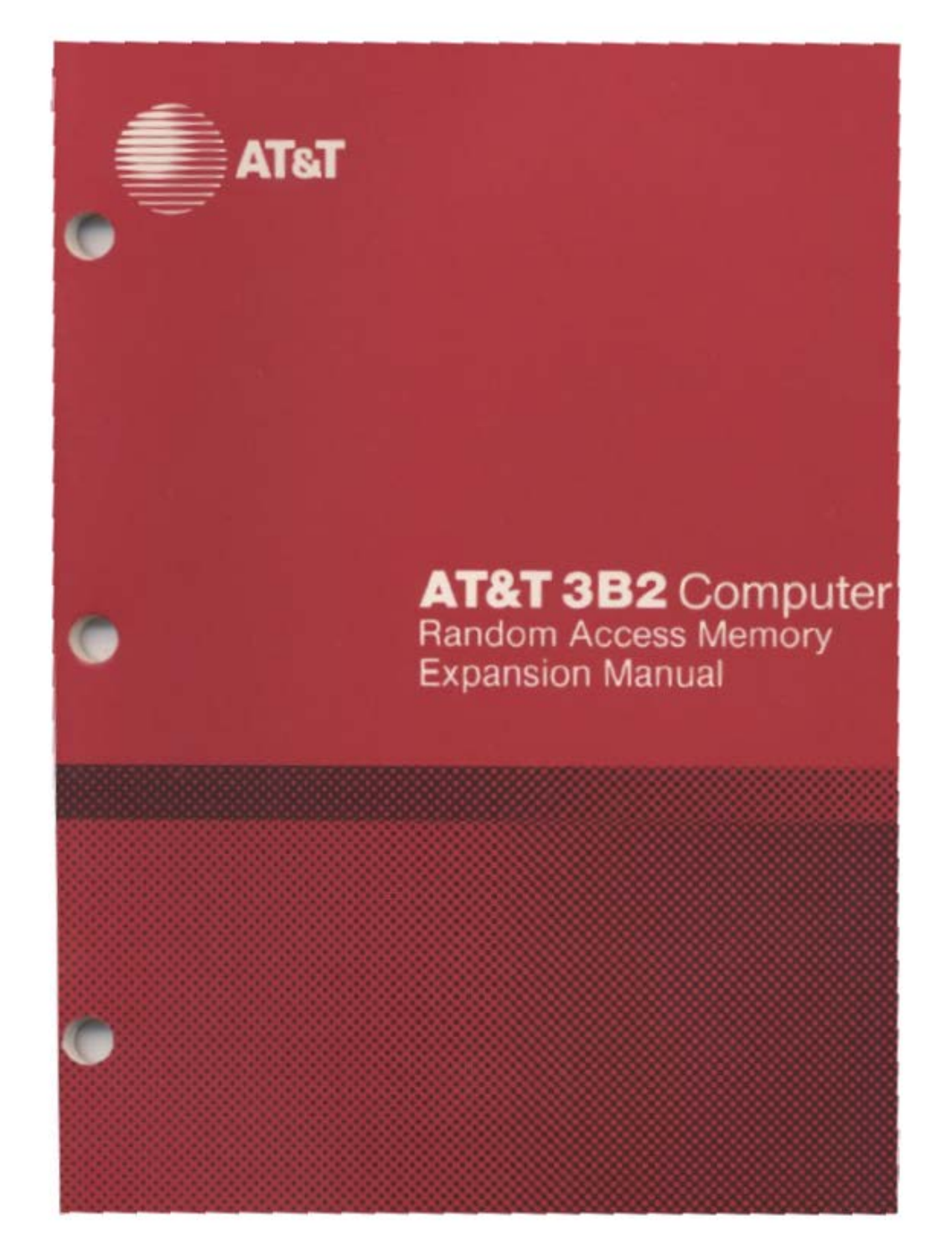

305-532 Issue 3

# **AT&T 3B2 Computer Random Access Memory Expansion Manual**

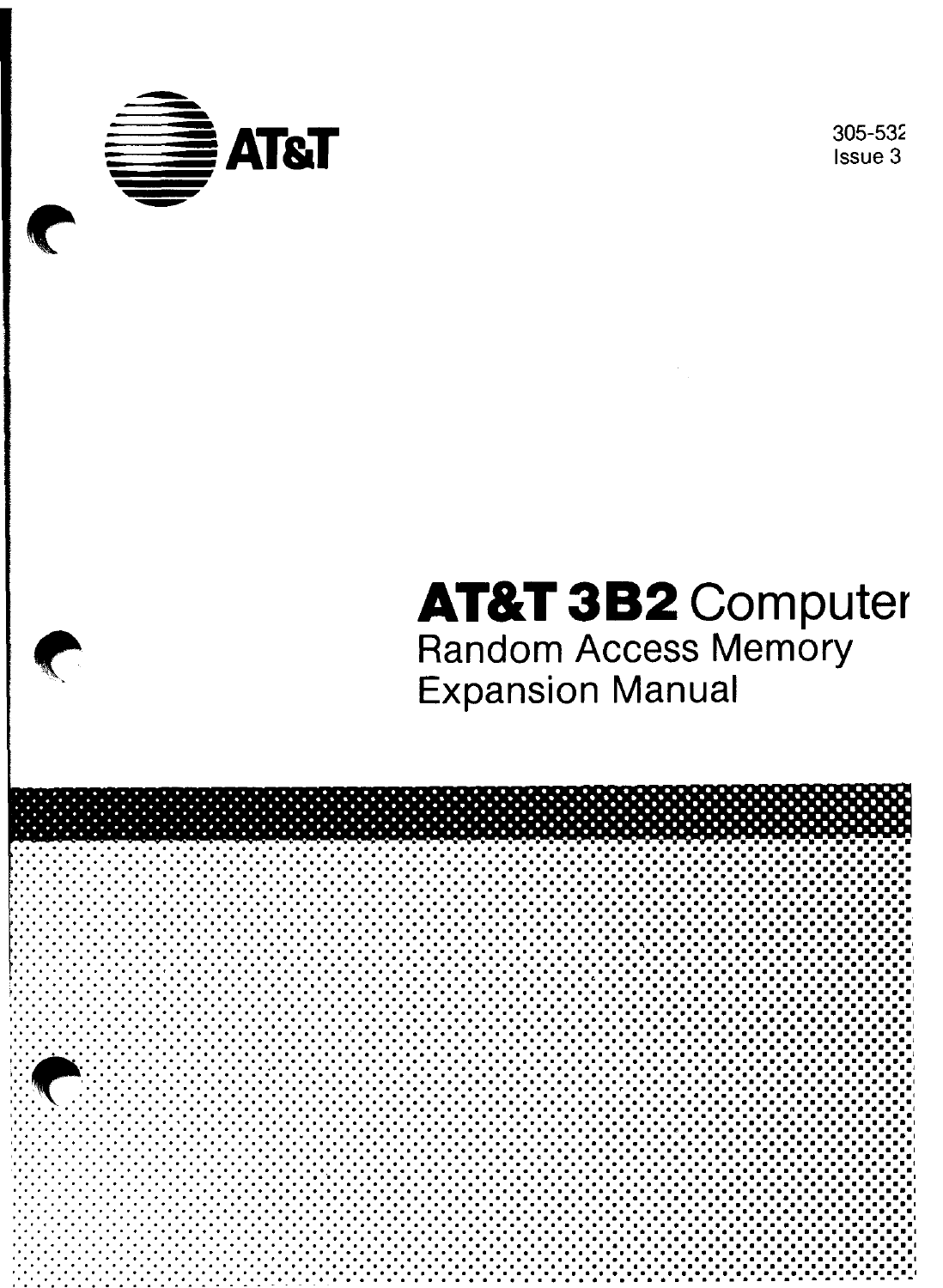#### **NOTICE**

The information in this document is subject to change without notice. AT&T assumes no responsibility for any errors that may appear in this document.

> Copyright<sup>®</sup> 1986 AT&T All Rights Reserved Printed in U.S.A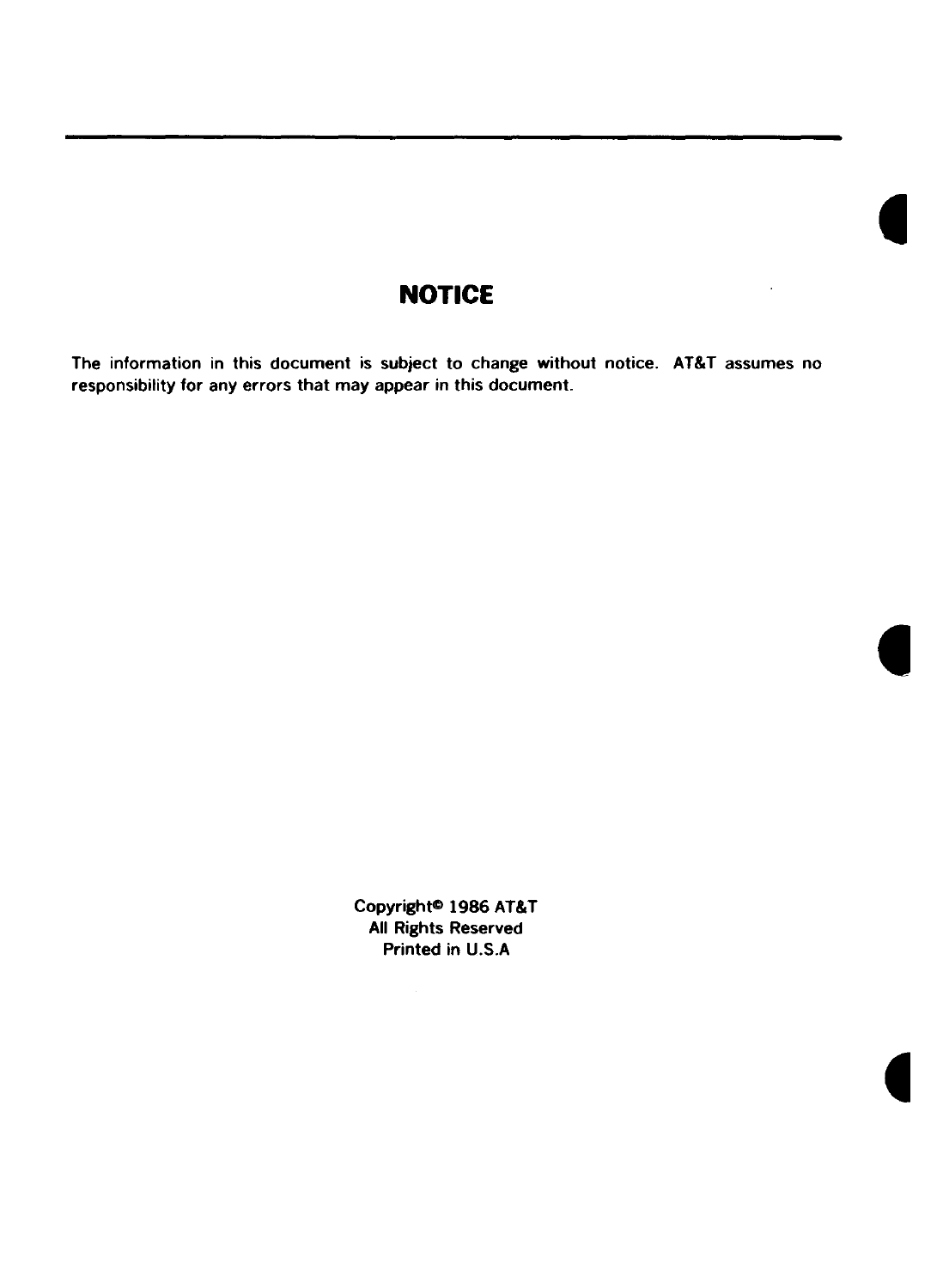

•

#### **ORDERING INFORMATION**

Additional copies of this document can be ordered by calling

**1-800-432-6600** Inside the U.S.A.

**1-800-255-1242** Inside Canada

OR

1-317-352-855 7 Outside the U.S.A.

OR by writing to:

AT&T Customer Information Center (CIC) Attn: Customer Service Representative P.O. Box 19901 Indianapolis, IN 46219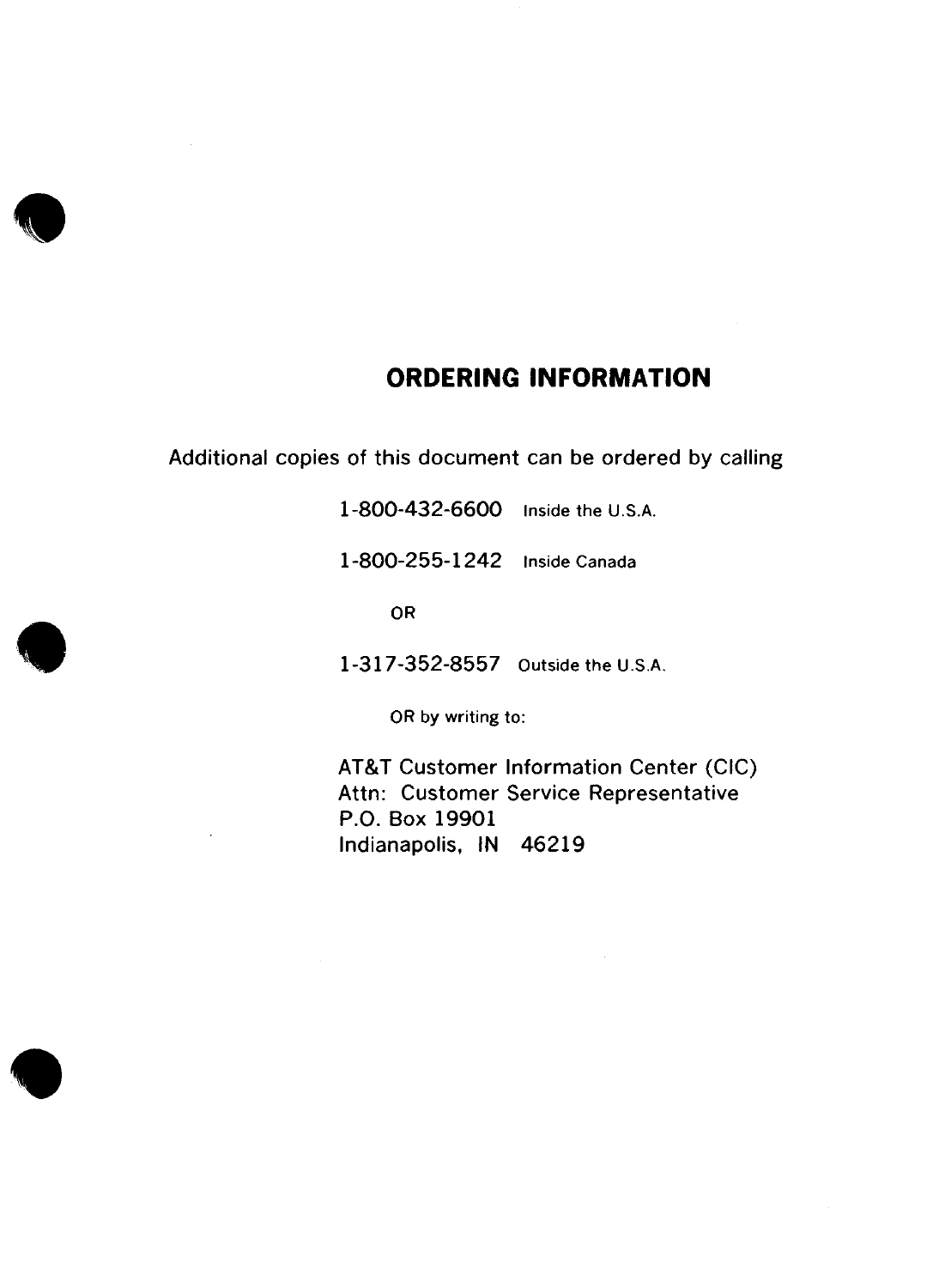### **CONTENTS**

**1** Chapter 1. INTRODUCTION

•

**•** 

- Chapter 2. INSTALLATION AND REMOVAL IN A 4-SLOT 382 COMPUTER
- Chapter 3. INSTALLATION AND REMOVAL IN A 12-SLOT 382 COMPUTER
- Chapter 4. TESTING AND TROUBLESHOOTING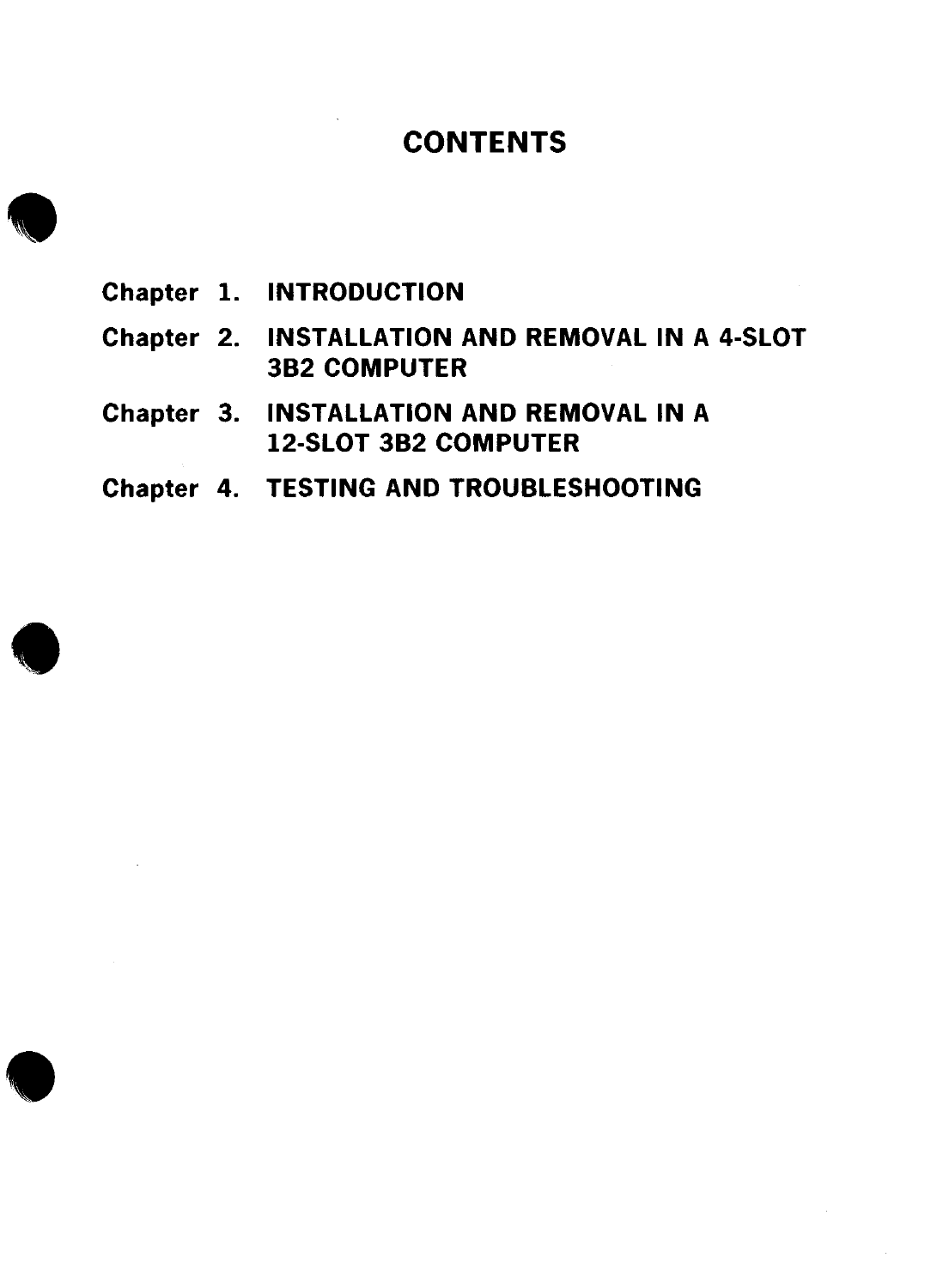# **Chapter 1**

### **INTRODUCTION**

#### PAGE

| 4-Slot 3B2 Computer Memory Configurations  1-2 |  |
|------------------------------------------------|--|
|                                                |  |
|                                                |  |
|                                                |  |
|                                                |  |
|                                                |  |
|                                                |  |
|                                                |  |
|                                                |  |



**•** 

•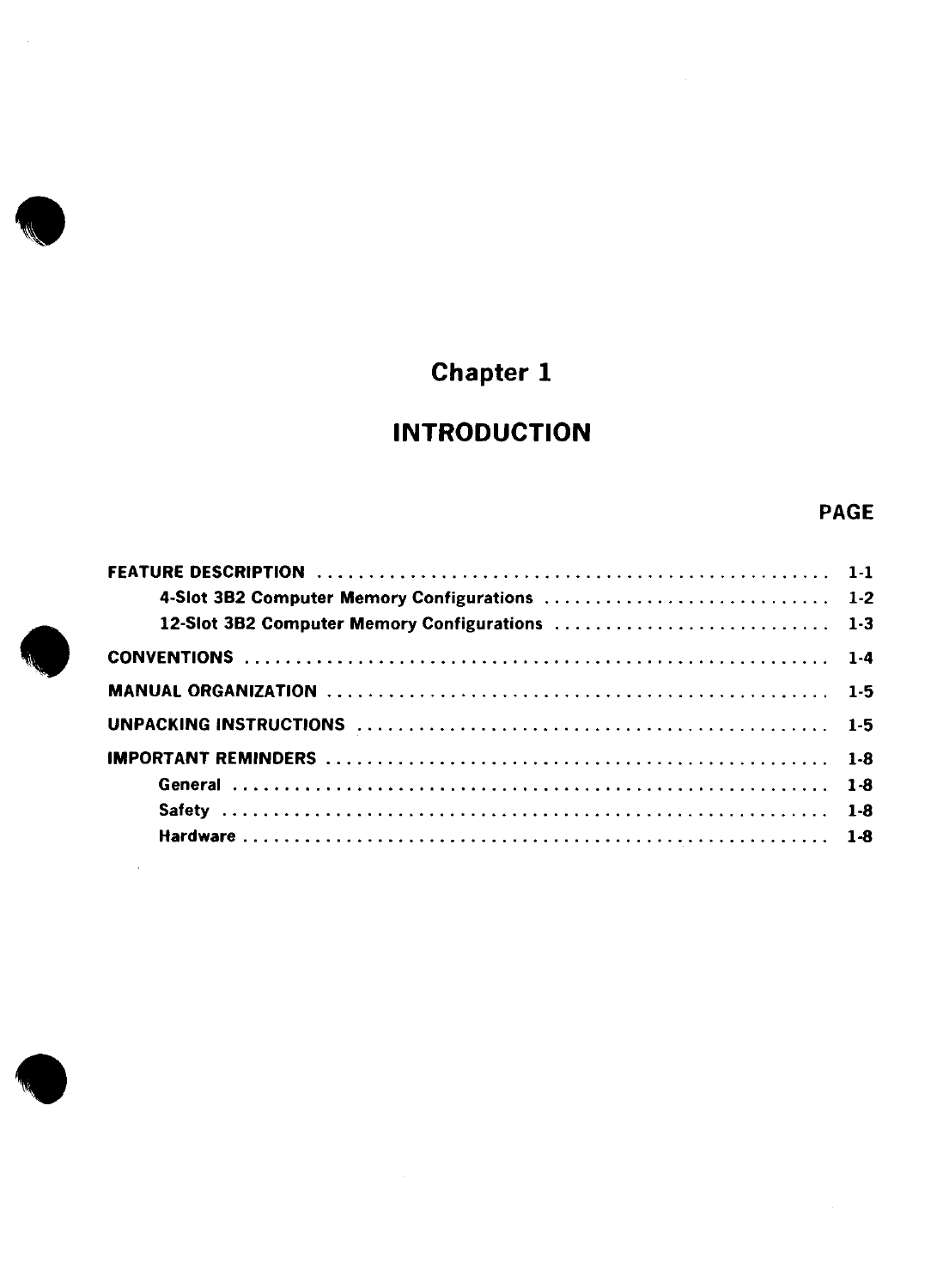

**Chapter 1** 

# **INTRODUCTION**



This manual describes the Random Access Memory (RAM) Expansion feature of your AT&T 382 Computer. Little computer related experience is needed to install or remove the memory cards.

The RAM Expansion feature cards are designed for use in all 382 Computers. The operation of the RAM cards is identical for all 382 Computers, but the installation and removal procedures for RAM cards are different. Therefore, the installation and removal procedures for 382 Computers equipped with four backplane slots (4-slot 382) are in Chapter 2, and the installation and removal procedures for 382 Computers equipped with twelve backplane slots ( 12-slot 382) are in Chapter 3.

## **FEATURE DESCRIPTION**

**•** The RAM expansion feature is an optional 382 Computer add-on feature that provides additional main memory. Adding main memory improves the efficiency and power of your computer. This feature consists only of 3B2 Computer hardware. There are no additional commands or software included.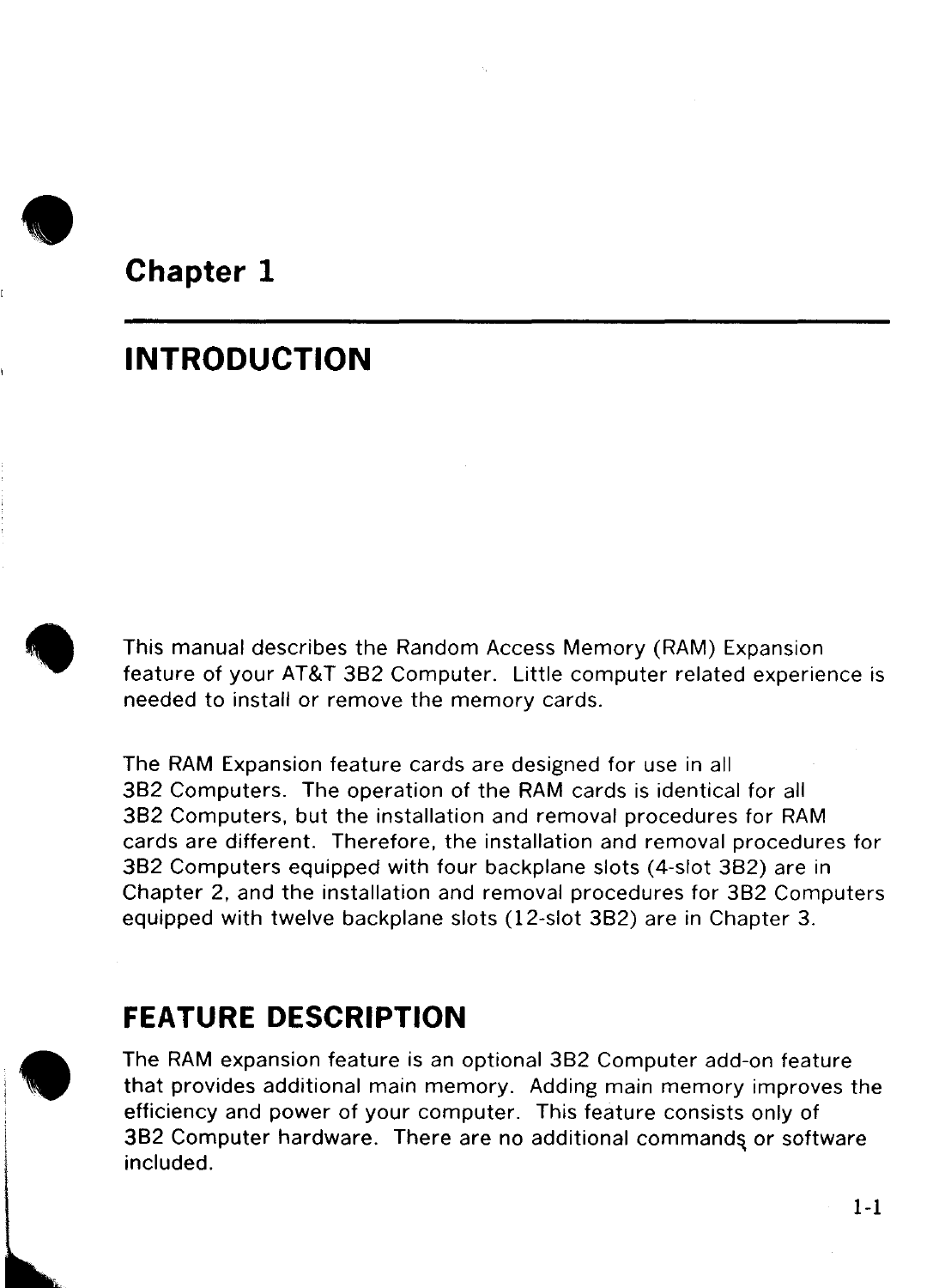In order for you to take full advantage of the RAM installed in your 382 Computer, the tunable parameter "N8UF" must be set for the particular amount of RAM in your computer. This parameter will automatically be reset to a specified default value when you perform the installation or removal procedure. Information on manually setting tunable parameters is given in the 382 Computer System Administration documentation.

#### **4-Slot 382 Computer Memory Configurations**

The 4-slot 382 Computers have five possible configurations of main memory:

- 512 kilobytes which can be obtained by using two 256-kilobyte memory cards in the computer. 512 kilobytes is the minimum amount of memory provided in a 4-slot 382 Computer.
- 1 megabyte  $-$  which can be obtained by using one 1-megabyte memory card in the computer.
- 2 megabytes which can be obtained by using two 1-megabyte memory cards OR one 2-megabyte memory card in the computer.
- 3 megabytes  $-$  which can be obtained by using one 2-megabyte memory card and one I-megabyte memory card in the computer.
- 4 megabytes  $-$  which can be obtained by using two 2-megabyte memory cards in the computer.

**Note:** A 256-kilobyte memory card and a I-megabyte or 2-megabyte memory card **cannot** be used together in any 382 Computer.

These are the only combinations that are available. There are no provisions for further memory growth in a 4-slot 382 Computer.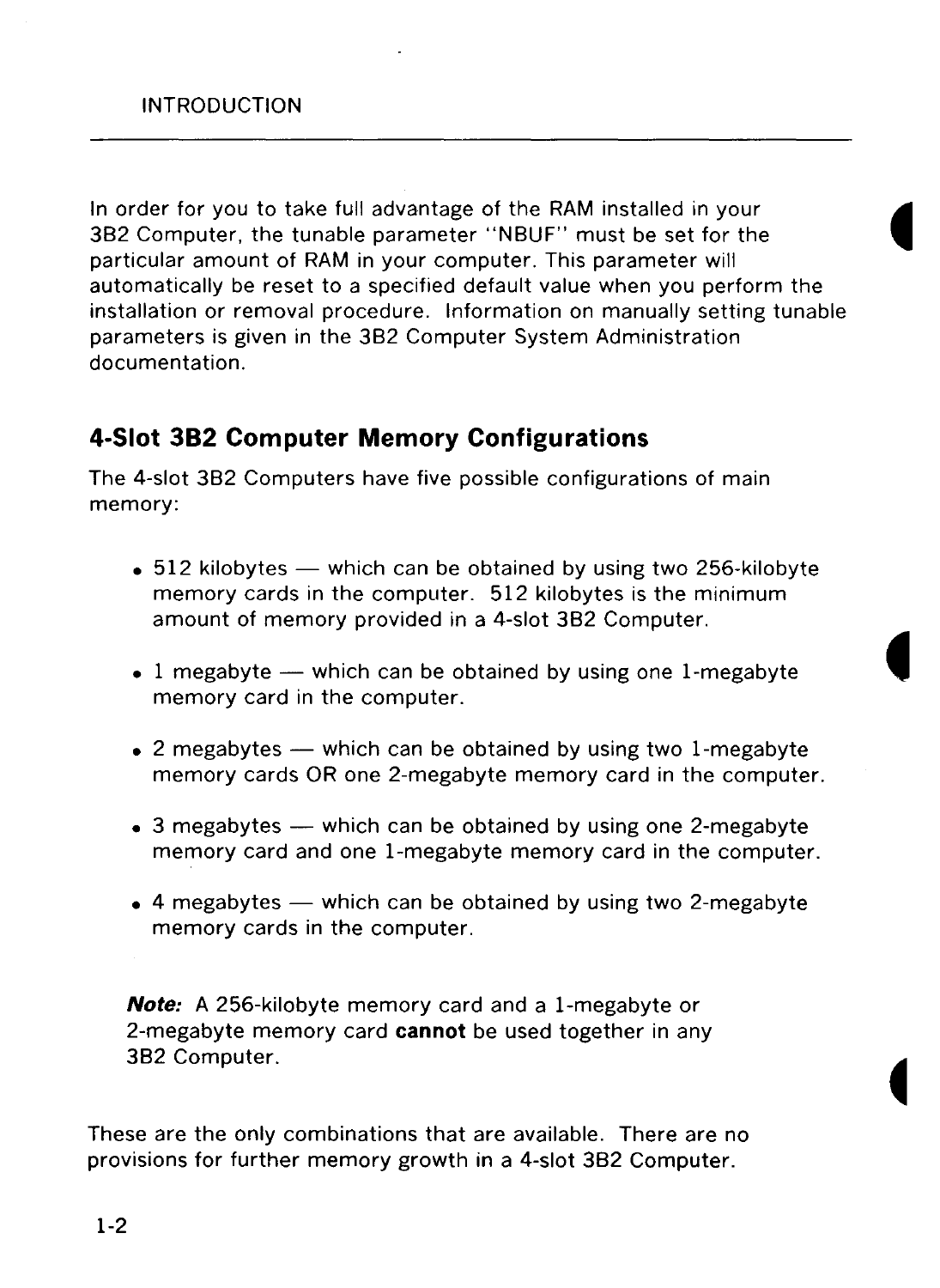

### **12-Slot 382 Computer Memory Configurations**

The 12-slot 382 Computer has four possible configurations of main memory:

- 1 megabyte  $-$  which can be obtained by using one 1-megabyte memory card in the computer. 1 megabyte is the minimum amount of memory provided in a 12-slot 382 Computer.
- 2 megabytes  $-$  which can be obtained by using two 1-megabyte memory cards or one 2-megabyte memory card in the computer.
- 3 megabytes  $-$  which can be obtained by using one 1-megabyte memory card and one 2-megabyte memory card in the computer.
- 4 megabytes  $-$  which can be obtained by using two 2-megabyte memory cards in the computer.



•

**Note:** 256-kilobyte memory cards **cannot** be installed in the 12-slot 382 Computer or the computer will not operate properly.

These are the only combinations that are available. There are no provisions for further memory growth in a 12-slot 382 Computer .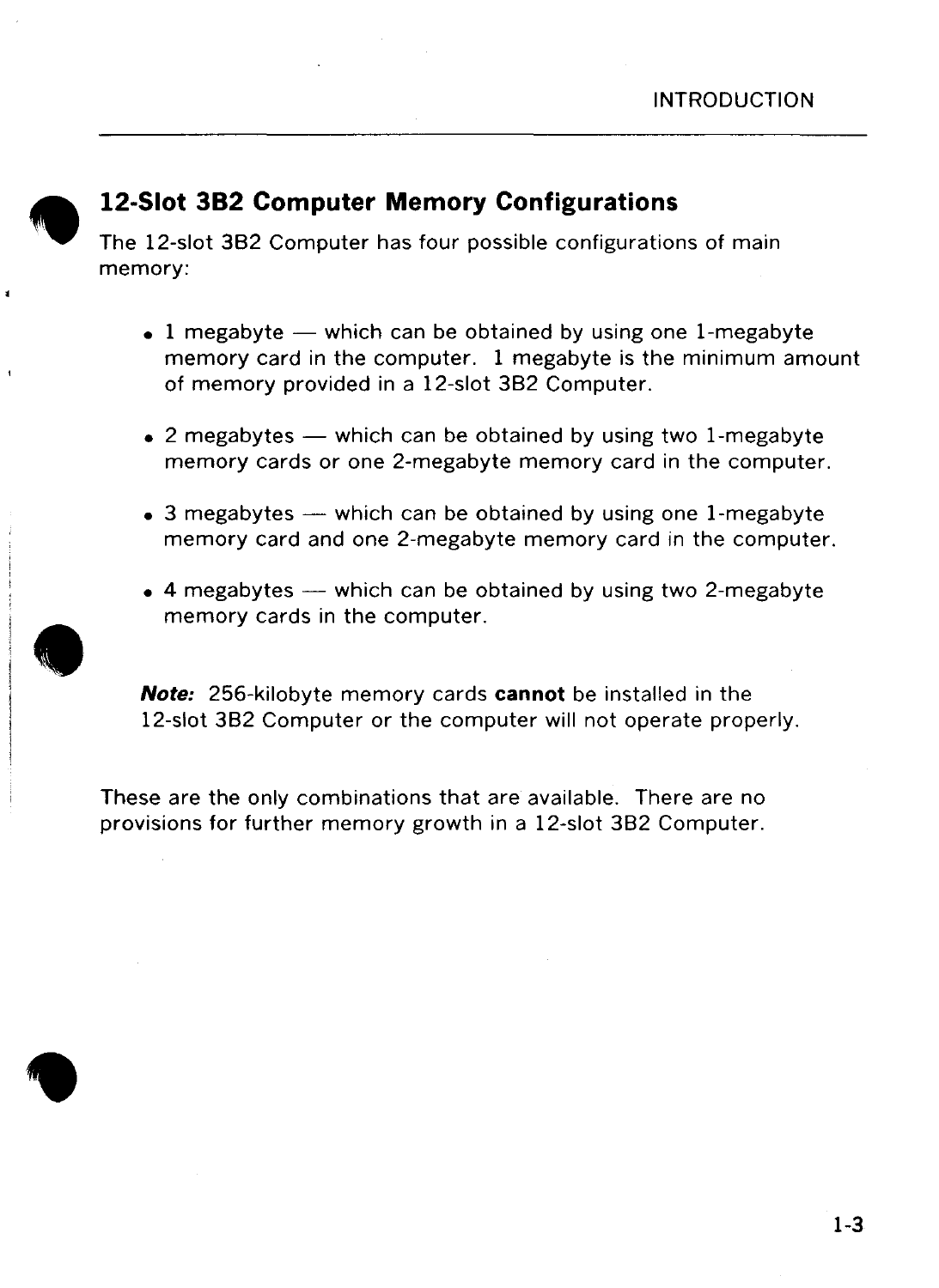# **CONVENTIONS**

This document contains sample displays which will help you understand described procedures. The sample displays in this document and the displays on your terminal screen may differ slightly due to improvements in the product after this document was finalized. Therefore, use the displays in this document as samples of the type of data available. However, the data displayed on your terminal screen accurately reflects the software on your computer. The following conventions are used to show your terminal input and the system output.

This style of type is used to show system generated responses displayed on your screen. **This style of bold type is used to show inputs entered from your keyboard that are displayed on your screen.**  These bracket symbols,  $\langle \rangle$  identify inputs from the keyboard that are not displayed on your screen, such as:  $\langle CR \rangle$  carriage return,  $\langle CTRL \rangle$  d  $\langle CTRL \rangle$  d,  $\langle ESC \rangle$ escape g, passwords, and tabs.

*This style of italic type is used for notes that provide you with additional information.* 

**Note:** Throughout this document, the terms "4-slot 382" and "12-slot 382" are used. The term "4-slot 382" refers to a 382 Computer that is equipped with four backplane slots (382/300 and 382/310 Computers). The term "12-slot 382" refers to a 382 Computer that is equipped with 12 backplane slots (382/ 400 Computer).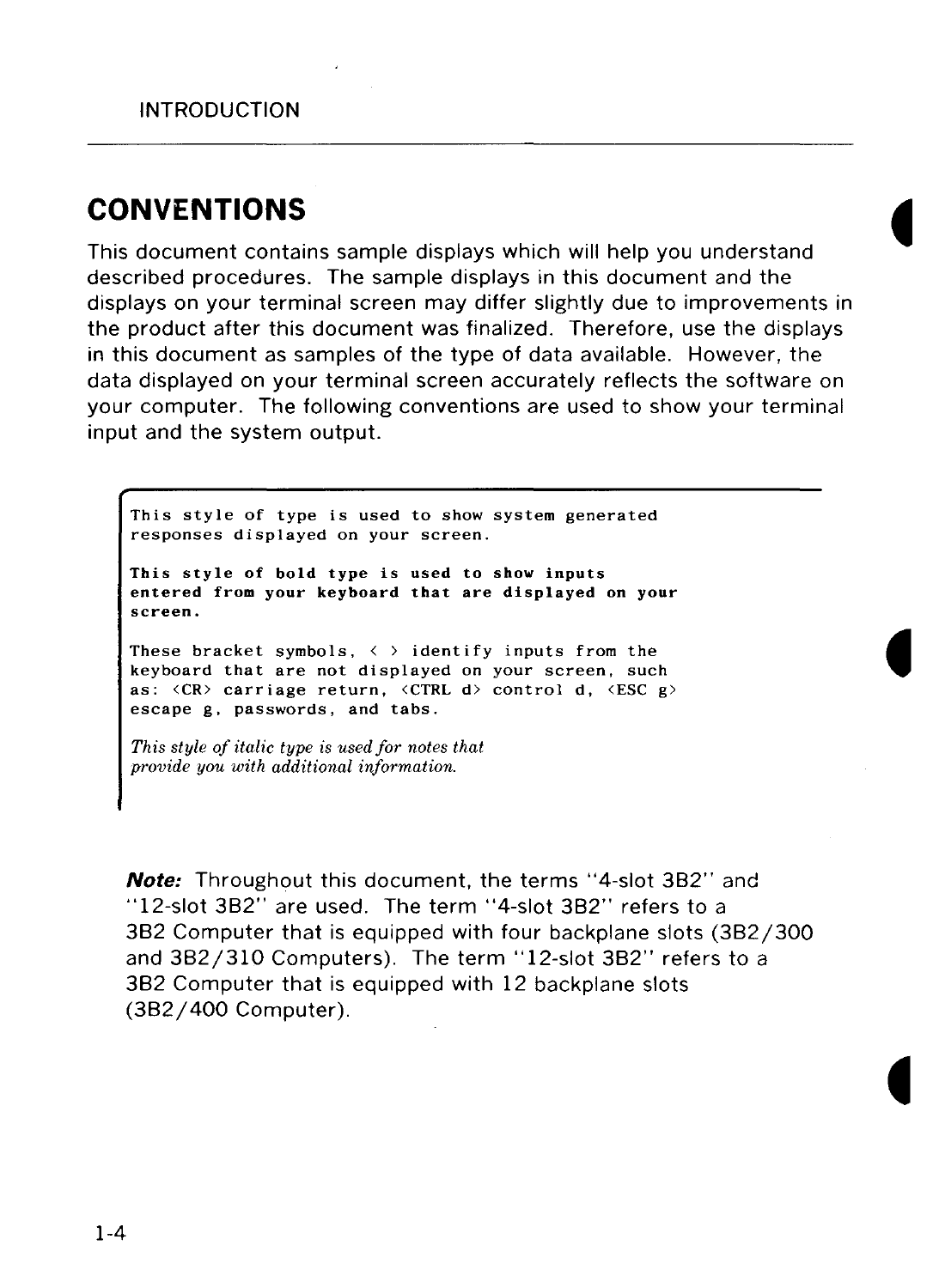

•

# **MANUAL ORGANIZATION**

The remainder of this feature manual is divided into the following chapters:

- Chapter 2, "INSTALLATION AND REMOVAL **IN** A 4-SLOT 3B2 COMPUTER," describes how to install or remove memory cards in a 4-slot 3B2 Computer.
- Chapter 3, "INSTALLATION AND REMOVAL **IN** A 12-SLOT 3B2 COMPUTER," describes how to install or remove memory cards in a 12-slot 3B2 Computer.
- Chapter 4, "TESTING AND TROUBLESHOOTING," describes how to clear trouble you may have with your memory cards.

 $\begin{array}{c}\nF \\
\hline\n\end{array}$ Refer to your appropriate AT&T 3B2 Computer Owner/Operator Manual for a glossary of abbreviations and terms also used in this manual.

# **UNPACKING INSTRUCTIONS**

If you have not already done so, inspect the shipping container for signs of damage before unpacking the memory card(s). If any damage is suspected, notify the shipper immediately. The shipper may suggest that you unpack the container and check its contents for damage. Keep in mind that even though damage to the contents may not be obvious, some internal damage may have occurred.

The following steps describe how to properly unpack and visually inspect your memory card(s).

- 1. Carefully remove the contents of the shipping container .
- 2. Check the contents of the shipping container against the packing invoice to ensure that no items are missing. The following items should be present in the shipping container.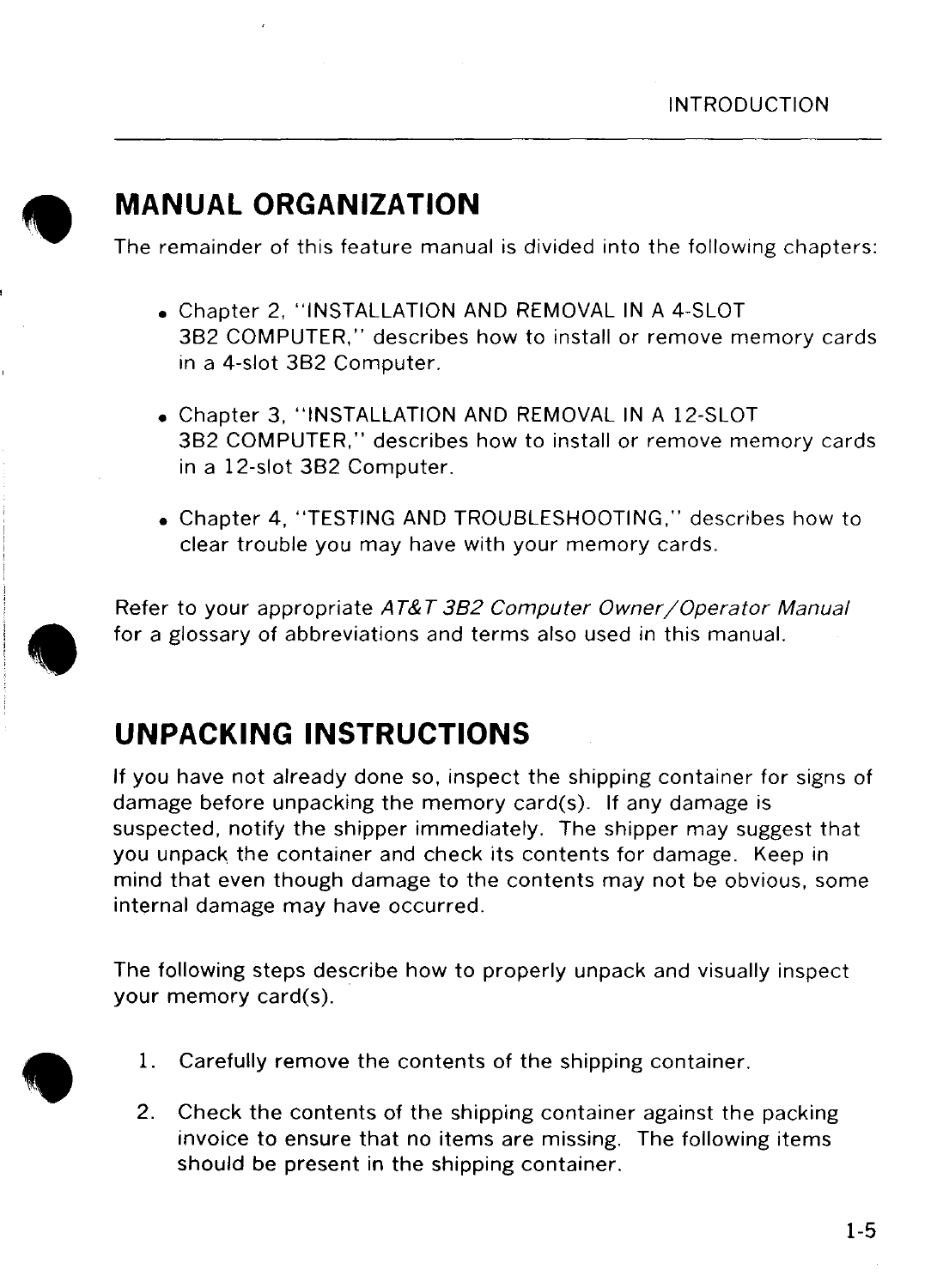- The proper number of **RAM** cards
- One AT&T 382 Computer Random Access Memory Expansion Manual.

**Caution: While handling a memory card, do not wear any**  metal rings, and always hold a card by the edges-like a **record album. The components on the memory card are sensitive to static discharge and could be damaged if not handled carefully.** 

- 3. Carefully remove the protective packing from around your memory card(s). The contacts have been cleaned and lubricated by the manufacturer and should not require additional cleaning.
- **4.** Inspect each card for damage that may have occurred during shipment (loose components, cracks, etc). If any damage occurred, immediately notify the shipper and either your AT&T Service Representative or authorized dealer.
- 5. Verify that the memory card(s) you received is what you ordered by checking the identification number on the back side of the card. The possible locations for the identification number are shown in Figure 1-1.
	- The 256-kilobyte memory cards are stamped 191A. (Location A of Figure 1-1.)
	- The 1-megabyte memory cards are stamped 191B. (Location A of Figure 1-1.)
	- The 2-megabyte memory cards for the 12-slot 382 are stamped 1928. (Location A of Figure **1-1.)**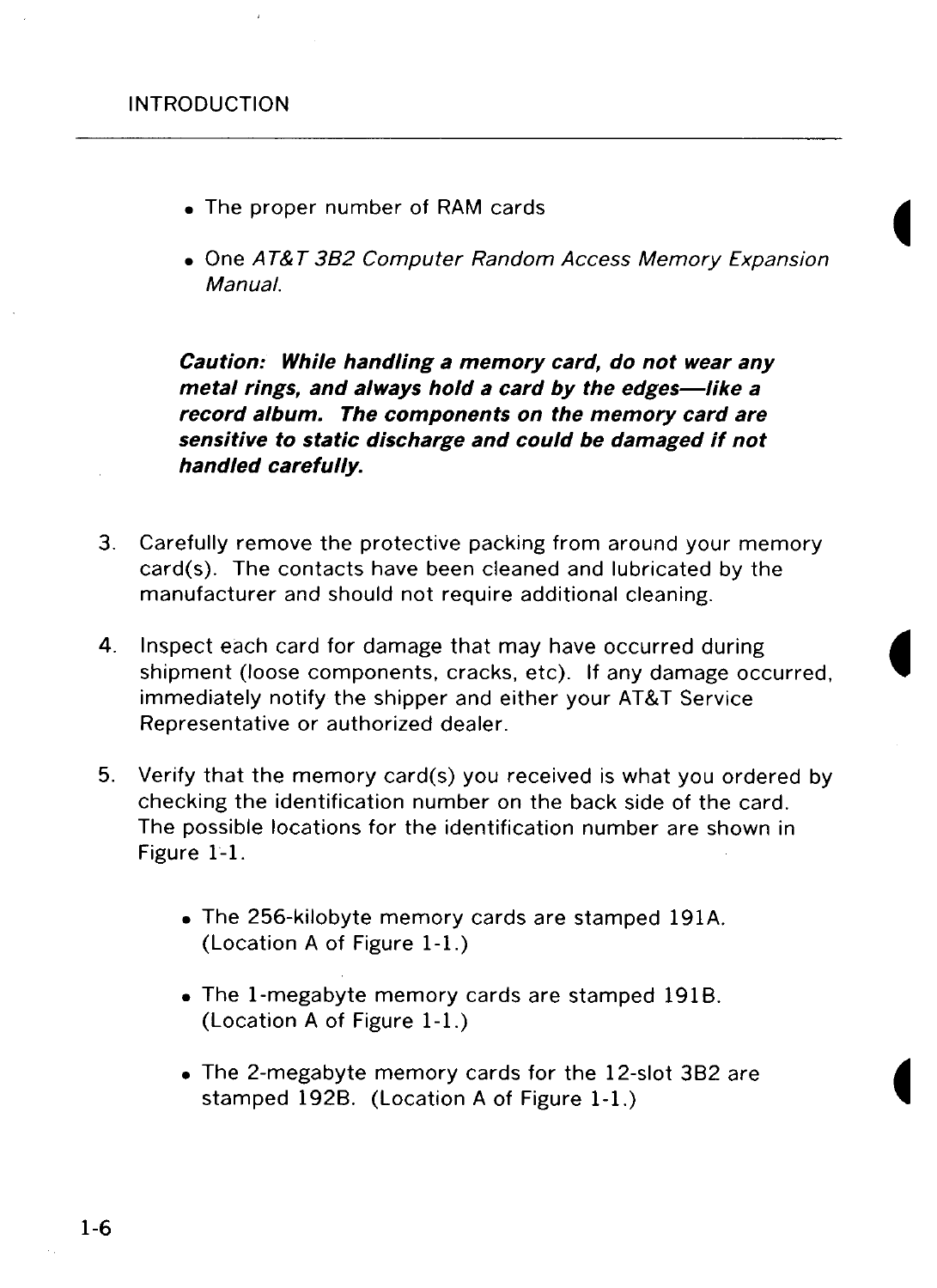• The 2-megabyte memory cards for the 4-slot or 12-slot 382 are stamped CM191D. (Location B of Figure 1-1.) These cards have components mounted on both sides of the circuit board.

**•** 

**•** 

**•** 



**Figure 1-1. Location of Memory Card Identification Number** 

Check your receipt to make sure the correct card was ordered. If there is a problem, contact your AT&T Service Representative or authorized dealer.

6. Save the packing material in case the memory card(s) must be repacked in the future.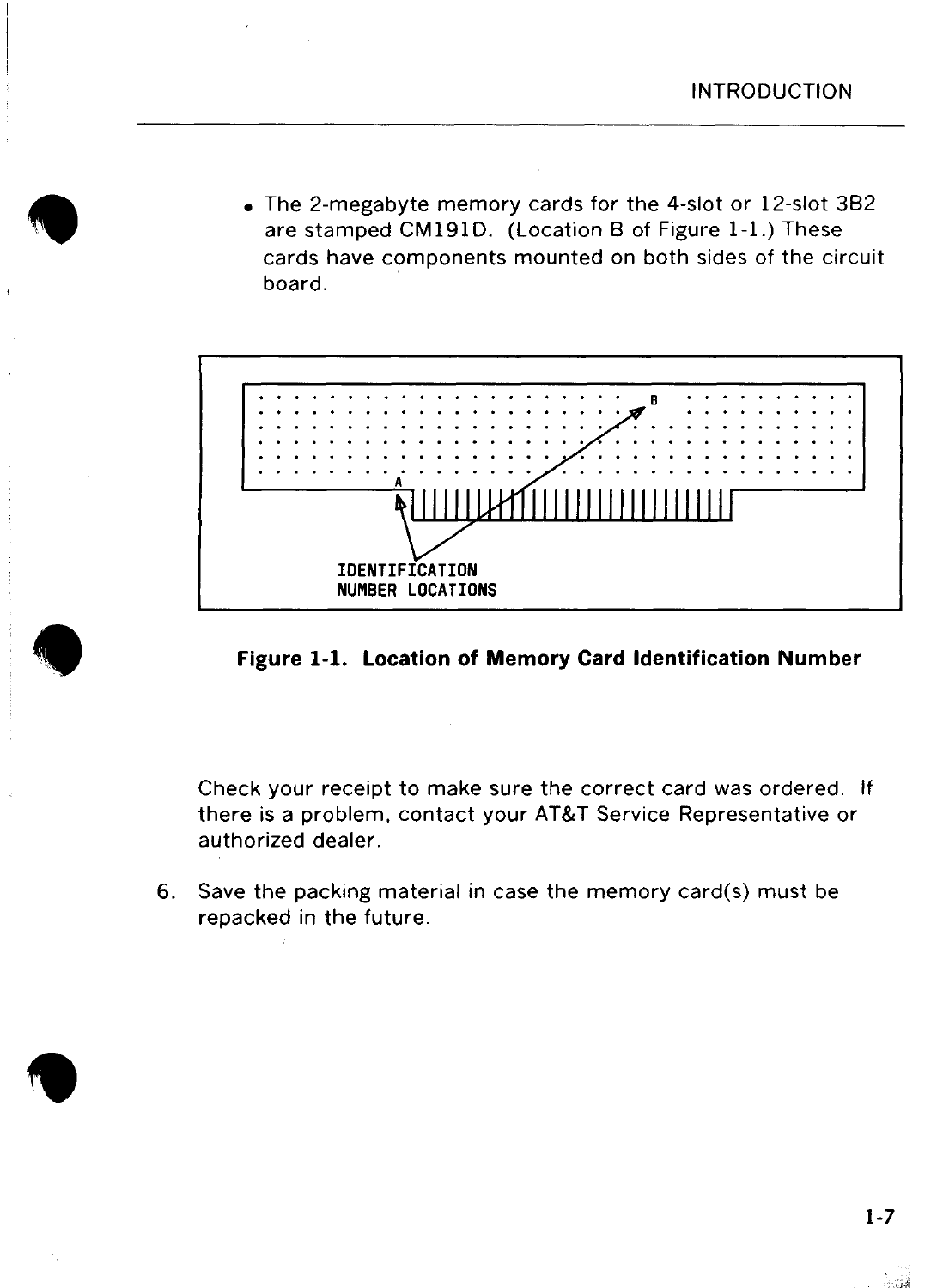### **IMPORTANT REMINDERS**

#### **General**

- 1. Be familiar with your appropriate AT&T 3B2 Computer Owner /Operator Manual and this manual **BEFORE** installing this feature.
- 2. Keep this manual handy in your computer library. Store it with your other soft-cover feature manuals in your Options binder.

#### **Safety**

- 1. Be alert for sharp edges when handling hardware.
- 2. Always follow the prescribed powerdown procedures and unplug your 382 Computer before removing the cover.
- 3. Follow instructions carefully to avoid personal injury or equipment damage.

#### **Hardware**

1. Protect your feature hardware from:

Sunlight **Heat** Cold Static Electricity **Chemicals** Breakage Grime

- 2. Do not disturb other 382 Computer hardware.
- 3. Use tools in the proper manner.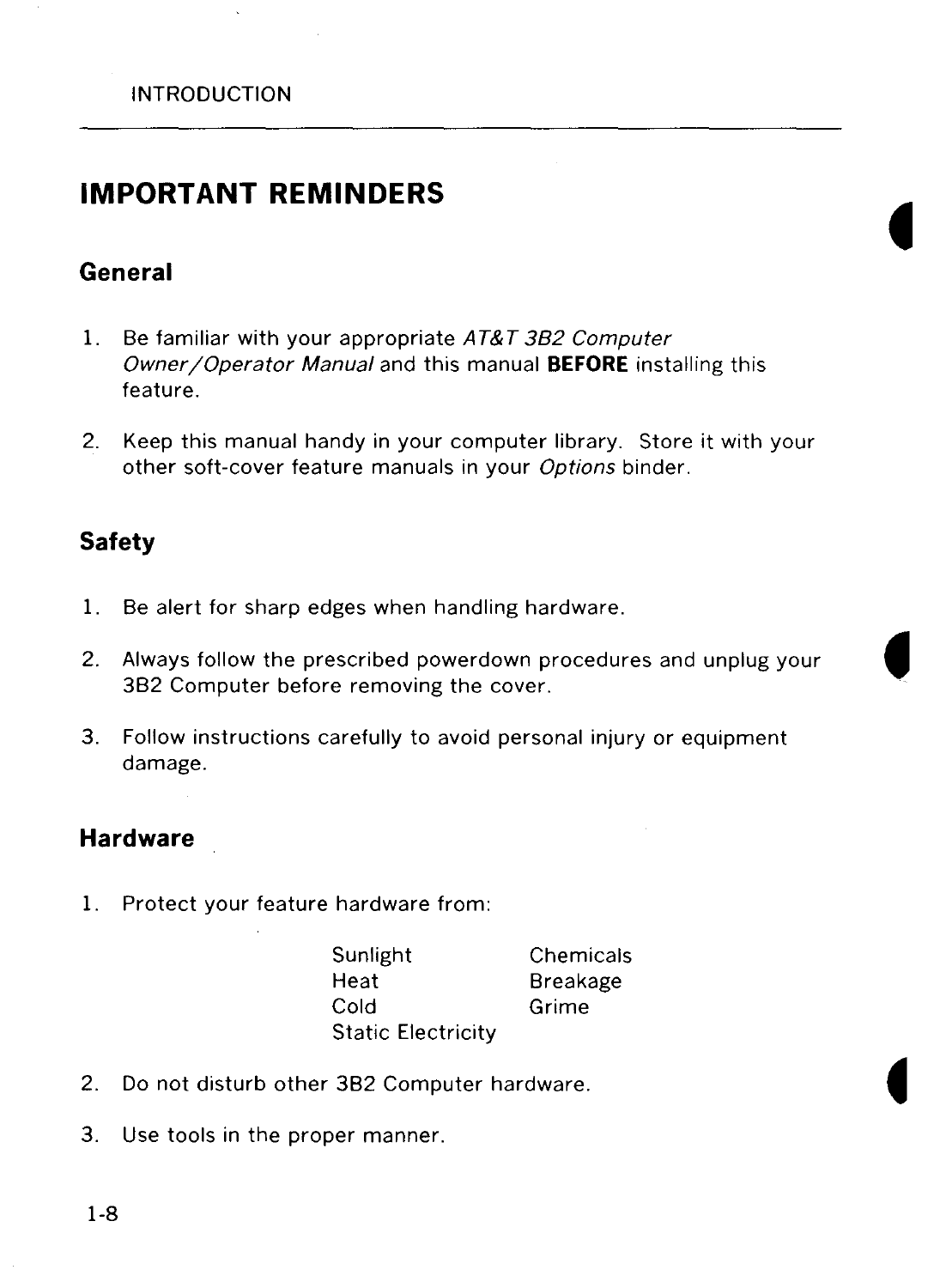

### INSTALLATION AND REMOVAL IN A 4-SLOT 382 COMPUTER

#### PAGE



 $\sim$ 

**•**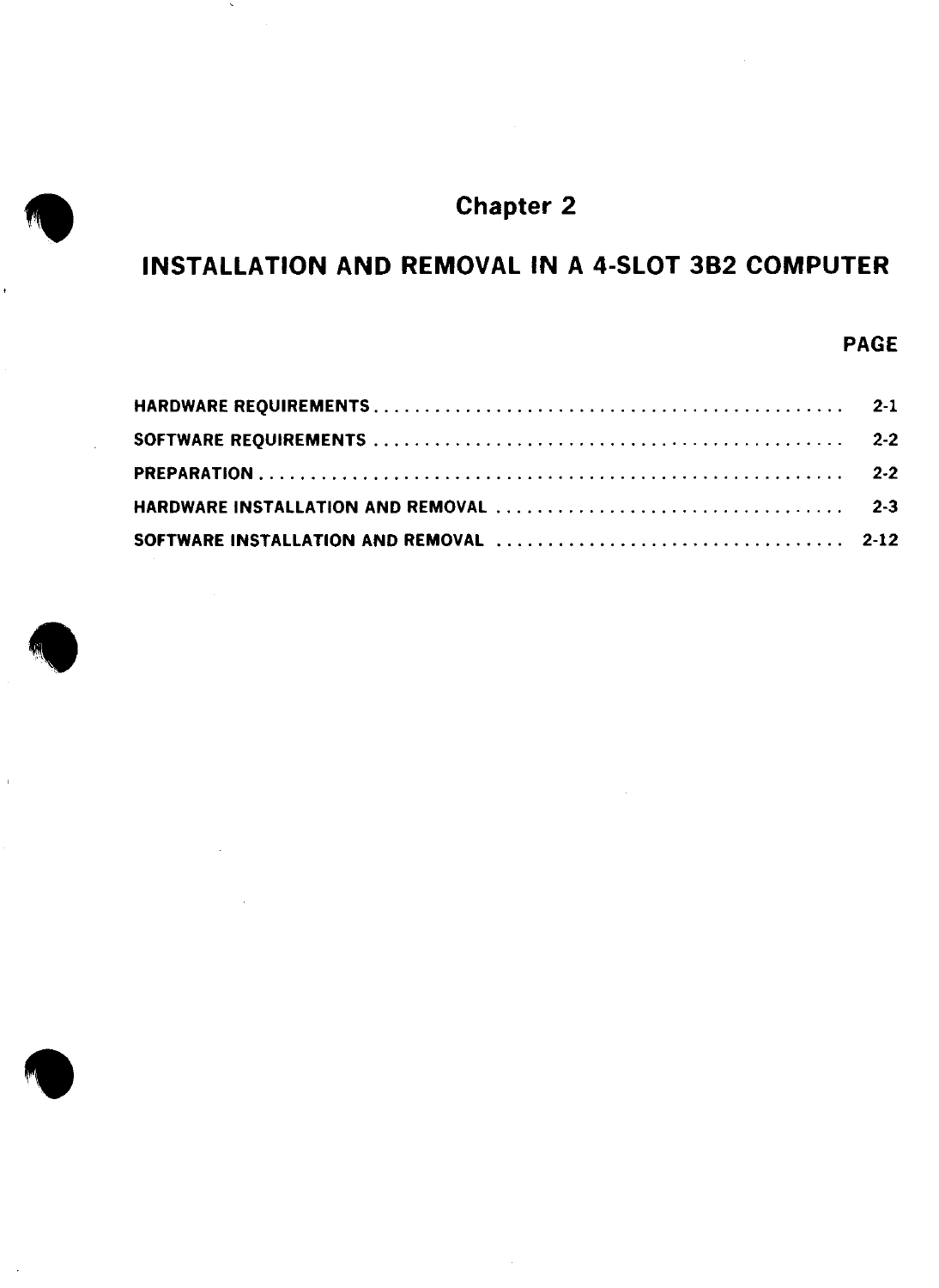

# **Chapter 2**

### **INSTALLATION AND REMOVAL IN A 4-SLOT 3B2 COMPUTER**



This chapter provides instructions on how to install and remove Random Access Memory (RAM) expansion feature cards in your 4-slot 3B2 Computer (3B2/300 or 3B2/310 Computer).

## **HARDWARE REQUIREMENTS**

256-kilobyte, 1-megabyte, and 2-megabyte RAM cards may be used in a 4-slot 3B2 Computer. However, the 256-kilobyte memory card **cannot** be installed in the computer with a 1-megabyte or 2-megabyte card. Detailed information on allowable **RAM** card combinations is given later in this chapter .

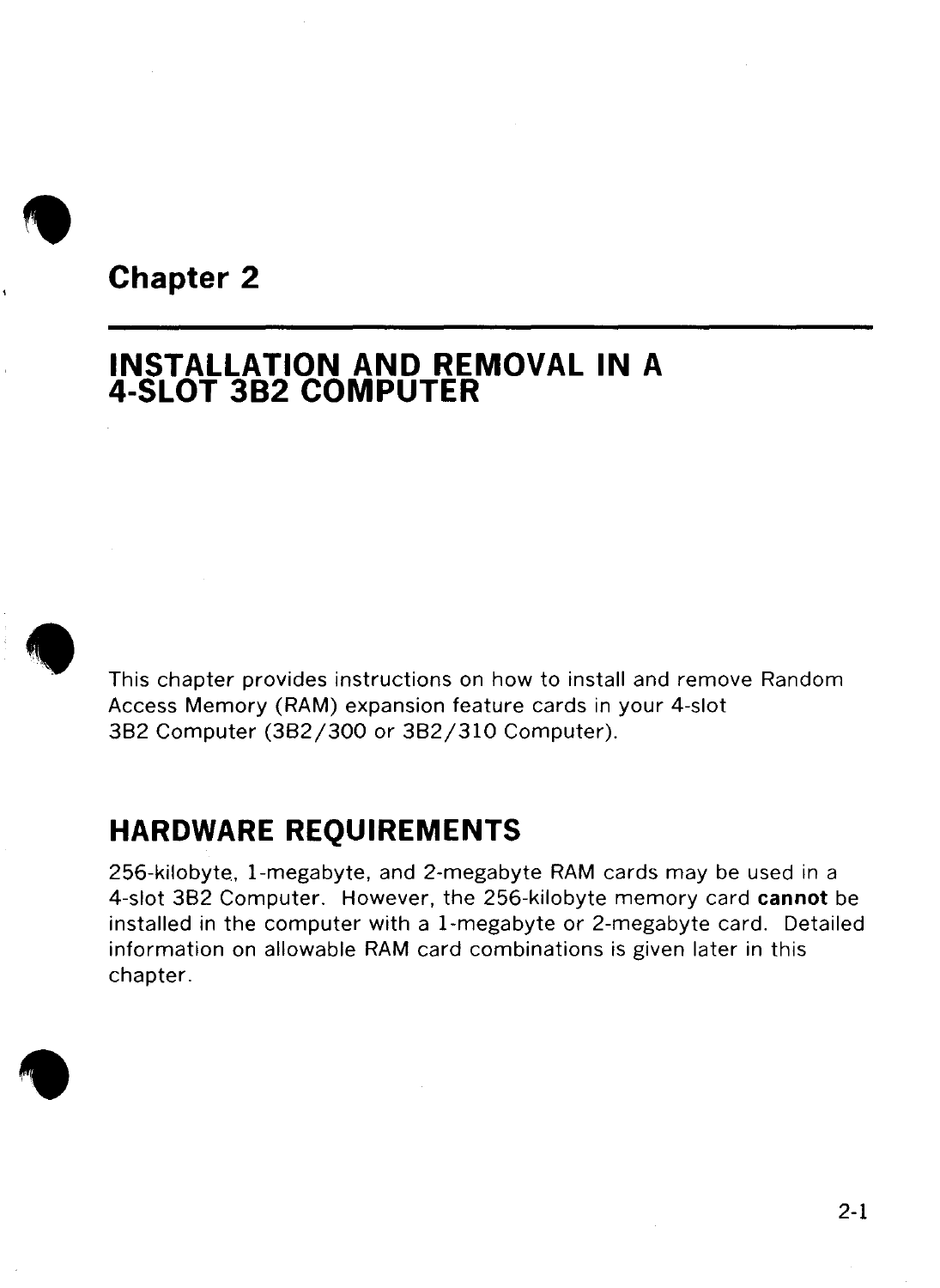# **SOFTWARE REQUIREMENTS**

The only software requirement is that the tunable parameter "NBUF" must be reconfigured whenever the amount of RAM in the computer is changed. The hardware installation and removal instructions include steps that will cause the computer to automatically reconfigure this parameter. However, to get the greatest efficiency from your RAM cards, some tunable parameters should be changed to their recommended values. See your 3B2 Computer System Administration documentation for information on setting tunable parameters.

# **PREPARATION**

Estimated time for installation is between 15 and 30 minutes. If the RAM card(s) was installed for you, only perform Steps 1 and 2 in the "HARDWARE INSTALLATION AND REMOVAL" procedure. Then power up the computer according to your AT&T 3B2 Computer Owner/Operator Manual.

Before installing or removing any hardware, do the following:

- Obtain a small flathead screwdriver.
- Have your AT&T 3B2 Computer Owner/Operator Manual handy.
- Review the "IMPORTANT REMINDERS" discussed in Chapter 1.

If you follow each step carefully, installing or removing **RAM** cards will be relatively easy. Read the appropriate installation and removal procedure, and make sure you understand each step before you begin.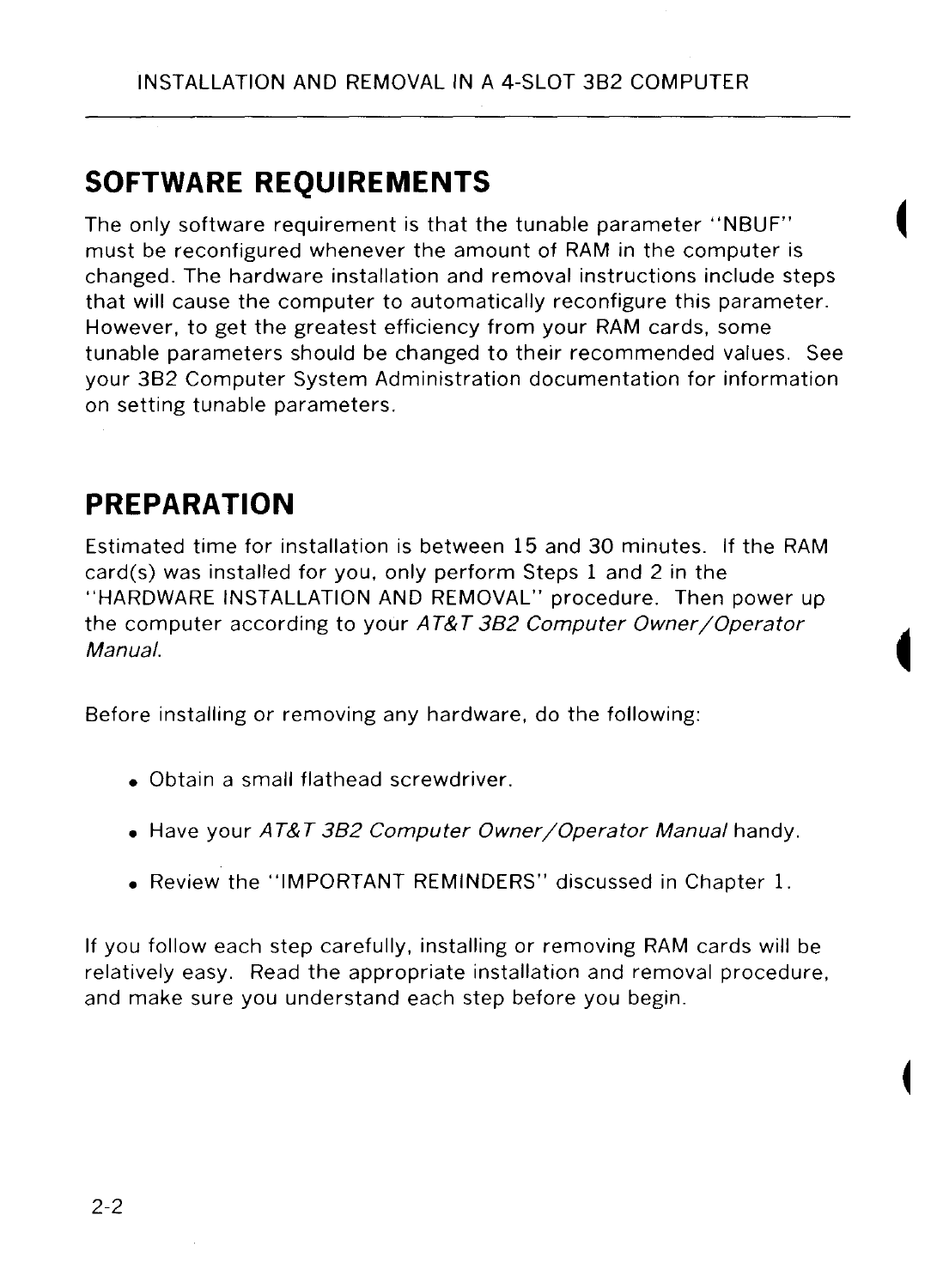

•

# **HARDWARE INSTALLATION AND REMOVAL**

RAM cards are designed so they are easy to install or remove. If you have any trouble installing or removing a card, **do not force it.** Whenever you insert a RAM card, make sure that you position the card as described in this chapter and that you are inserting it into the proper connector.

**Warning: It is possible to install a RAM card backwards. Installing a RAM card backwards and applying power MAY permanently damage the card or prevent the computer from powering up.** *If*  **you are uncertain about any part of the installation procedure, do not attempt to install the RAM card(s}. Contact your AT&T Service Representative or authorized dealer.** 

The contacts of your new RAM card(s) have been cleaned and lubricated by the manufacturer. Do not clean the contacts before installing the RAM card.

 $\begin{array}{c}\n\bullet & \bullet \\
\bullet & \bullet \\
\bullet & \bullet \\
\bullet\n\end{array}$ Every time the amount of RAM in your 3B2 Computer is changed (increased or decreased), the value of the tunable parameter "NBUF" must be reset. Otherwise, the system could panic. Therefore, it is recommended that you execute the following procedures exactly as described \_whenever the amount of **RAM** is changed .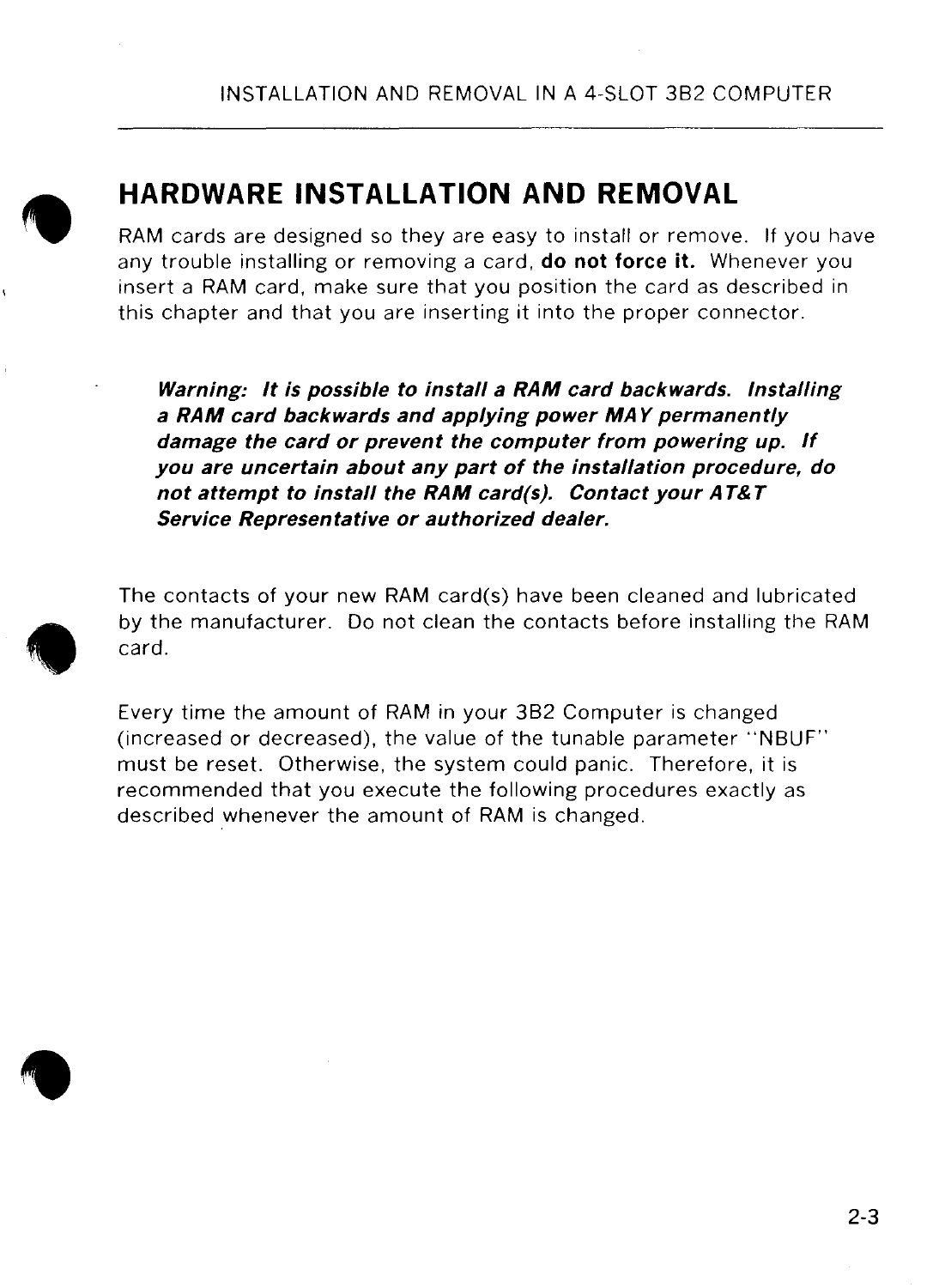When you install or remove **RAM** cards in your 4-slot 3B2 Computer, perform the following steps:

- 1. With the 3B2 Computer on, log on at the console as **root** and perform either Step a or b:
	- a. If you are installing RAM cards in a 3B2/3OO Computer, enter the following commands:

**touch /etc/system<CR> shutdown -y -g90 -iO<CR>** 

The computer will shut down with a 9O-second grace period, and tunable parameters associated with RAM will be automatically reconfigured when the computer is powered up.

b. If you are installing RAM cards in a 3B2/310 Computer, shut down your computer according to the procedure given in the AT&T 382 Computer Owner /Operator Manual.

**Caution: Never pull the power plug or externally remove power until the 382 Computer has completed its shutdown sequence. Data could be permanently lost if the computer is not shut down properly.**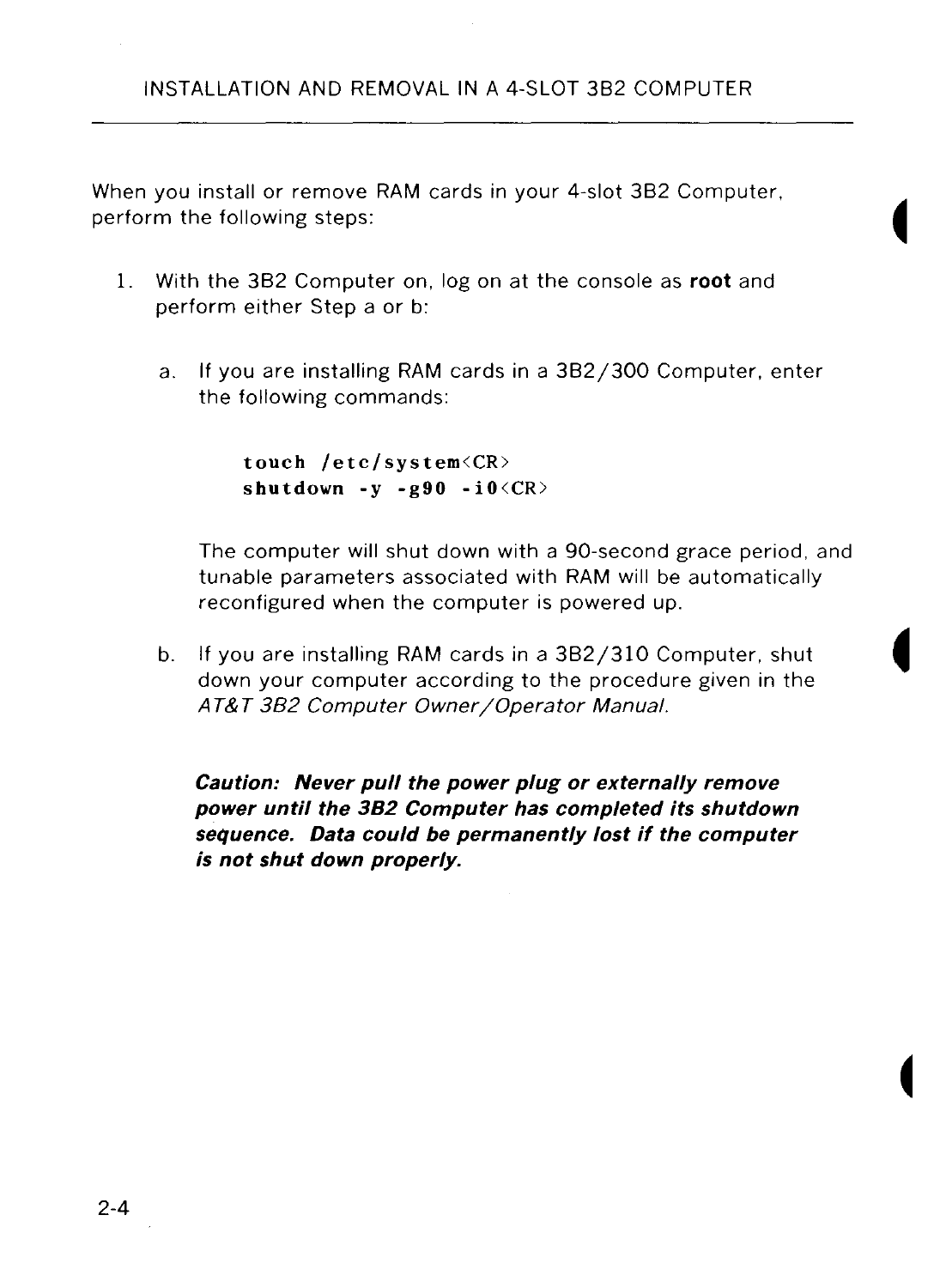- 2. Wait for the computer to complete its shutdown sequence. The broadcast message will end with "The system is down", and the POWER indicator will turn off.
- 3. Unplug the power cord.

 $\bullet$ 

•

4. Remove the cable access door. To remove, release the latch, lift the door, and pull up. See Figure 2-1.



**Figure 2-1. Removing Cable Access Door** 

- 5. Remove the four screws holding the computer cover.
- 6. Remove the computer cover .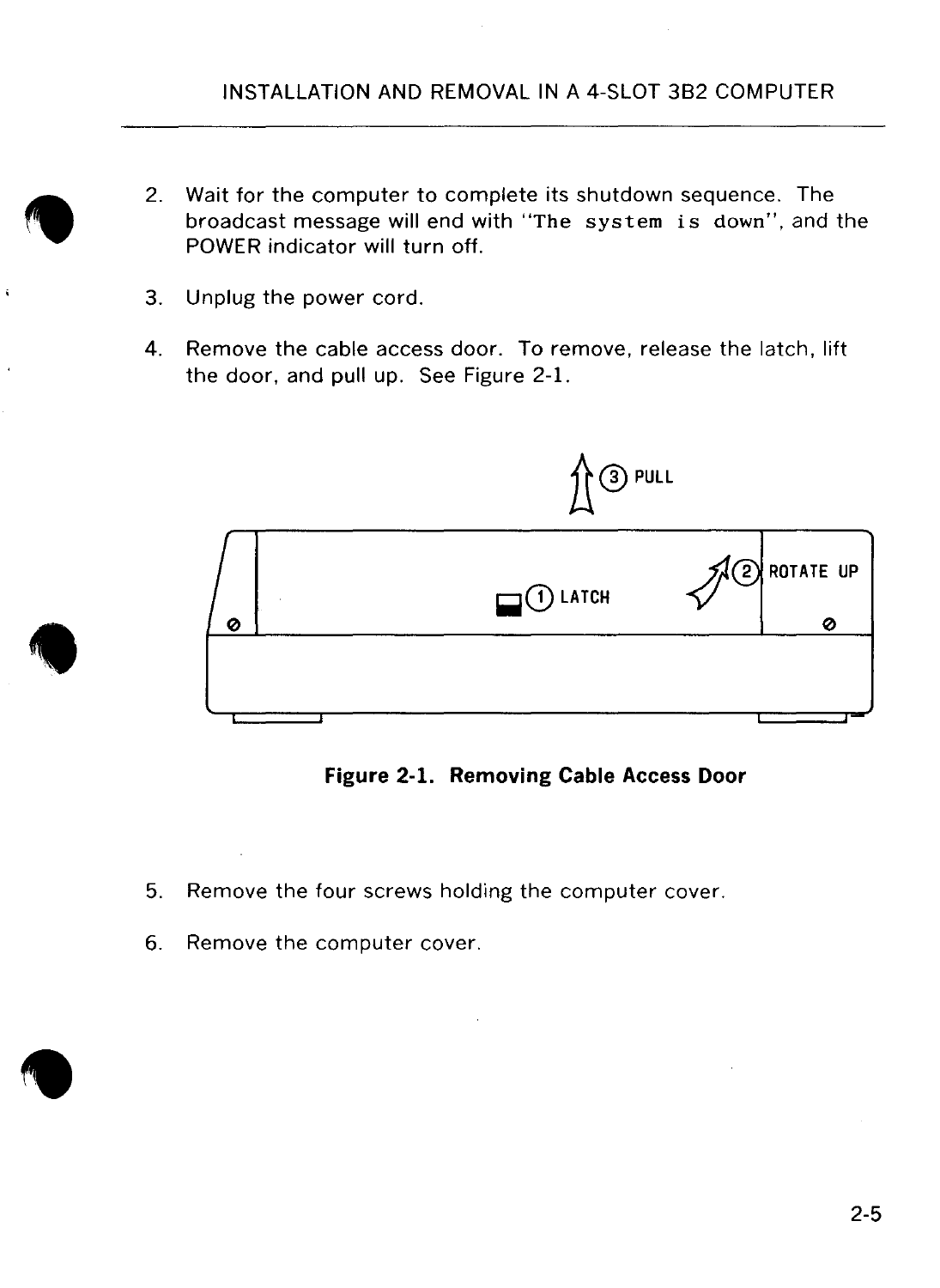- 7. Compare Figure 2-2 to the inside of your 382 Computer so you will be familiar with the location and placement of your RAM cards.
- 8. Loosen the screw on the bracket holding the RAM card(s) in place (Figure 2-2).
- 9. Slide the bracket up and remove it from the apparatus mounting.



**Figure 2-2. Inside View of a 4-Slot 3B2 Computer**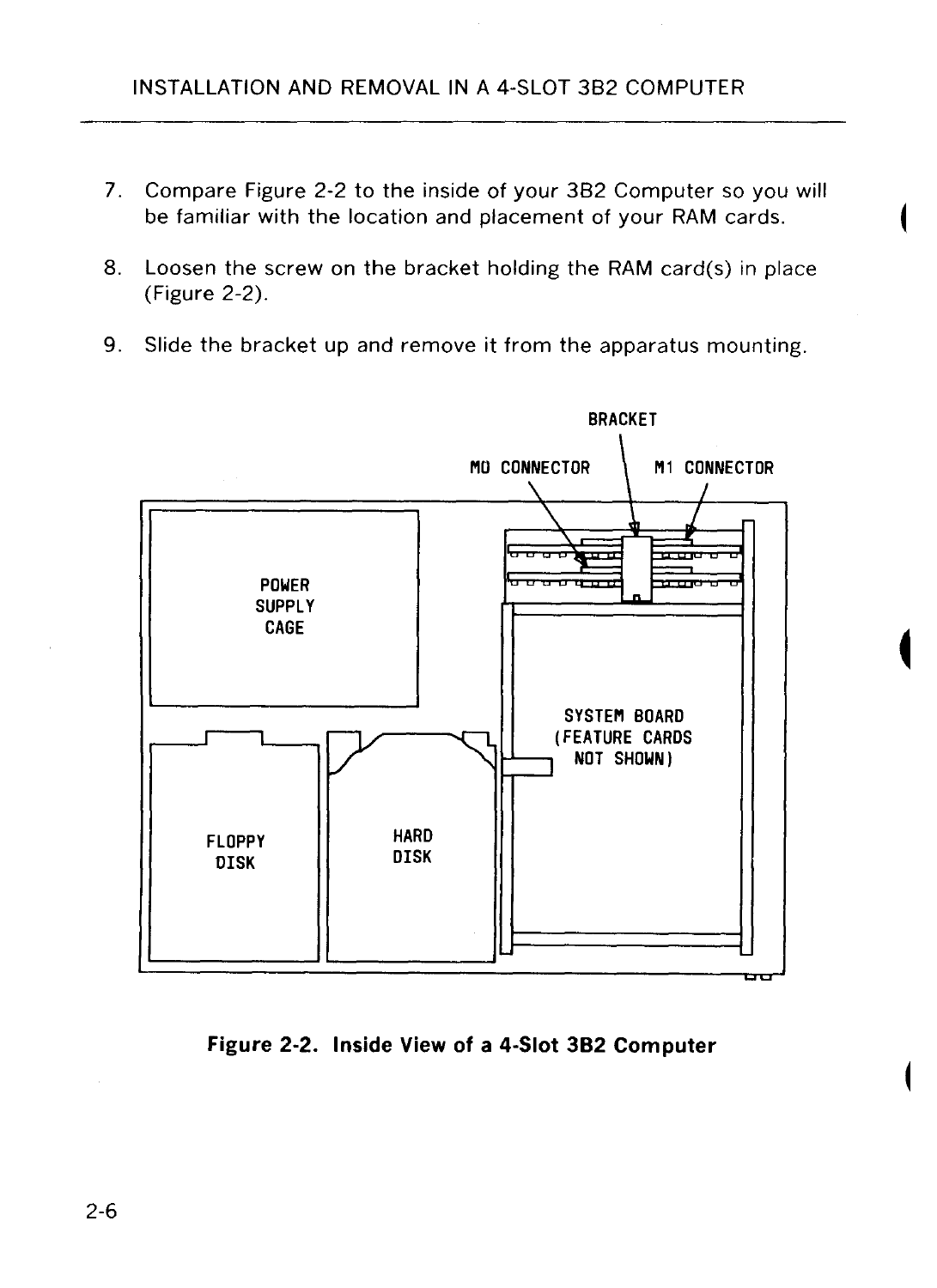- **FREE** 
	- 10. Using Figure 2-3, determine the RAM card layout that you want in your 4-slot 3B2 Computer.

**Warning: RAM cards for your 4-slot 382 Computer must be installed according to Figure 2-3.** *If* **you do not install the appropriate RAM cards in the appropriate connectors, your computer** *will* **not operate properly. No other RAM card combinations may be used.** 

| <b>TOTAL AMOUNT</b> | <b>RAM CARD PLACEMENT</b> |                     |  |  |
|---------------------|---------------------------|---------------------|--|--|
| OF RAM              | <b>MO CONNECTOR</b>       | <b>M1 CONNECTOR</b> |  |  |
| 512 kilobytes       | 256-kilobyte card         | 256-kilobyte card   |  |  |
| 1 megabyte          | 1-megabyte card           |                     |  |  |
|                     | 1-megabyte card           | 1-megabyte card     |  |  |
| 2 megabytes         | 2-megabytes               |                     |  |  |
| 3 megabytes         | 2-megabyte card           | 1-megabyte card     |  |  |
| 4 megabytes         | 2-megabyte card           | 2-megabyte card     |  |  |

#### Figure 2-3. Possible RAM Card Configurations for 4-Slot 3B<sub>2</sub> Computers

- 11. If you have to remove a RAM card from its connector slot so that it can be replaced by another RAM card or moved to the other connector slot, perform the following steps:
	- a. Locate the RAM card you want to remove. (See Figure 2-2.) Notice that the component side of the card faces toward the front of the cabinet.



**•** 

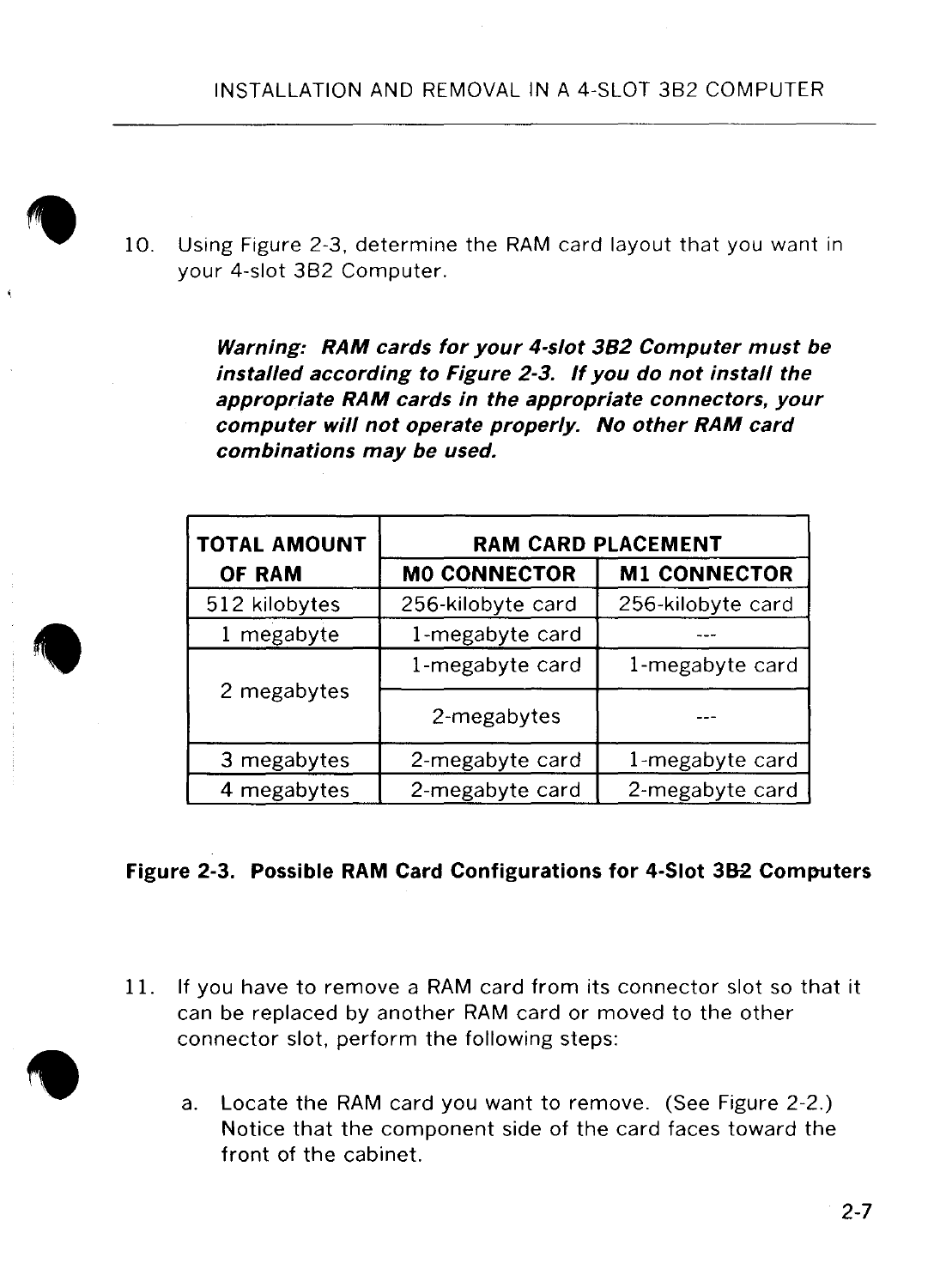- b. Remove the RAM card from its connector by carefully holding the card by its edges and slowly pulling the card straight up.
- c. Carefully place the card aside.
- d. If you want to remove another **RAM** card, repeat Steps a, b, and c.
- 12. If you are installing **RAM** cards in the computer, perform the following steps:

**Caution: Never install a 256-kilobyte RAM card and a I-megabyte or 2-megabyte RAM card together in your 382 Computer. The computer will not operate properly with this combination of RAM cards.** 

- a. Carefully pick up, by its edges, the RAM card to be installed.
- b. If the RAM card has a plastic sleeve over the contacts, remove the plastic sleeve.

**Warning: Failure to install a RAM card exactly as outlined in this procedure may permanently damage the card or prevent the computer from powering up when power is applied. The front side of an installed RAM card must face the front of the 382 Computer cabinet. Figure 2-4 shows the front side of a 256-kilobyte RAM card.** (Notice that the right-hand end of the card is longer than the left-hand end of the card from the edge of the card to the connector pins.)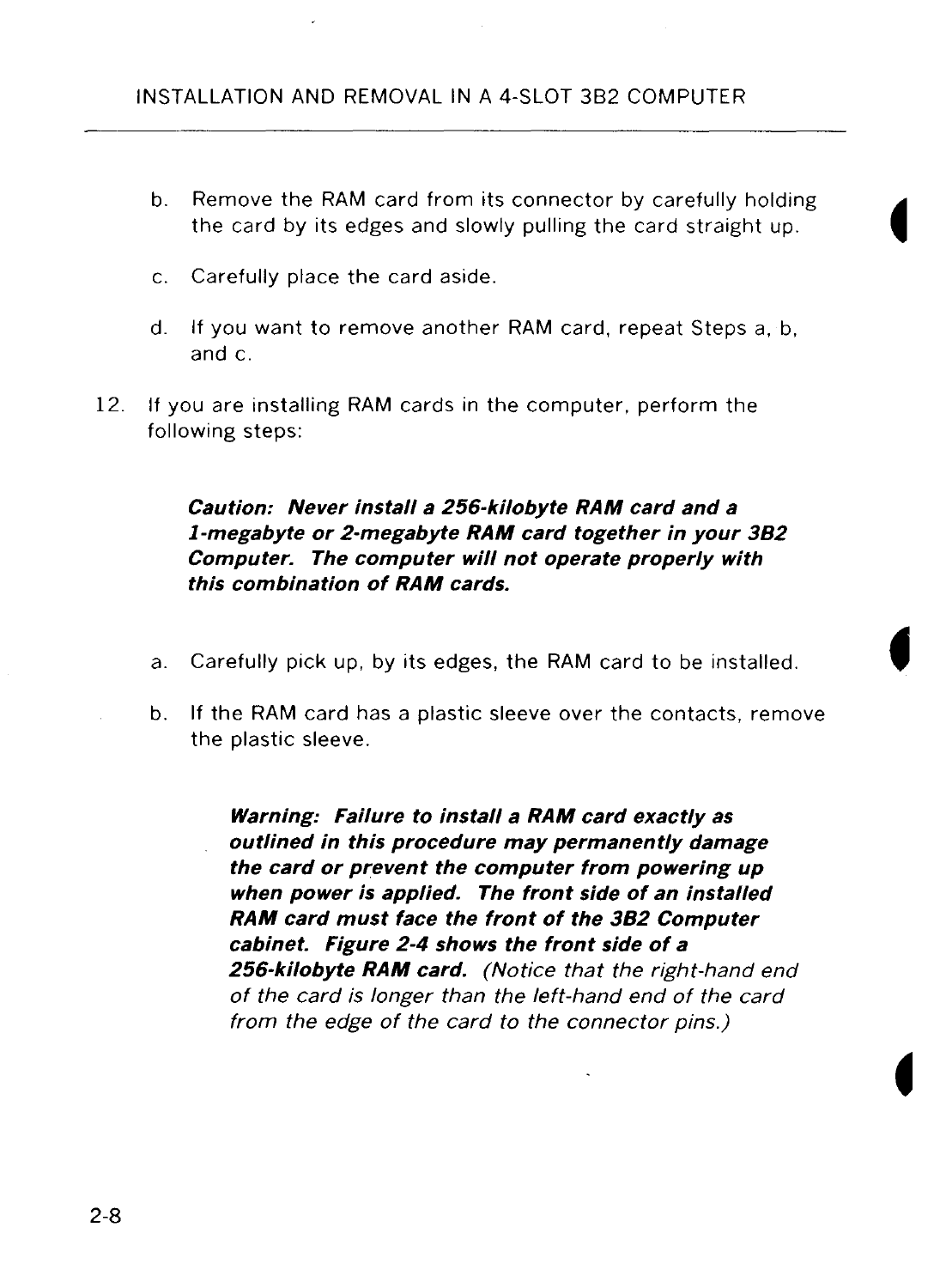#### INSTALLATION AND REMOVAL IN A 4-SLOT 382 COMPUTER



**Figure 2-4. Front Side of a 256-Kilobyte RAM Card** 

**Note:** The identification number is always stamped on the **BACK** side of a RAM card. (Figure 2-5 shows the back of a 2-megabyte RAM card. Notice the identification number along the top edge of the card.) Use the identification number and the longer right-hand end of a card as references to determine the front side of a **RAM** card.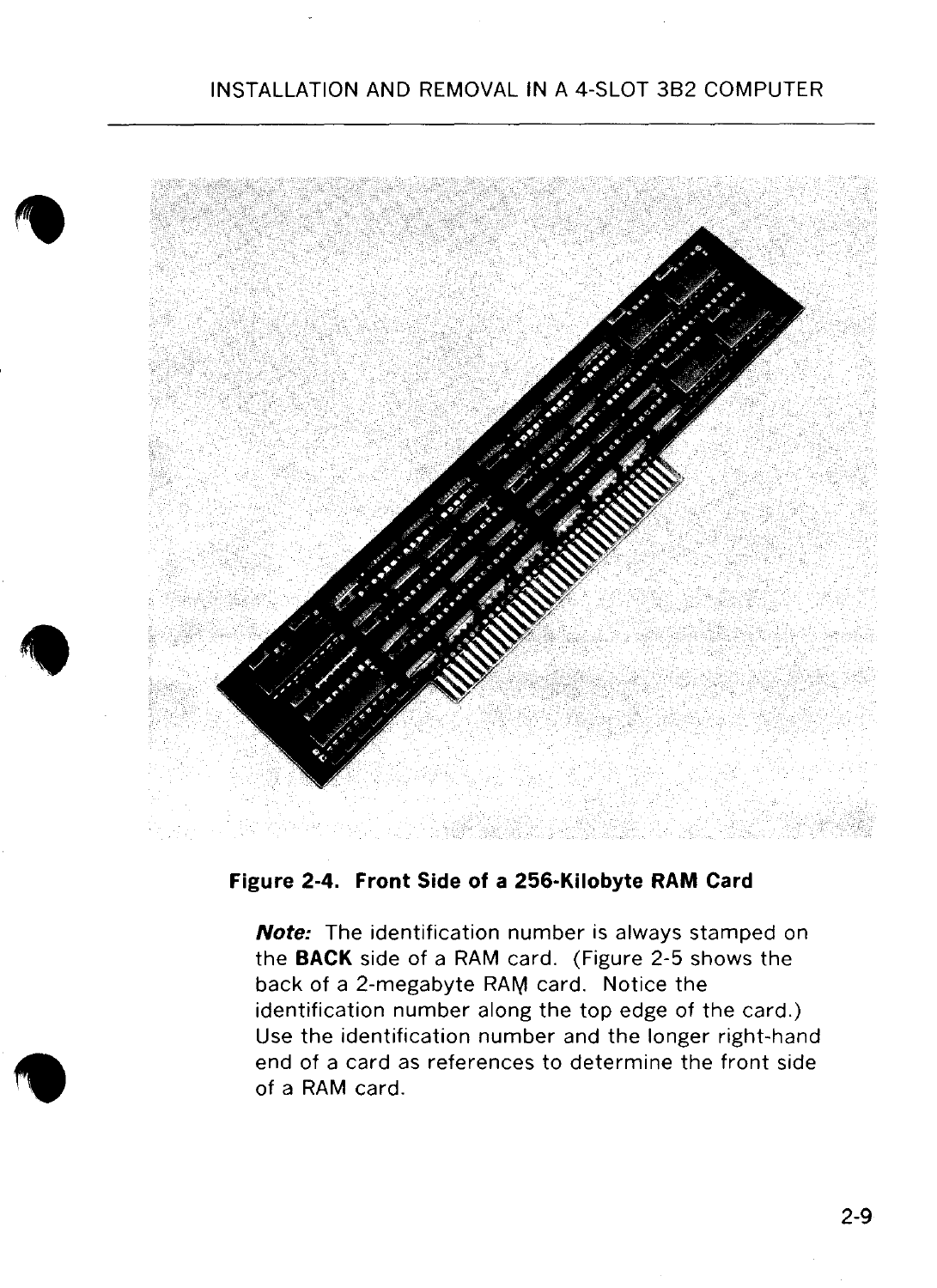#### INSTALLATION AND REMOVAL IN A 4-SLOT 382 COMPUTER



#### **Figure 2-5. Back Side of a 2-Megabyte RAM Card**

- c. With the front side facing toward the front of the cabinet, hold the RAM card over the appropriate connector. See Figure 2-2 to determine the location and identification of each connector.
- d. Gently push the card into its connector until it is firmly in place.
- e. If you are installing another **RAM** card, repeat Steps a through d.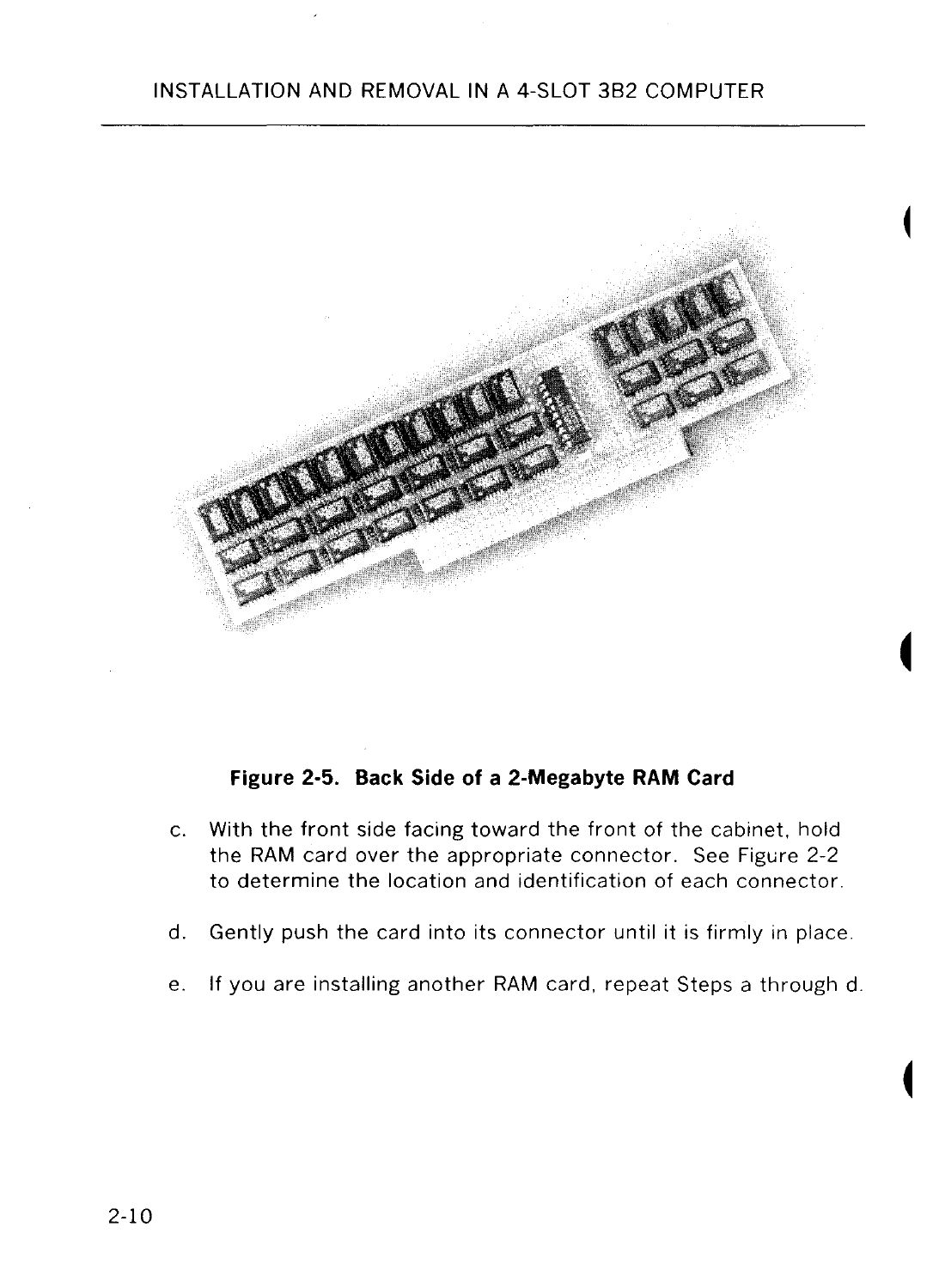**Note:** Anytime that the 3B2 Computer contains only one RAM card, it should be installed in the MO connector slot and the **Ml** connector slot should be left empty. See Figures 2-2 and 2-3.

- 13. Place the bracket on top of the **RAM** card(s), and slide the bracket down onto the screw attached to the mounting apparatus.
- 14. Tighten the screw to lock the bracket in place.
- 15. With your new RAM card(s) now installed, carefully place the cover back on the 3B2 Computer.
- 16. Install the four screws that hold the top cover in place.
- 17. Place the cable access door back on the computer, and lock the slide latch.
- 18. Plug in the power cord.
- 19. If you replaced any RAM cards:
	- a. Place the plastic sleeve from the new RAM card(s) over the contacts on the replaced RAM card(s).
	- b. Carefully pack the card(s), and store it in a safe, cool place.

The hardware installation is now complete. You should be able to apply power to your 3B2 Computer.

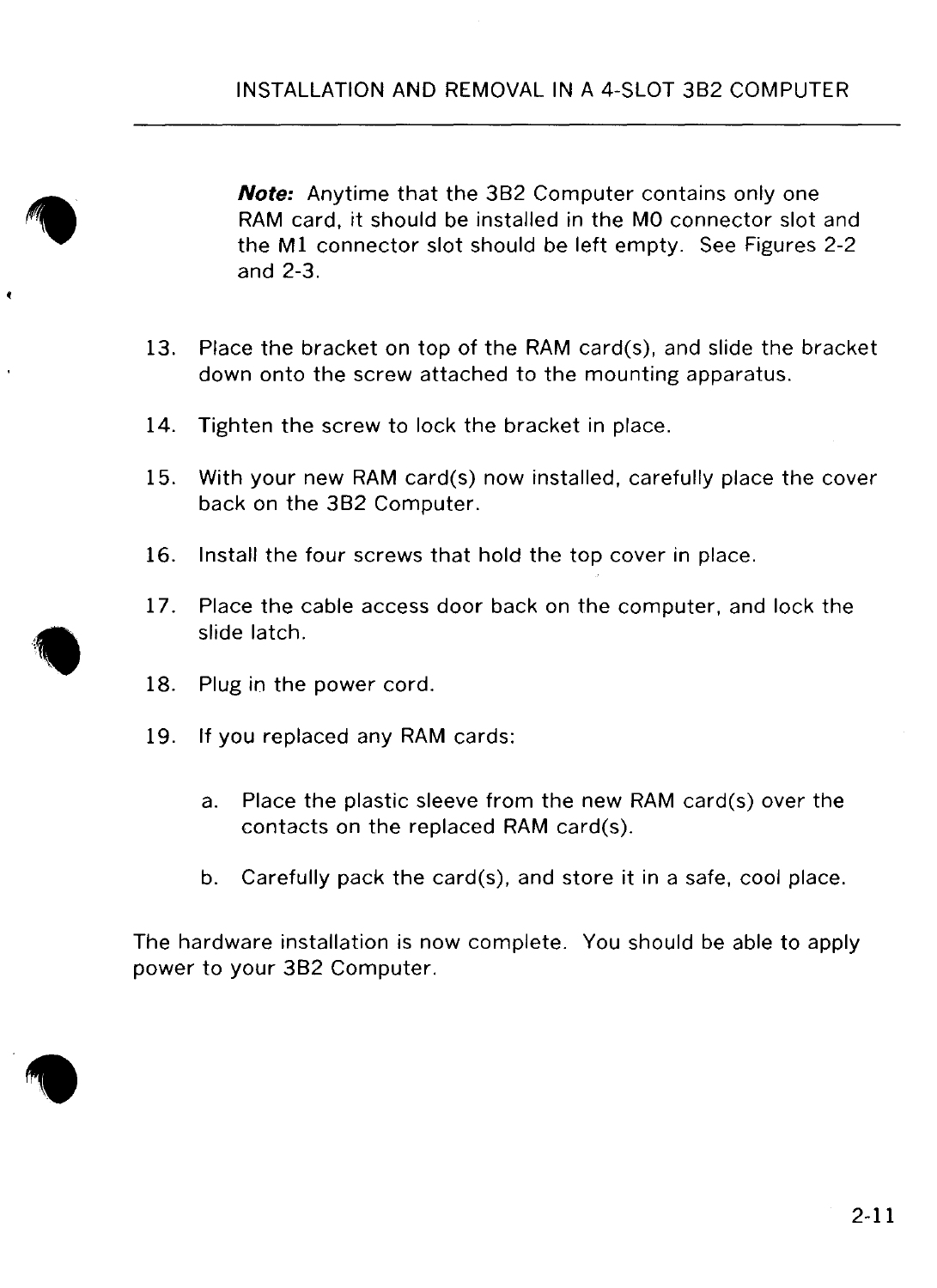# **SOFTWARE INSTALLATION AND REMOVAL**

There is no software to install or remove when you change the amount of Random Access Memory. However, anytime that you change the amount of RAM, the system must be reconfigured. If you performed the "HARDWARE INSTALLATION AND REMOVAL" procedures as described in this chapter, the system will be reconfigured automatically.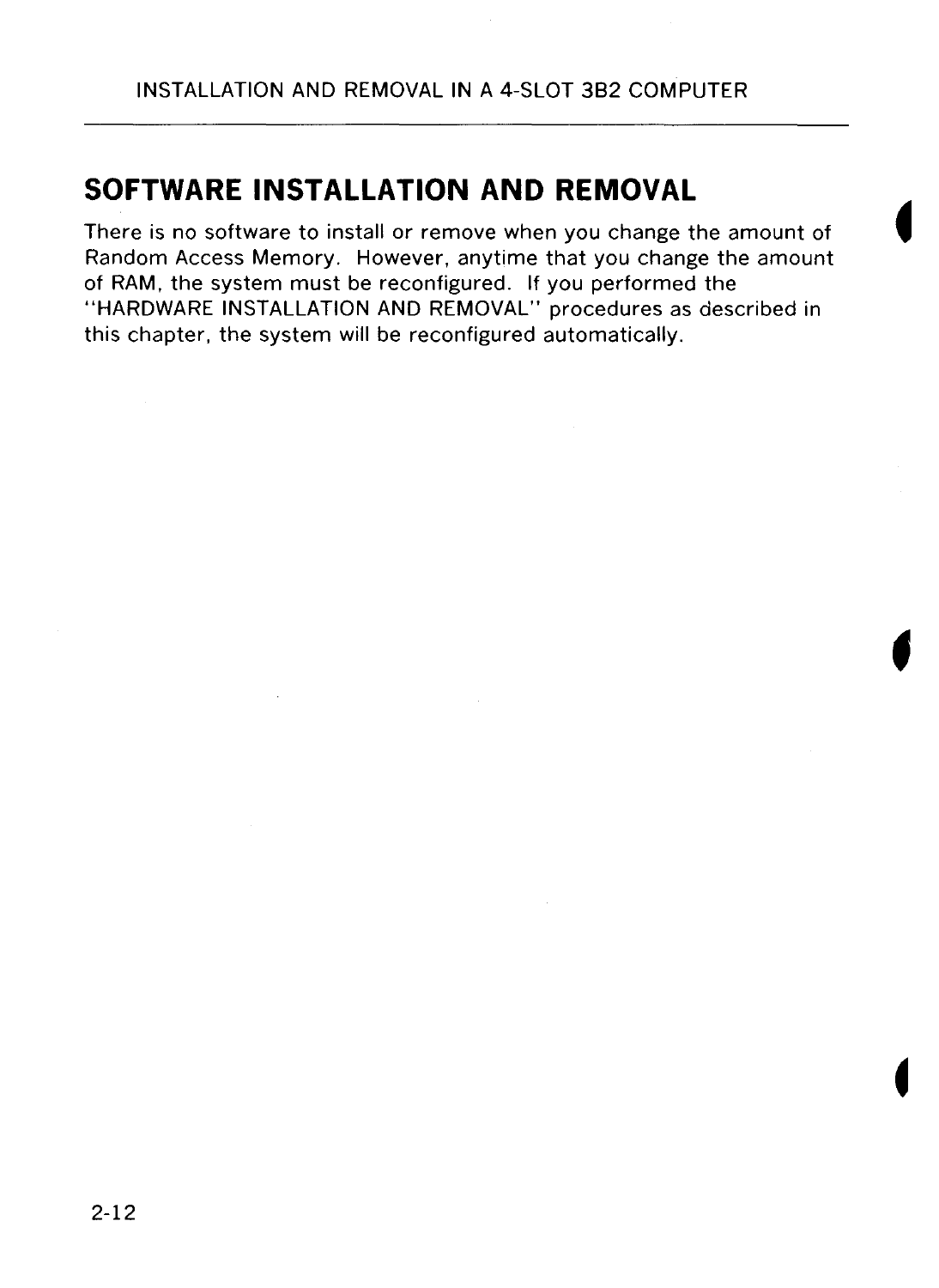

### INSTALLATION AND REMOVAL IN A 12-SLOT 382 COMPUTER

#### PAGE



 $\mathbf j$ 

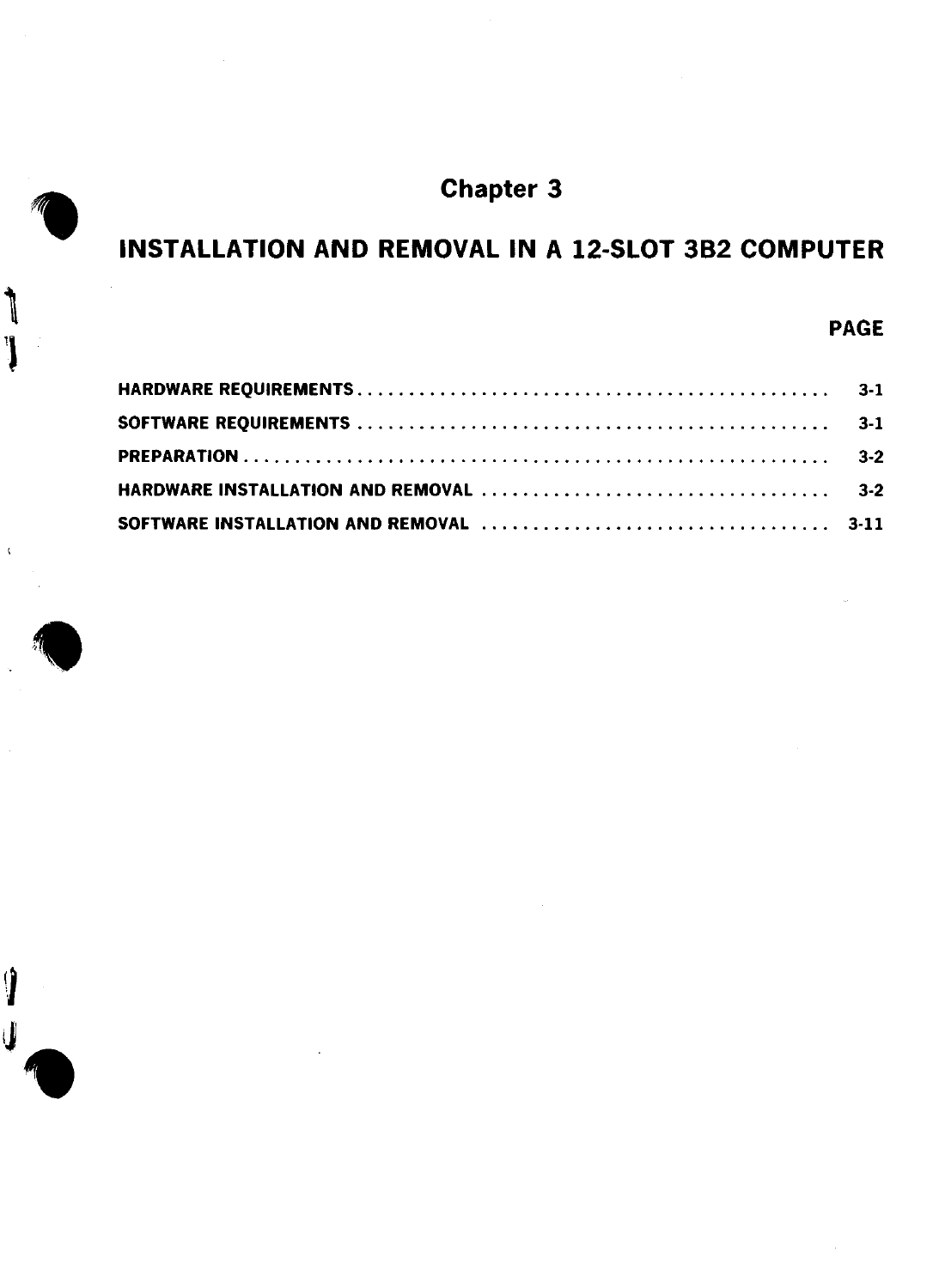

**Chapter 3** 

### **INSTALLATION AND REMOVAL IN A 12-SLOT 382 COMPUTER**



This chapter provides instructions on how to install and remove Random Access Memory ( RAM) expansion feature cards in your 12-slot 382 Computer (382/ 400 Computer).

## **HARDWARE REQUIREMENTS**

Only I-megabyte and 2-megabyte RAM cards may be used in 12-slot 382 Computers. Detailed information on the allowable combinations is given later in this chapter.

# **SOFTWARE REQUIREMENTS**

There are no specific software requirements for changing RAM cards. However, to get the greatest efficiency from your RAM cards, some tunable parameters should be changed to recommended values. See your 382 Computer System Administration documentation for information on setting tunable parameters.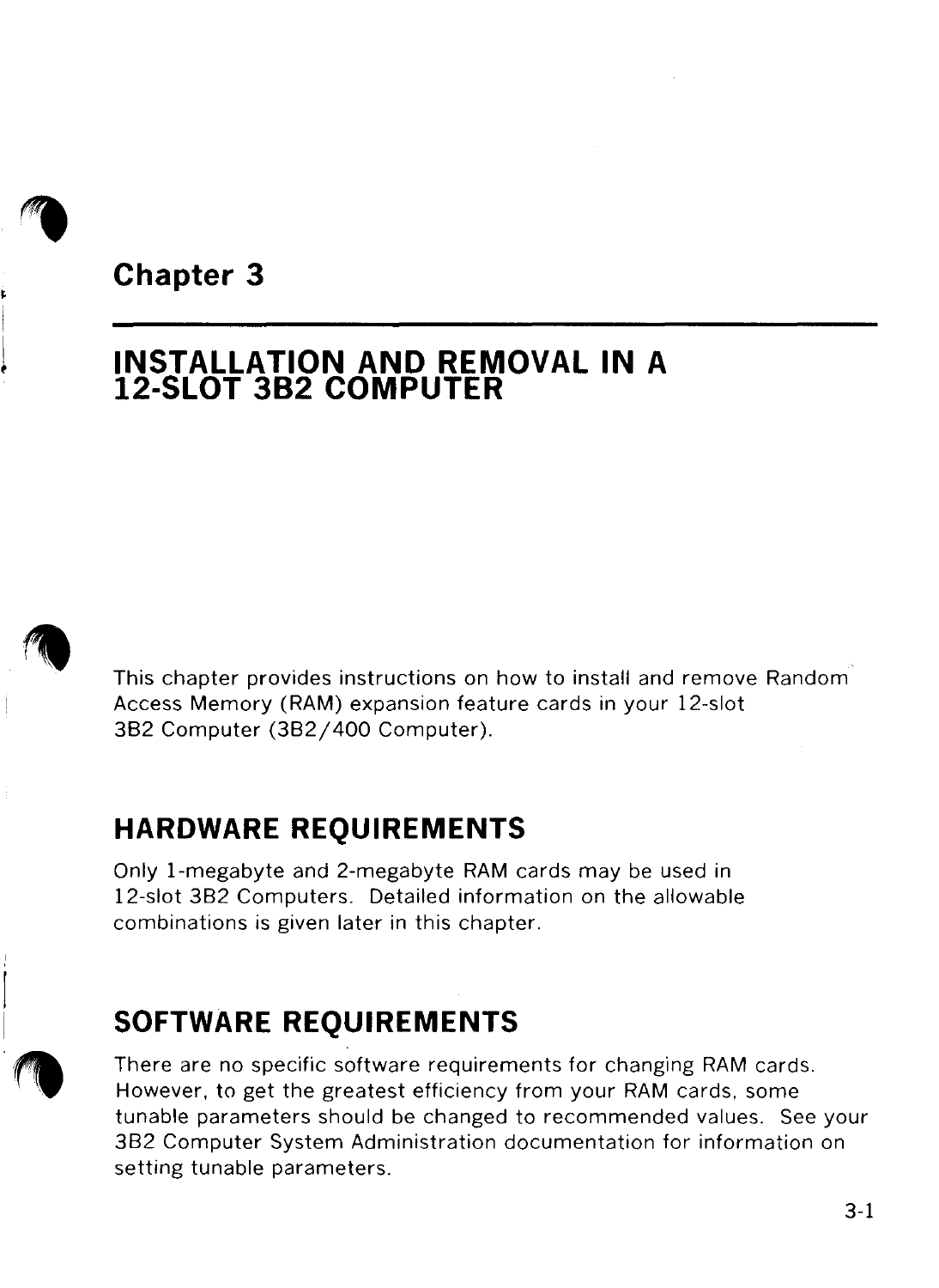# **PREPARATION**

Estimated time for installation is between 15 and 30 minutes. Before installing or removing any hardware, do the following:

- Obtain a small flathead screwdriver.
- Obtain a small Phillips head screwdriver.
- Have your AT&T 3B2/400 Computer Owner/Operator Manual handy.
- Review the "IMPORTANT REMINDERS" discussed in Chapter 1.

If you follow each step carefully, installing or removing RAM cards will be relatively easy. Read the appropriate installation and removal procedure and make sure you understand each step before you begin.

# **HARDWARE INSTALLATION AND REMOVAL**

RAM cards are designed so they are easy to install or remove. If you have any trouble installing or removing a card, **do not force it.** Whenever you install a RAM card, make sure that you position it as described in this chapter and that you are inserting it into the proper connector.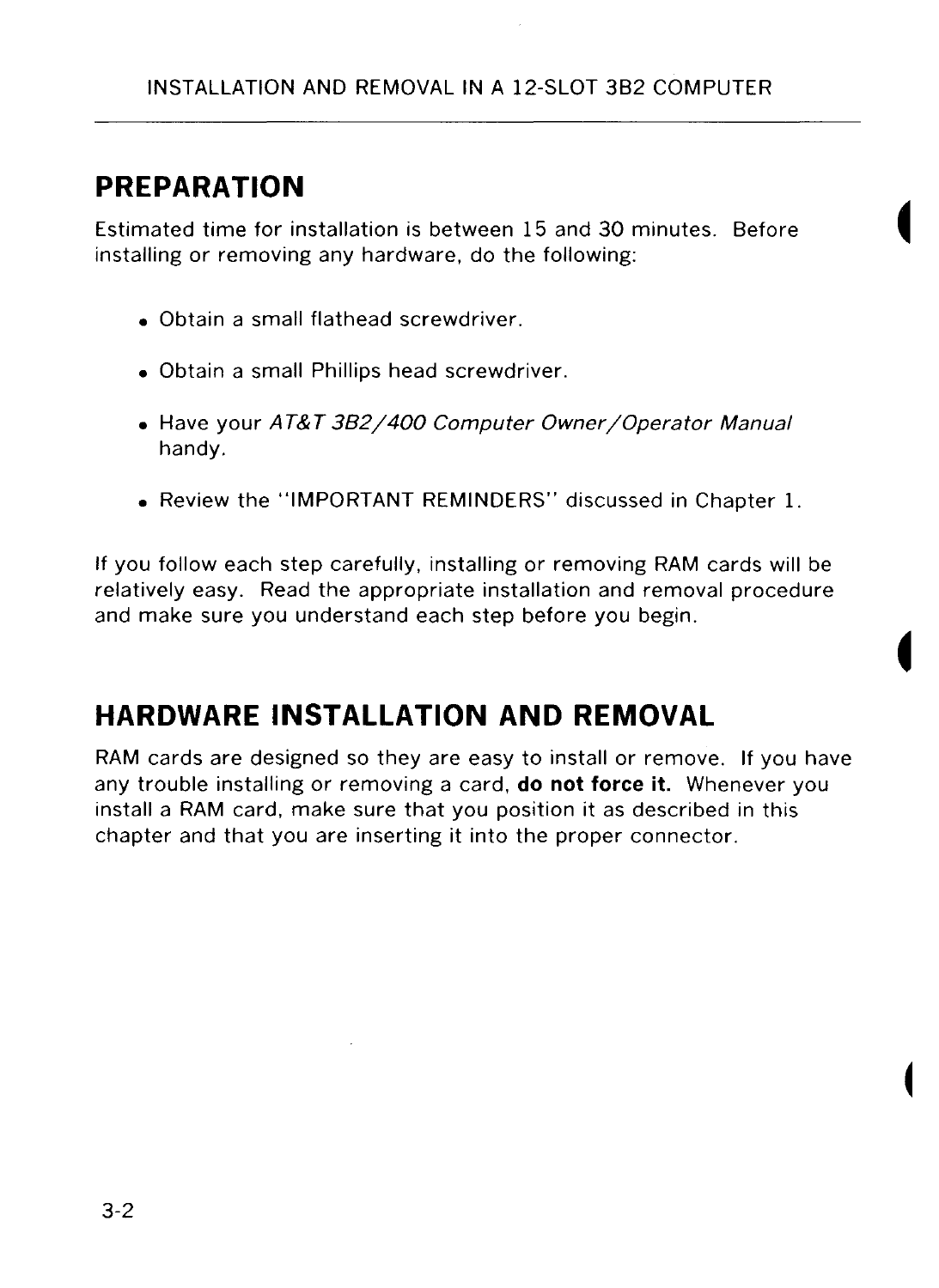**Warning: It is possible to install a RAM card backwards. Installing a RAM card backwards and applying power MAY permanently damage the card or prevent the computer from powering up.** *If*  **you are uncertain about any part of the installation procedure, do not attempt to install the RAM card(s). Contact your AT&T Service Representative or authorized dealer.** 

The contacts of your new RAM card(s) have been cleaned and lubricated by the manufacturer. Do not clean the contacts before installing the RAM card(s).

Every time the amount of RAM in your 382 Computer is changed (increased or decreased), the value of the tunable parameter "N8UF" is set to the default value for the new amount of RAM. The other tunable parameters are not changed. Information on changing tunable parameters is given in the AT&T 382 Computer System Administration Utilities Guide.

To install or remove **RAM** cards in your 12-slot 382 Computer, perform the following steps:

1. Shut down your computer according to the procedure given in the AT&T 382/400 Computer Owner/Operator Manual.

> **Caution: Never pull the power plug or externally remove power until the 382 Computer has completed its shutdown sequence. Data could be permanently lost if the computer is not shut down properly.**

- 2. Wait for the computer to complete its shutdown sequence. The broadcast message will end with "The system is down," and the POWER indicator will turn off.
- 3. Unplug the power cord.

**t'I**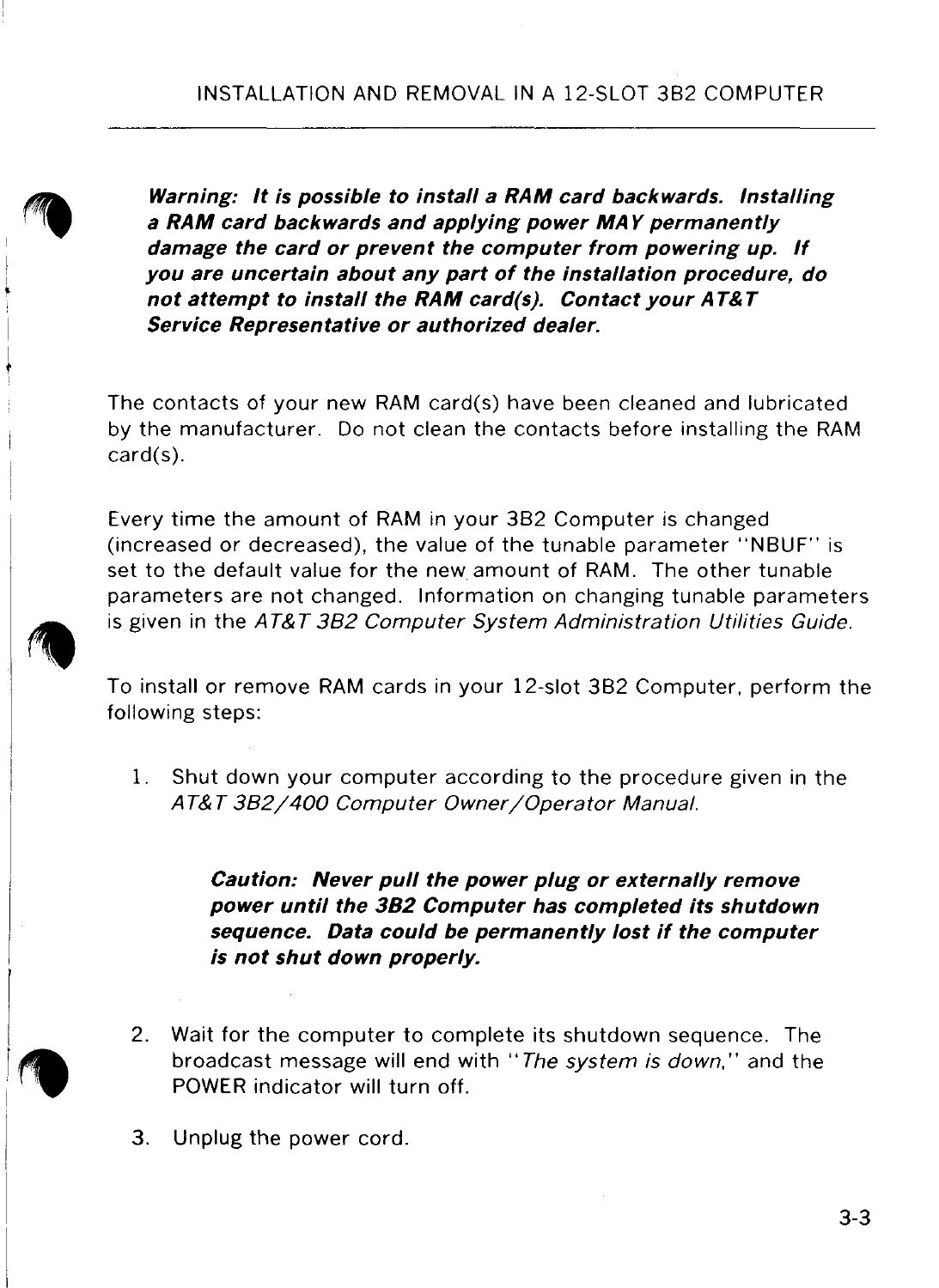4. Remove the cable access door. To remove, release the latch, lift the door, and pull up. See Figure 3-1.



**Figure 3-1. Removing Cable Access Door** 

- 5. Remove the four screws holding the computer cover.
- 6. Remove the computer cover.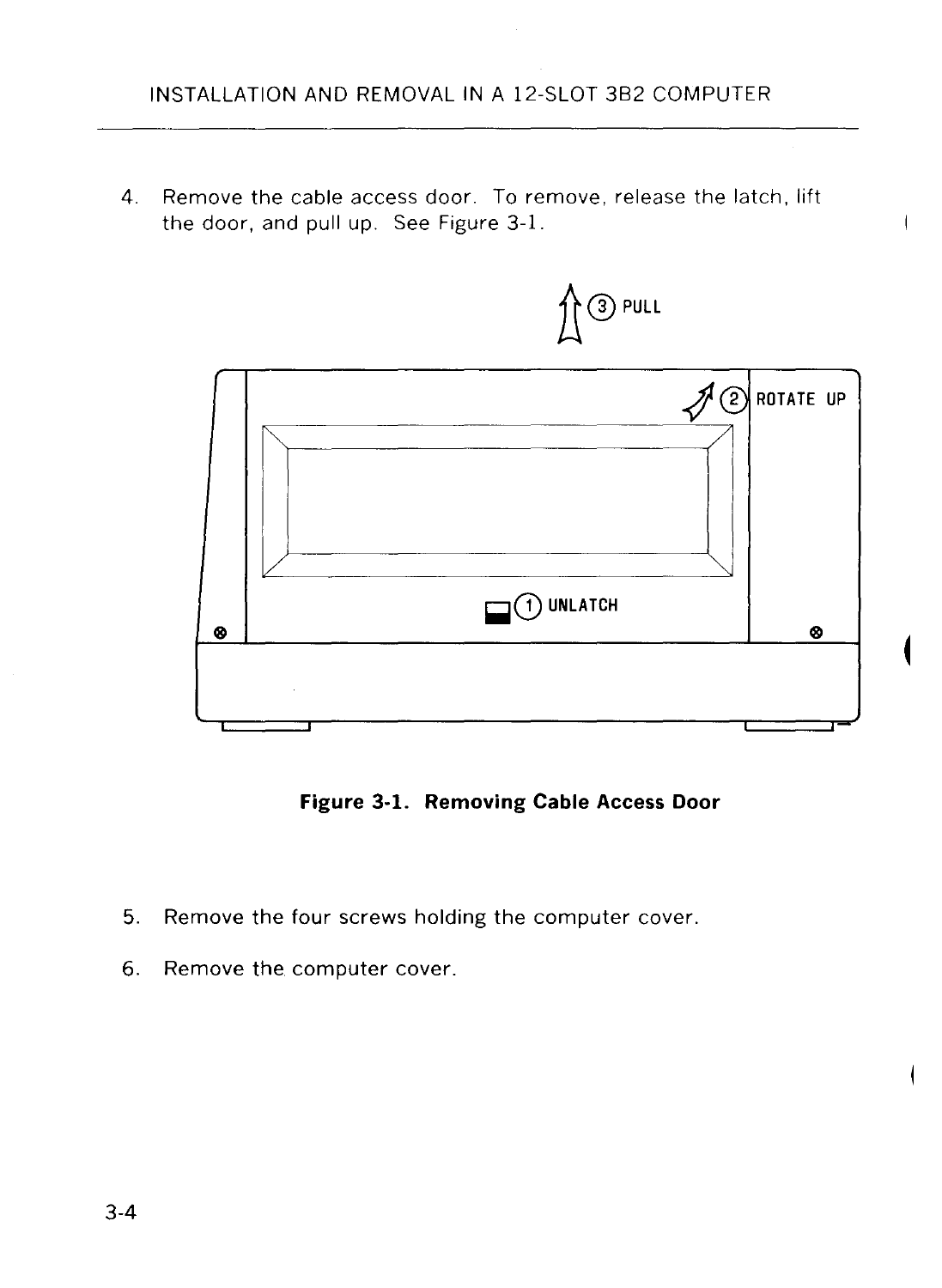7. Compare Figure 3-2 to the inside of your 12-slot 382 Computer so you will be familiar with the location and placement of your RAM cards.



**Figure 3-2. Inside View of the 12-Slot 3B2 Computer**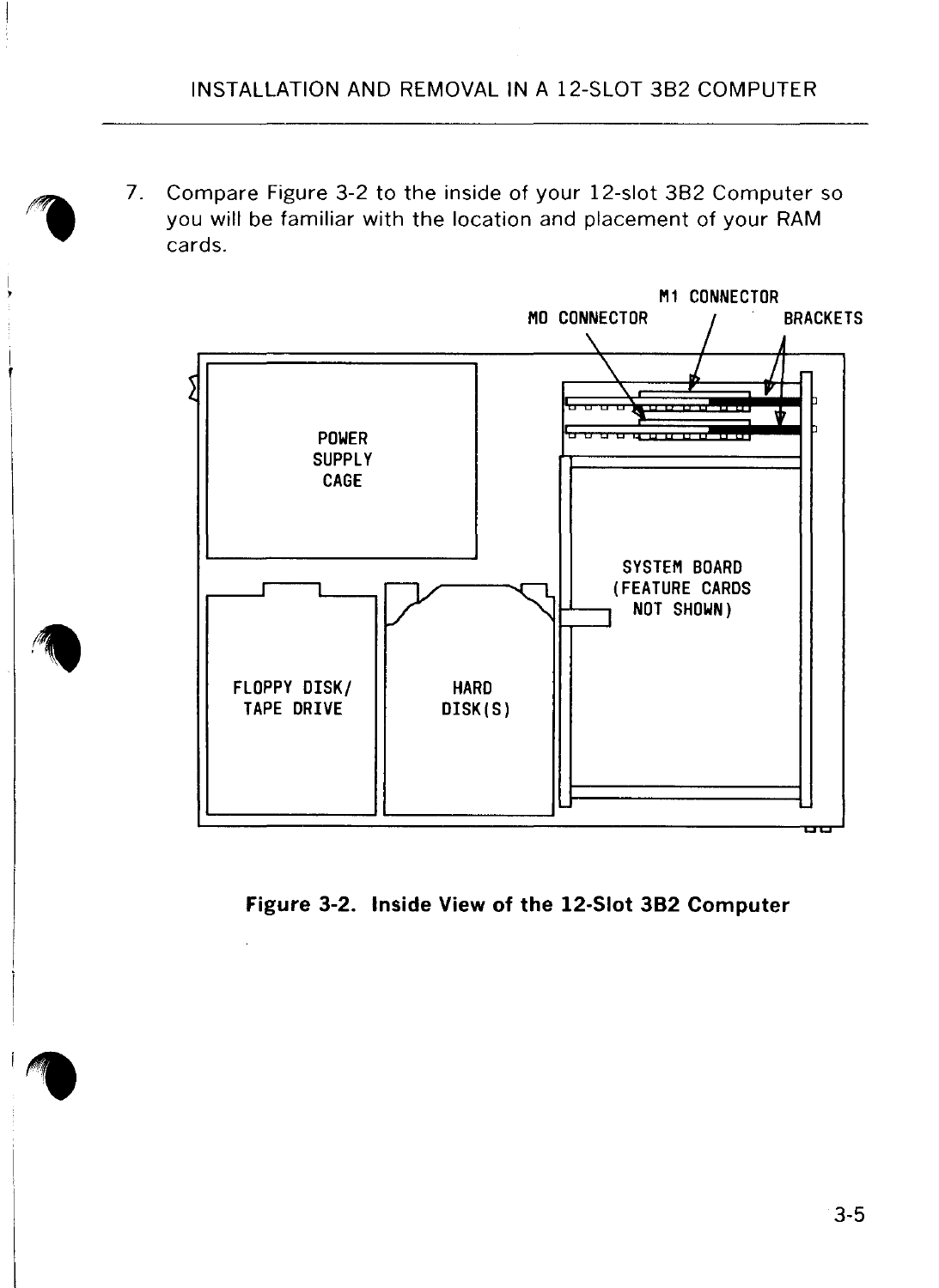8. Using Figure 3-3, determine the RAM card layout that you want in your 12-slot 3B2 Computer.

> **Warning: RAM cards for your 12-slot 382 Computer must be installed according to Figure 3-3.** *If* **you do not install the appropriate RAM cards in the appropriate connectors, your computer** *will* **not operate prqperly. No other RAM card combinations may be used.**

| <b>TOTAL AMOUNT</b> | <b>RAM CARD PLACEMENT</b> |                     |  |  |  |
|---------------------|---------------------------|---------------------|--|--|--|
| <b>OF RAM</b>       | <b>MO CONNECTOR</b>       | <b>M1 CONNECTOR</b> |  |  |  |
| 1 megabyte          | 1-megabyte card           |                     |  |  |  |
|                     | 1-megabyte card           | 1-megabyte card     |  |  |  |
| 2 megabytes         | 2-megabyte card           |                     |  |  |  |
| 3 megabytes         | 2-megabyte card           | 1-megabyte card     |  |  |  |
| 4 megabytes         | 2-megabyte card           | 2-megabyte card     |  |  |  |

#### **Figure 3-3. Possible RAM Card Configurations for a 12-Slot 3B2 Computer**

- 9. If you have to remove a **RAM** card from its connector slot so that it can be replaced by another **RAM** card or moved to the other connector slot, perform the following steps:
	- a. Locate the RAM card you want to remove. (See Figure 3-2.) Notice that the component side of the card faces toward the front of the 3B2 Computer cabinet.
	- b. Loosen the screw on the bracket holding the RAM card in place (Figure 3-2).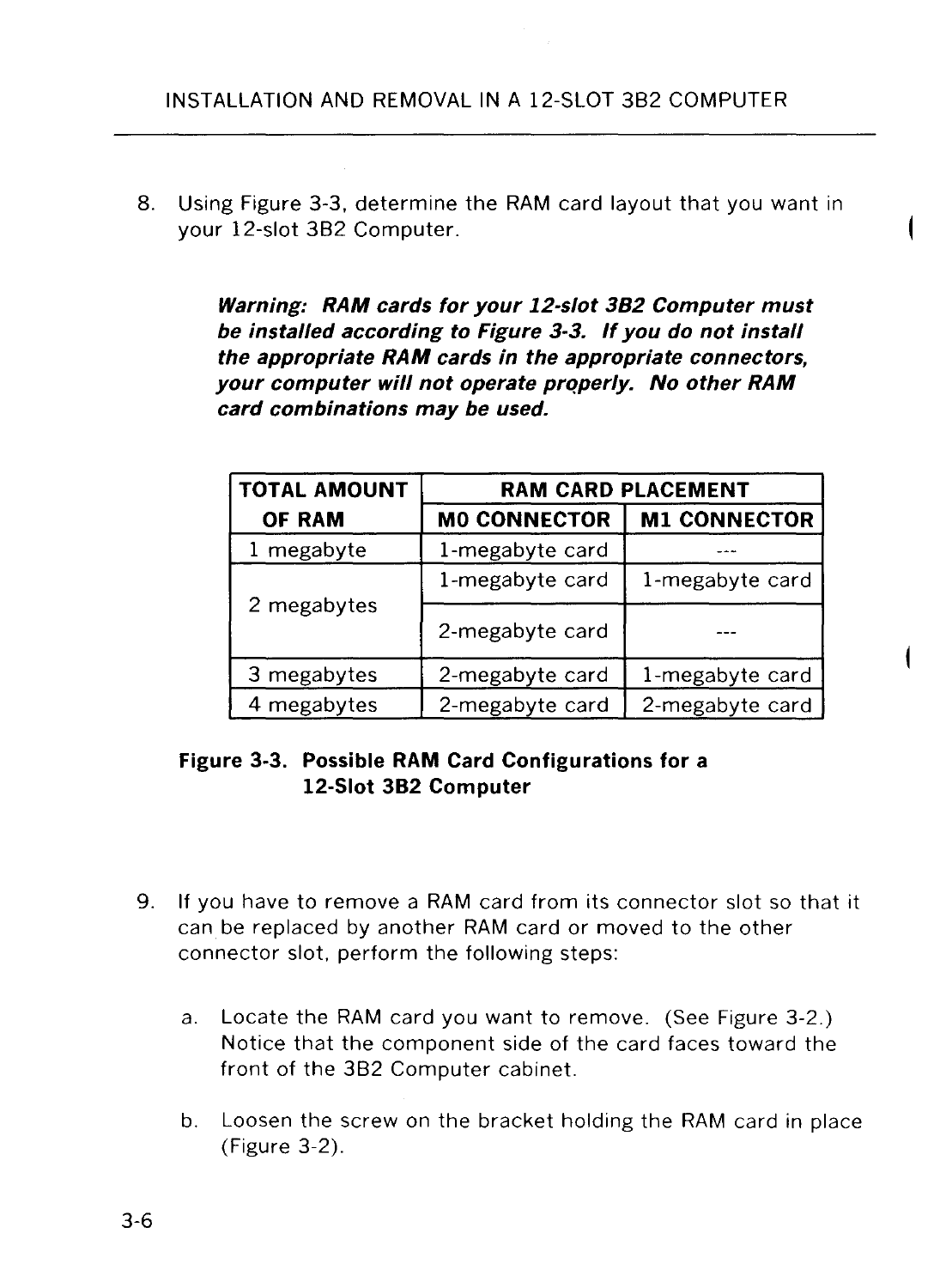- c. Slide the bracket up and remove it from the apparatus mounting.
- d. Remove the RAM card from its connector by carefully holding the card by its edges and slowly pulling the card straight up.
- e. Carefully place the card aside.
- f. If you want to remove another RAM card, repeat Steps a through e.

**Warning: Failure to install a RAM card exactly as outlined in this procedure may permanently damage the card or prevent the computer from powering up when power is applied. The front side of an installed RAM card must face the front of the 382 Computer cabinet. Figure 3-4 shows the front side of a 2-megabyte RAM card that is used only in the 12-slot 382 Computer.** (Notice that the right-hand end of the card is longer than the left-hand end of the card from the edge of the card to the connector pins.)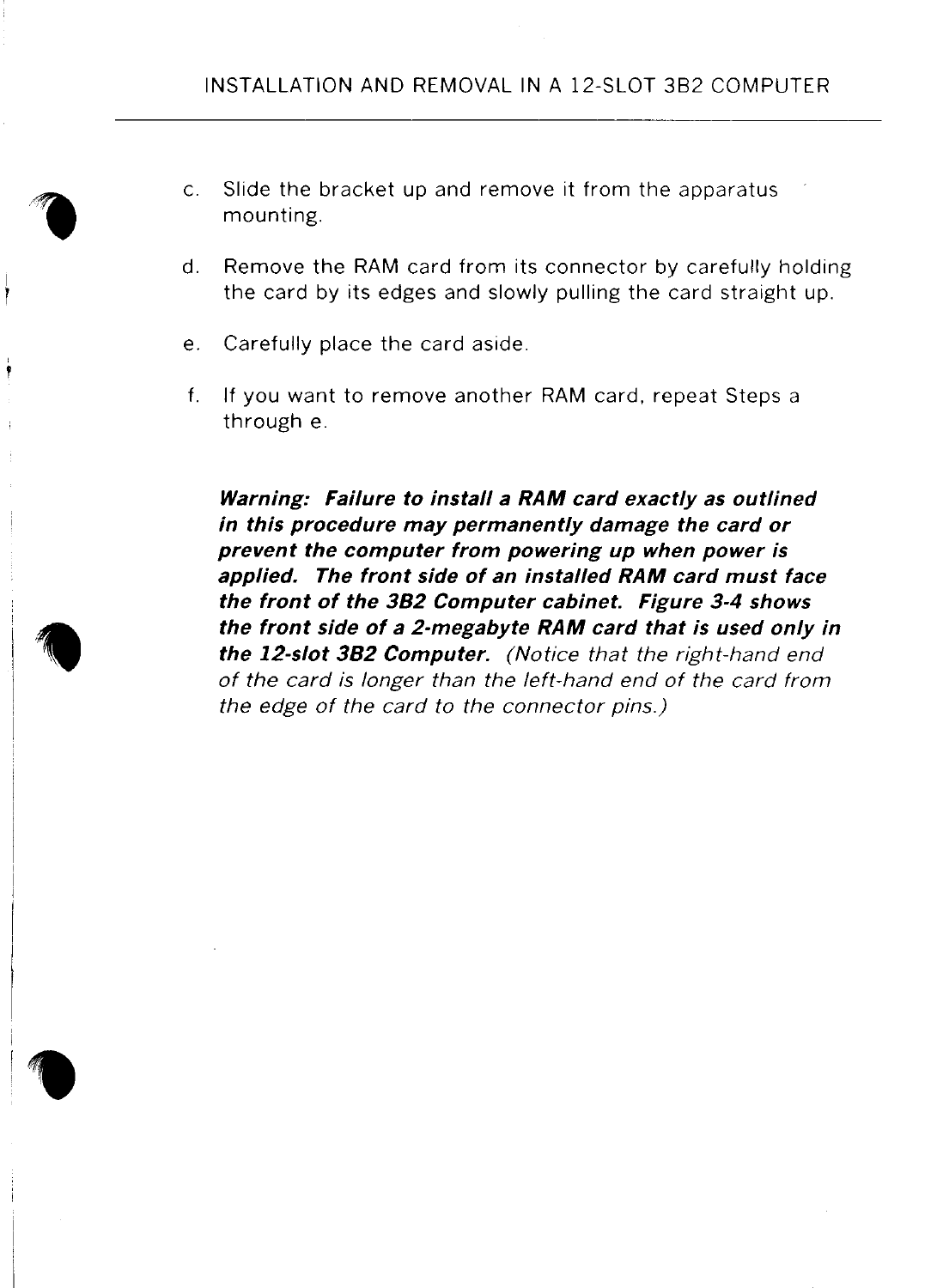

**Figure 3-4. Front Side of a 2-Megabyte RAM Card (12-Slot 3B2 Only)** 

**Note:** The identification number is always stamped on the **BACK** side of a RAM card. Figure 3-5 shows the back side of a 2-megabyte RAM card used in both 4-slot and 12-slot 382 Computers. Use the identification number and the longer right-hand end of a card as references to determine the front side of a RAM card.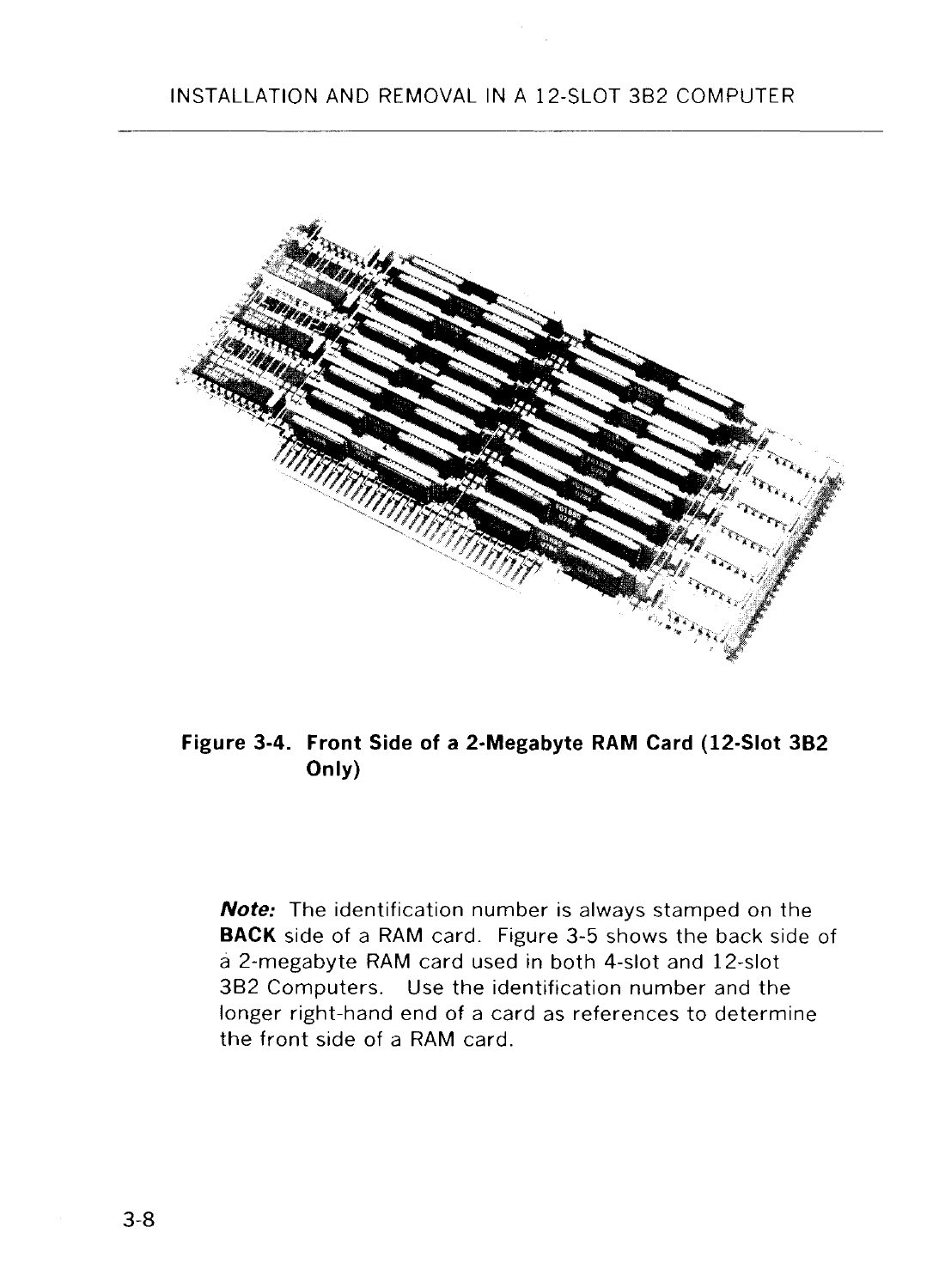#### INSTALLATION AND REMOVAL IN A 12-SLOT 3B2 COMPUTER



**Figure 3-5. Back Side of a 2-Megabyte RAM Card** 

- 10. If you are installing **RAM** cards in the computer, perform the following steps:
	- a. If there is a bracket over the slot where the RAM card will be installed, loosen the screw on the bracket, slide the bracket up, and remove it from the apparatus mounting (Figure 3-2).
	- b. Carefully pick up, by its edges, the RAM card to be installed.
	- c. If the RAM card has a plastic sleeve over the contacts, remove the plastic sleeve.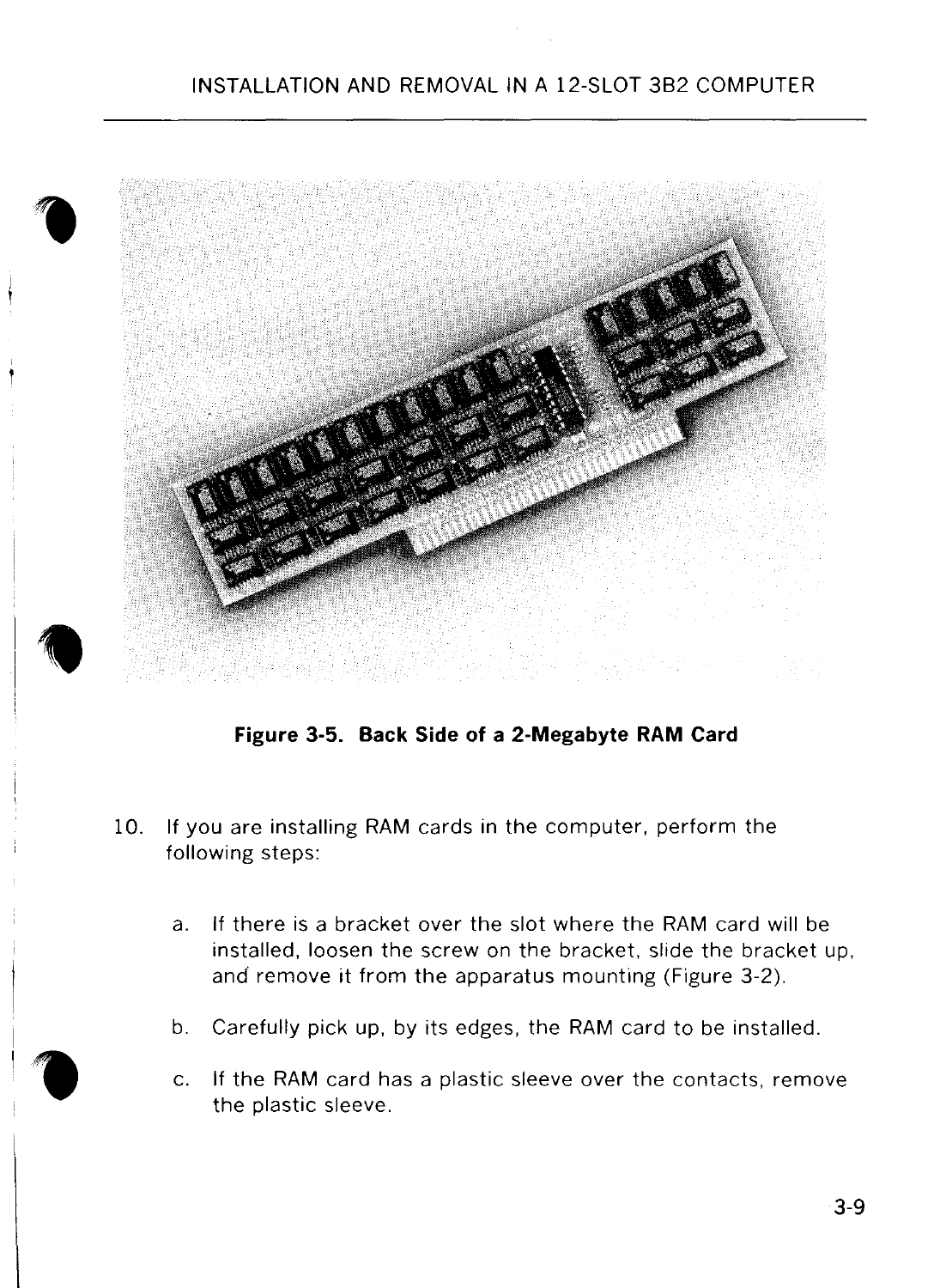d. With the front side facing toward the front of the 3B2 Computer cabinet, hold the RAM card over the appropriate connector.  $\blacksquare$ ee Figure 3-2 to determine the location and identification of each connector.

#### Warning: Do not install your RAM card backwards. It **may be damaged or prevent your computer from powering up when power is applied.**

- e. Gently push the card into its connector until it is firmly in place.
- f. Place the bracket on top of the RAM card, and slide the bracket down onto the screw attached to the mounting apparatus.
- g. Tighten the screws to lock the bracket in place.
- h. If another RAM card is to be installed, repeat Steps a through g.

**Note:** Anytime that the 382 Computer contains only one RAM card, it should be installed in the MO connector slot, and the M1 connector slot should be left empty. See Figures 3-2 and 3-3.

- 11. With your new RAM cards now installed, carefully place the cover back on the 382 Computer.
- 12. Install the four screws that hold the computer cover in place.
- 13. Place the cable access door back on the computer and lock the slide latch.
- 14. Plug in the power cord.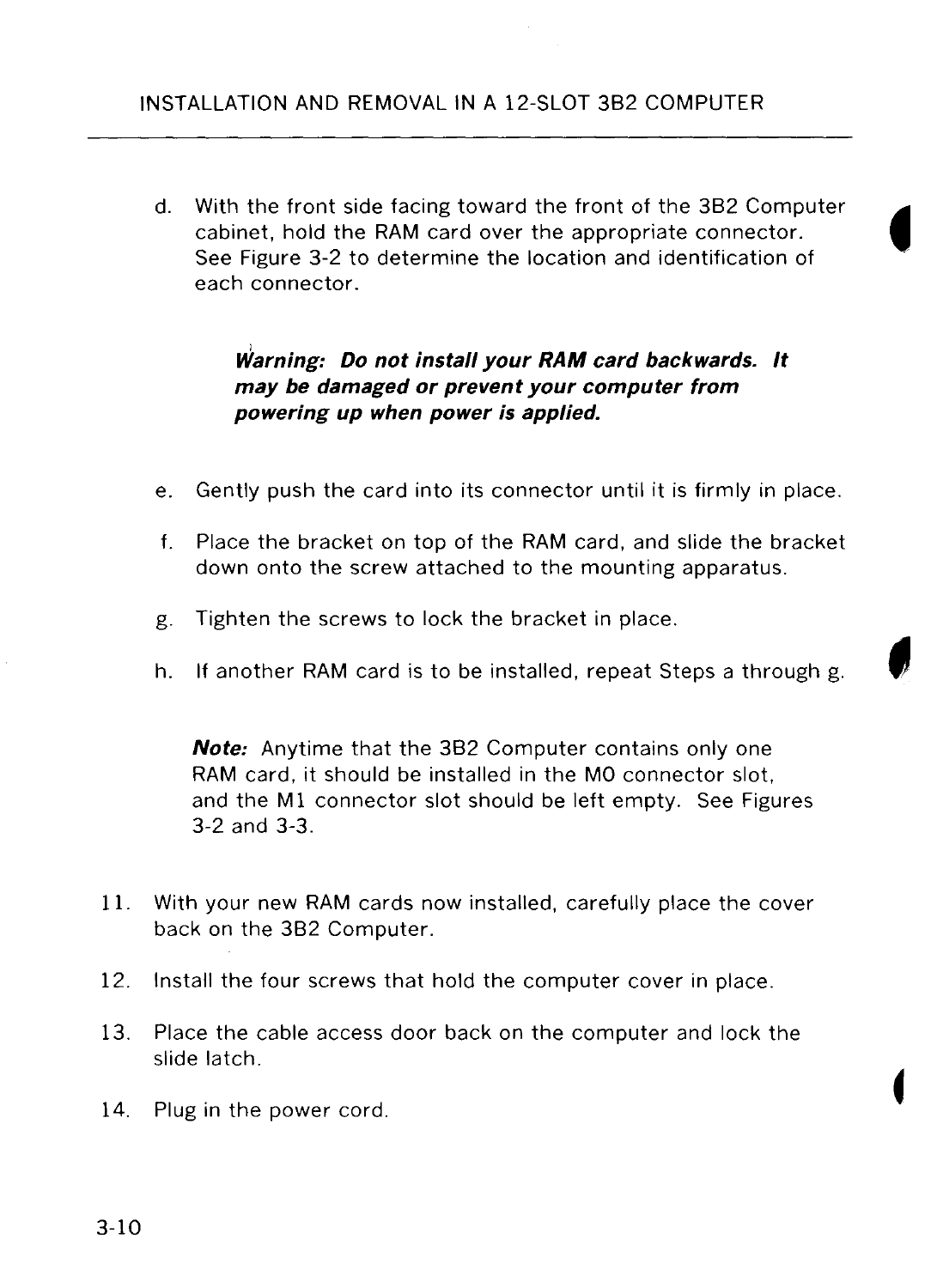- 15. If you replaced a RAM card:
	- a. Place the plastic sleeve from the new RAM card(s) over the contacts on the replaced RAM card(s).
	- b. Carefully pack the card(s) and store it in a safe, cool place.

The hardware installation is now complete. You should be able to apply power to the 3B2 Computer.

### **SOFTWARE INSTALLATION AND REMOVAL**

There is no software to install or remove when you change the amount of Random Access Memory. However, anytime that you change the amount of RAM, the system must be reconfigured. If you performed the "HARDWARE INSTALLATION AND REMOVAL" procedures as described in this chapter, the system will be reconfigured automatically.



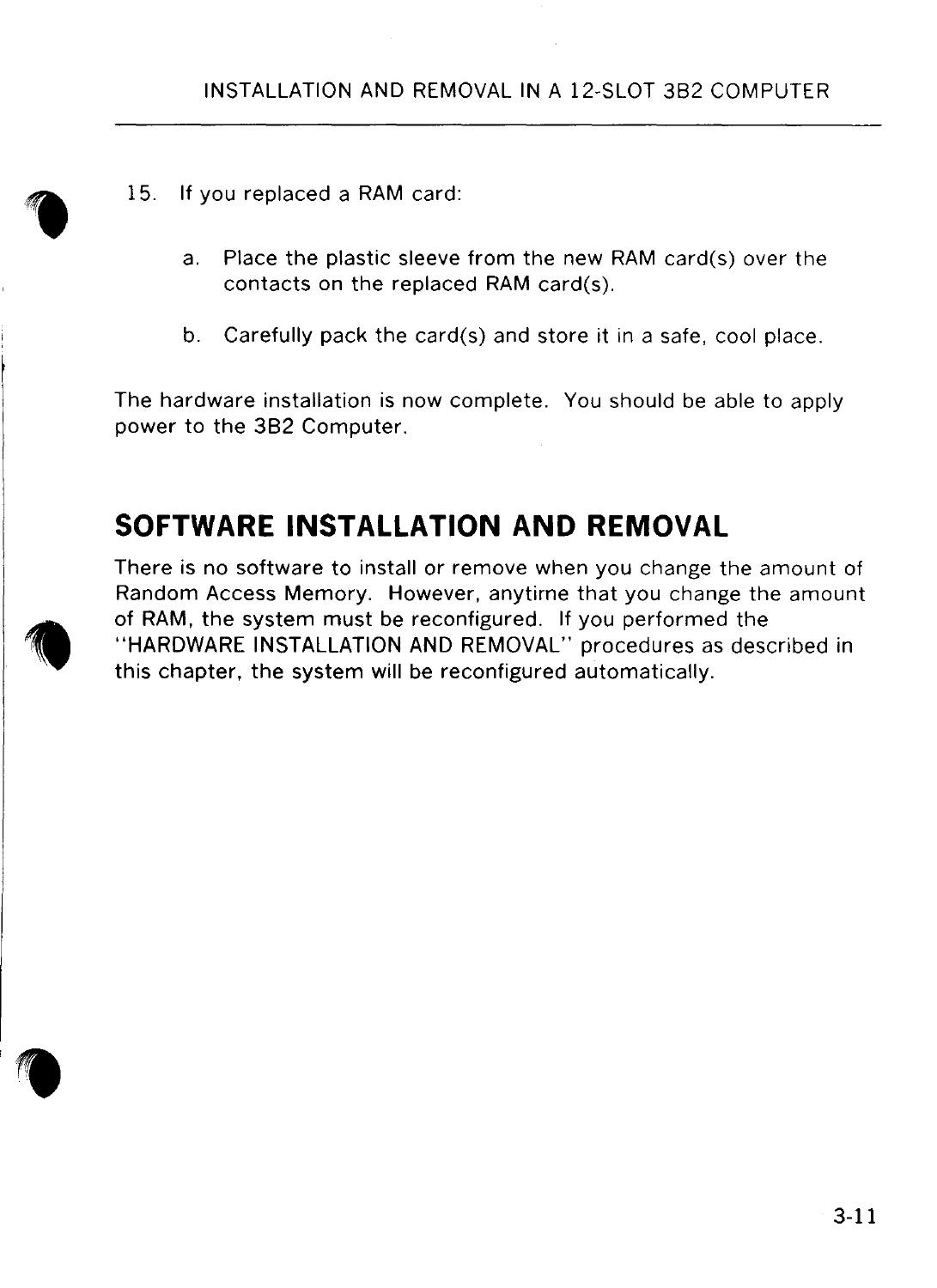# Chapter 4

### **TESTING AND TROUBLESHOOTING**

#### **PAGE**



**1**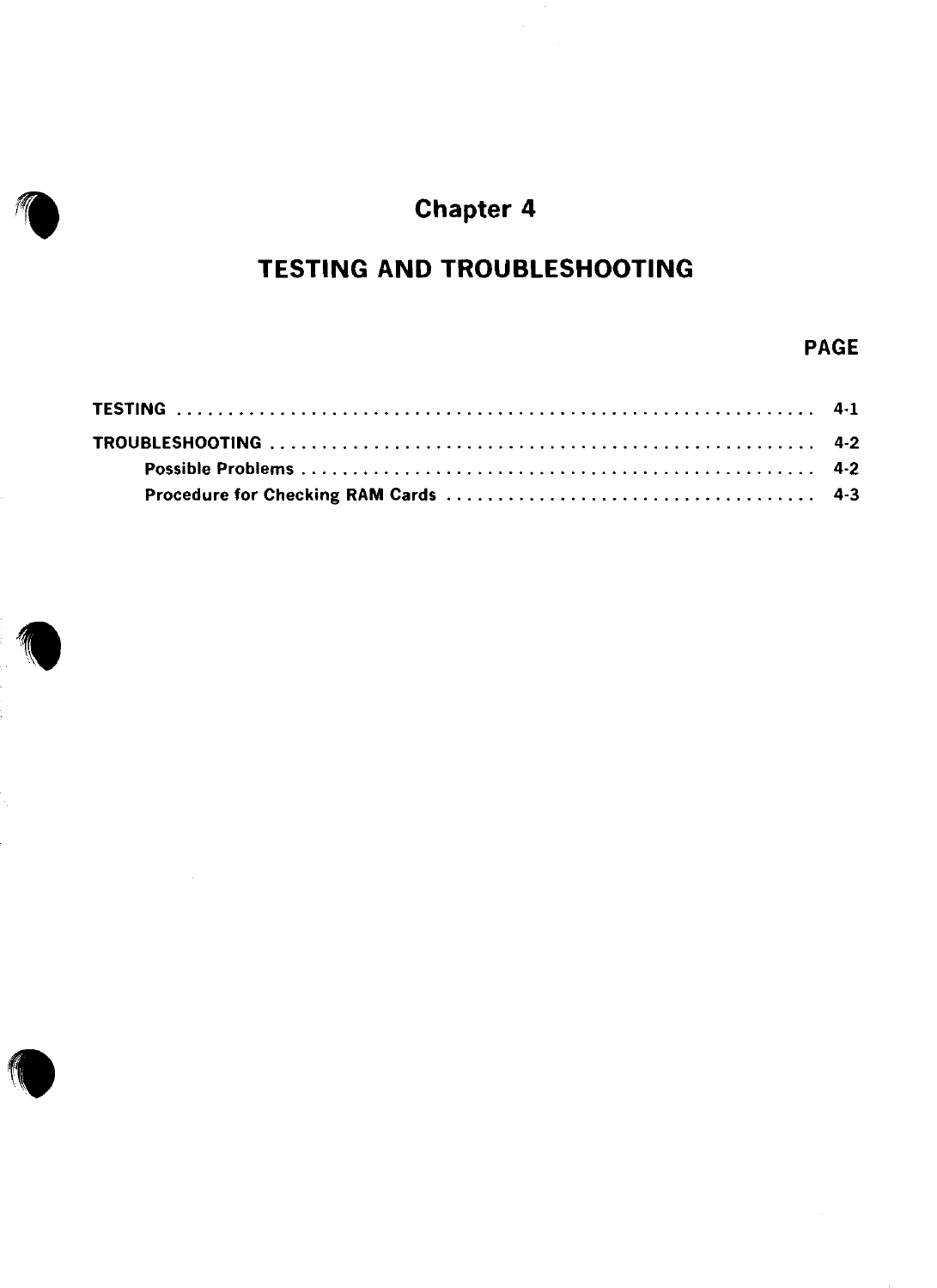# **Chapter 4**

# **TESTING AND TROUBLESHOOTING**



This chapter provides information on testing and troubleshooting problems with Random Access Memory **(RAM)** cards.

## **TESTING**

The only tests performed on the new RAM cards are the diagnostic tests which are performed during the normal powerup procedures. Refer to the AT&T 3B2 Computer Owner/Operator Manual for the normal powerup procedures.

If your 382 Computer fails the diagnostic tests during powerup or will not powerup at all, proceed to "TROUBLESHOOTING."

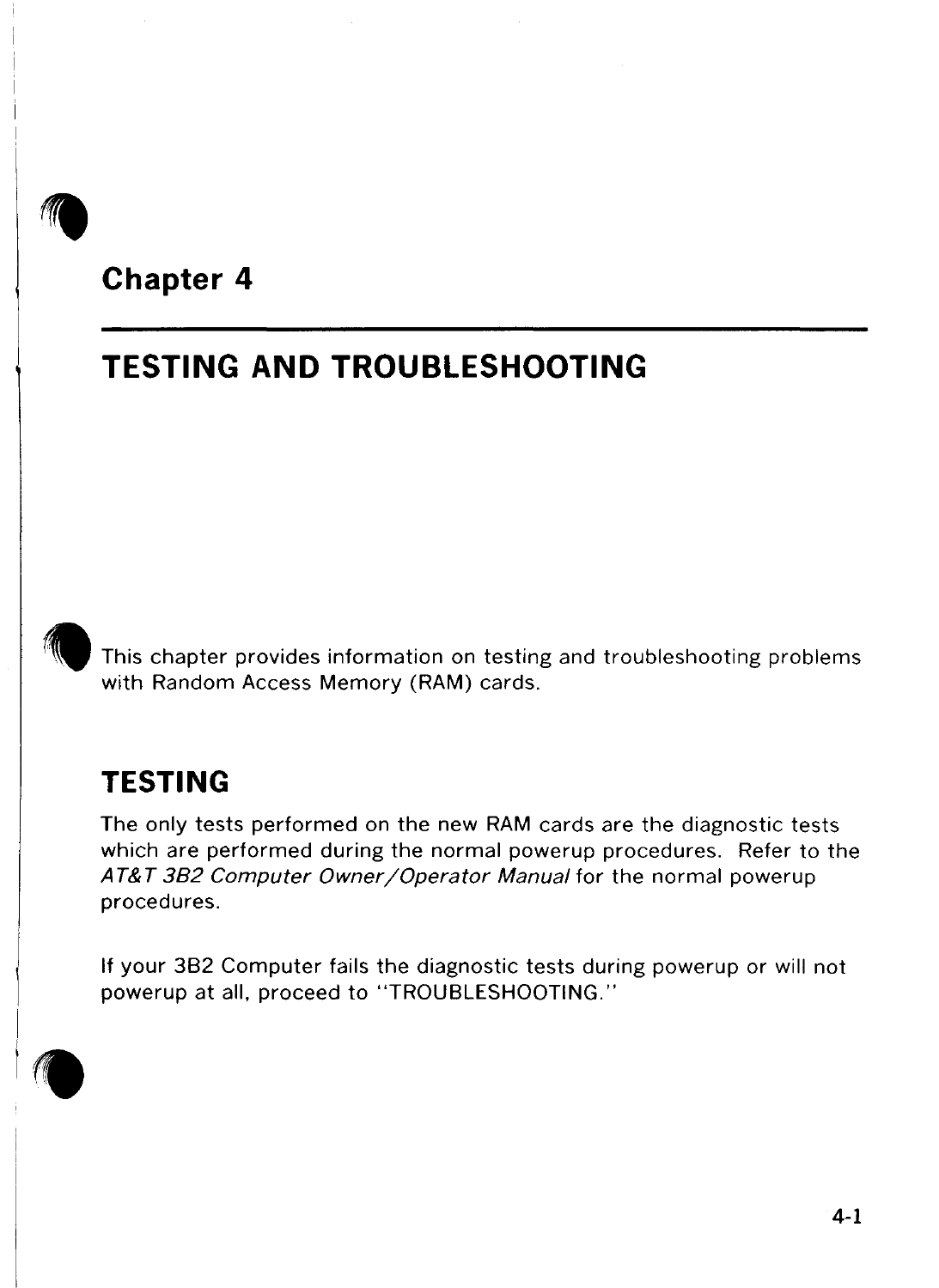# **TROUBLESHOOTING**

This section on troubleshooting needs to be used only if your 3B2 Computer was working correctly before you installed new RAM cards and will not power up correctly after installing the new RAM cards.

#### **Possible Problems**

If the computer will not powerup at all, check for obvious problems such as: a blown fuse, the power is off on the terminal, the power cord is not connected, etc. Once the obvious problems have been eliminated, check to see that you did not install a RAM card backwards. If installed backwards, some RAM cards will prevent the computer from powering up.

If the computer powered up incorrectly after installing the new RAM cards, check the possible problems listed below:

- The tunable parameters were not reconfigured when the RAM cards were changed.
- A RAM card was not installed properly.
- The contacts on the RAM card(s) need recleaning.
- The RAM card connectors inside the 3B2 Computer need cleaning.
- A RAM card is defective.
- The problem is not related to the RAM cards.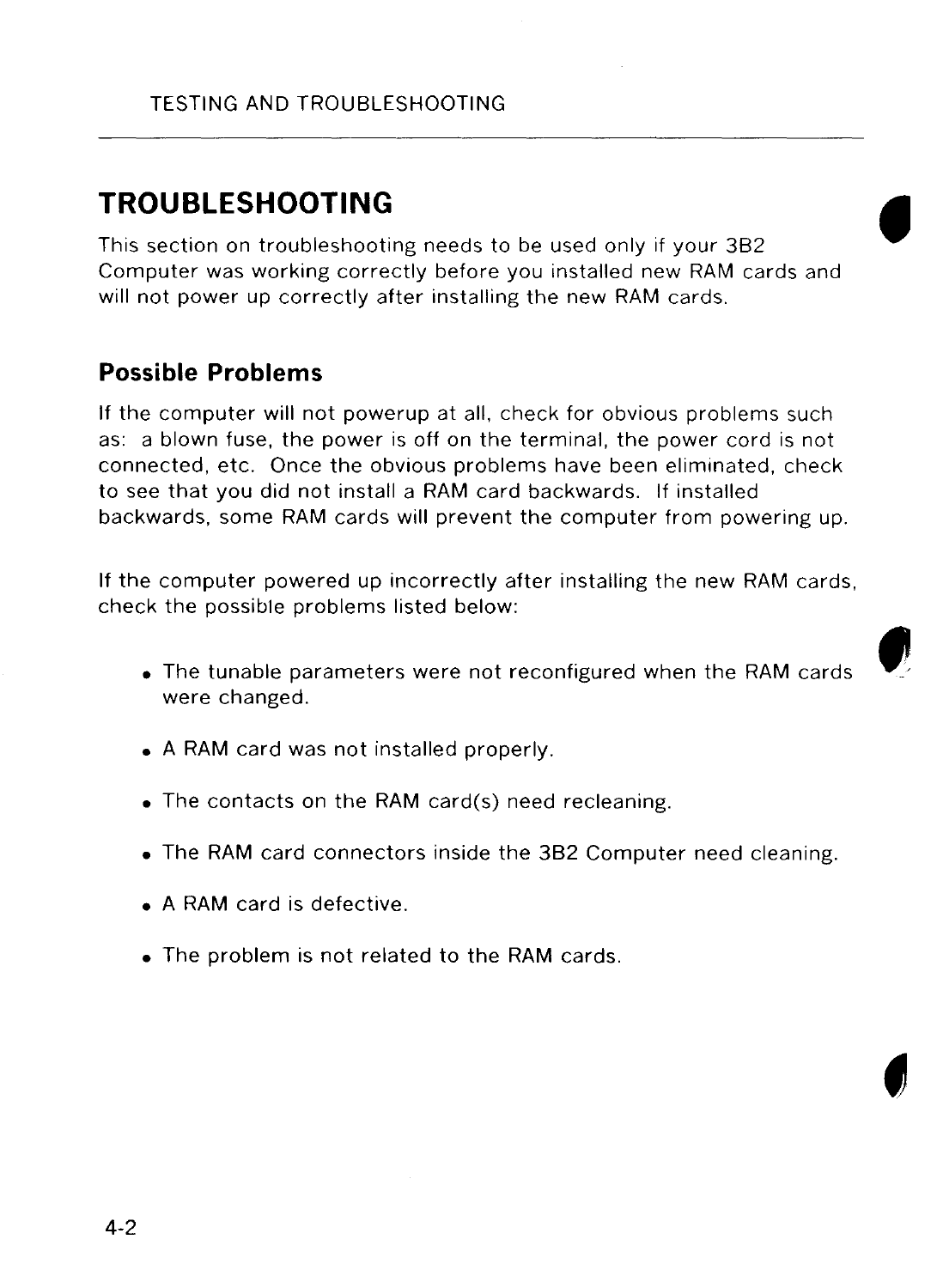

### **Procedure for Checking RAM Cards**

If all the obvious problems have been checked and you still have trouble, the problem may be the value of the tunable parameter "NBUF." Every time the amount of RAM in your 3B2 Computer is changed (increased or decreased), the value of "NBUF" should be reset to the default value for the new amount of RAM; otherwise, the system could panic.

#### **Automatically Reconfiguring the System**

 $\bigcirc$   $\bigcirc$   $\bigcirc$   $\bigcirc$   $\bigcirc$   $\bigcirc$   $\bigcirc$   $\bigcirc$   $\bigcirc$   $\bigcirc$   $\bigcirc$   $\bigcirc$   $\bigcirc$   $\bigcirc$   $\bigcirc$   $\bigcirc$   $\bigcirc$   $\bigcirc$   $\bigcirc$   $\bigcirc$   $\bigcirc$   $\bigcirc$   $\bigcirc$   $\bigcirc$   $\bigcirc$   $\bigcirc$   $\bigcirc$   $\bigcirc$   $\bigcirc$   $\bigcirc$   $\bigcirc$   $\bigcirc$   $\bigcirc$   $\bigcirc$   $\bigcirc$   $\bigcirc$   $\bigcirc$ 3B2/310 and 3B2/400 Computers automatically reset the tunable parameter "NBUF" to the default value whenever the amount of RAM is changed. However, to automatically reset "NBUF" in a 3B2/300 Computer, the command **"touch /etc/system"** must be executed before the RAM cards are changed. If you changed the amount of RAM in a 3B2/300 Computer but you did not execute the command **"touch /etc/system"** before you changed RAM cards, perform the steps given in (1) or (2):

- 1. If the system panics or does not initialize correctly, a "SYSTEM FAILURE" error message will be displayed on the screen, and the computer will go to the firmware mode. To correct this problem, do the following:
	- a. Enter the firmware password (default is **mcp).** Note that the password is not echoed on the terminal. The terminal will respond with the message:

Enter name of program to execute[]:

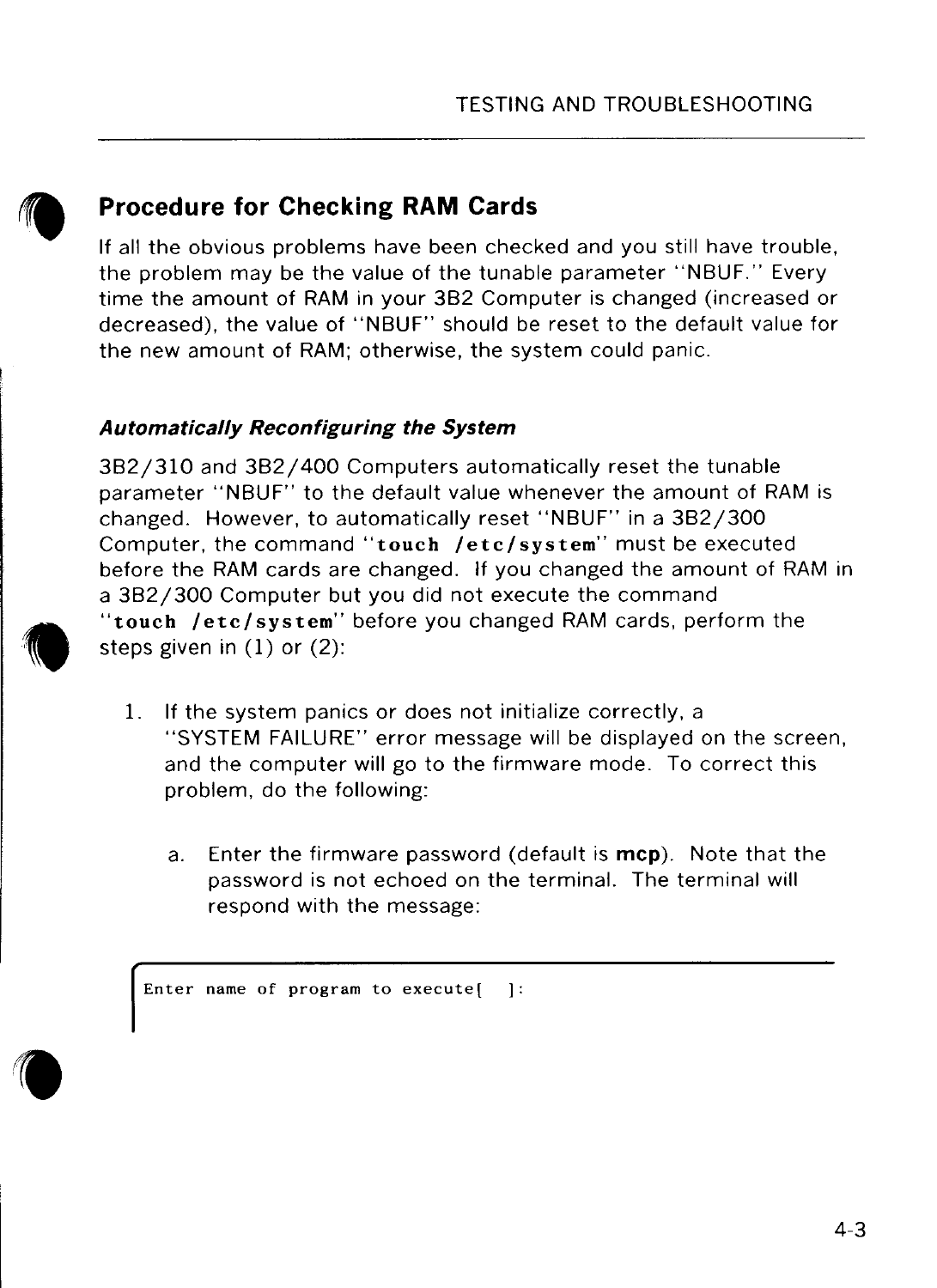b. You should then enter:

**/etc/system<CR>** 

The terminal will respond with a message such as:

Possible load devices are: Option Number Slot Name 0 0 FD5 0 **HDXX**   $\mathbf{1}$  $\mathbb{Z}^2$  $\sim$  $\sim$ Enter Load Device Option Number [ ]:

c. You should then enter:

**l<CR>** (for hard disk)

The program will begin executing, and information about the system configuration and load map will be displayed. After displaying this information, the system is automatically rebooted, and the system configuration is reset for the new amount of RAM. When the message:

The system is ready.

Console Login:

is displayed, you may log on and return the computer to its normal operating state.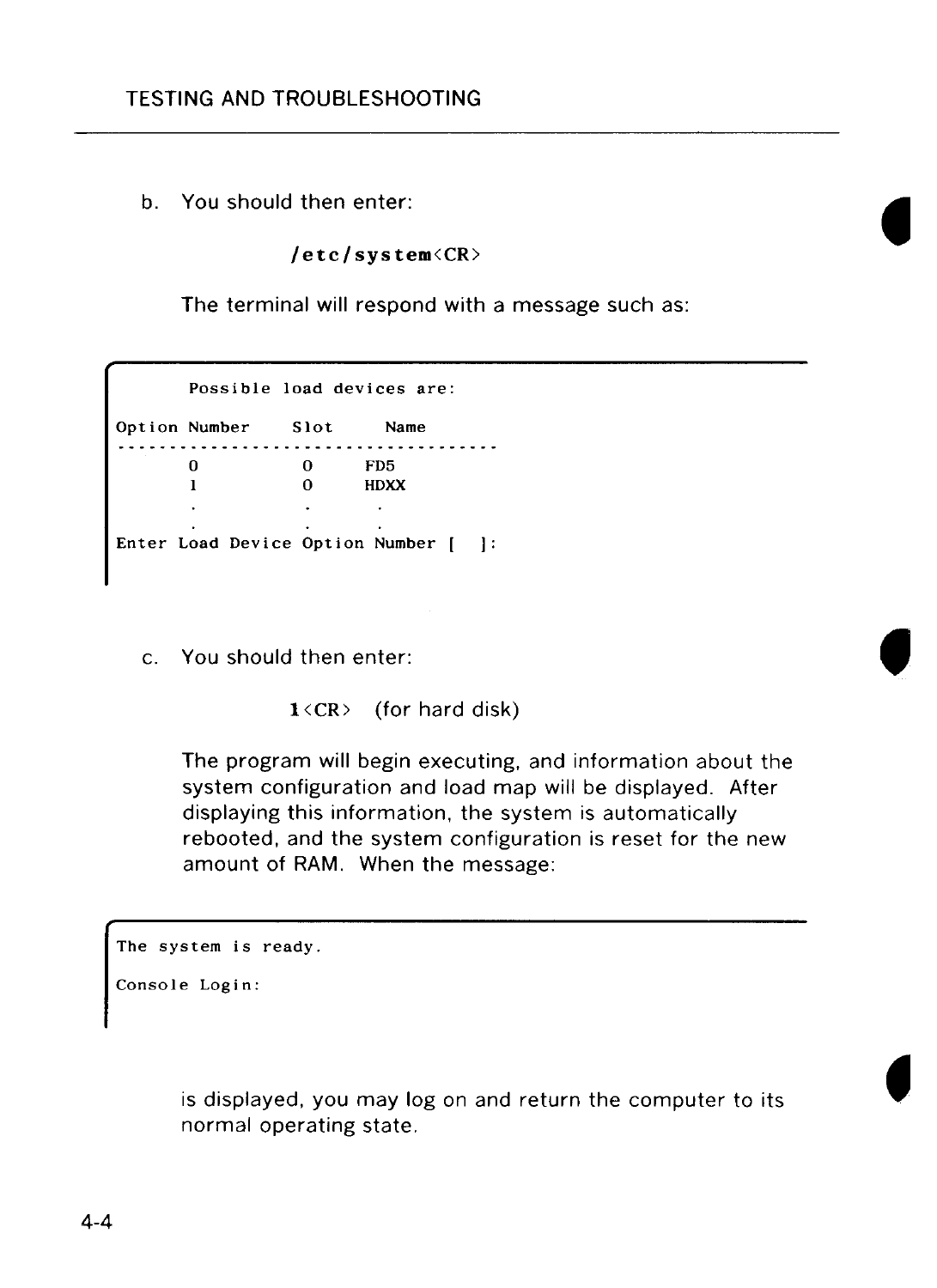$\bullet$ 2. If the "touch" command was not executed on the */etc/system* file and the system happens to initialize correctly, reconfigure the system by entering the following commands:

**touch /etc/system<CR>**  shutdown  $-y -g0 -i6 < CR$ 

The system will automatically shut down and then reboot. This causes the system configuration to be reset for the new amount of **RAM.** When the message:

The system is ready.

Console Login:



is displayed, you may log on and return the computer to its normal operating state.

#### **Checking for Hardware Problems**

If the problem with the computer was not corrected by the procedure given in "Automatically Reconfiguring the System," perform the following steps:

- 1. Set the POWER switch to STANDBY on your 382 Computer and wait for the soft shutdown sequence to complete.
- 2. Remove the computer cover of your 382 Computer. Refer to Chapter 2 or Chapter 3 for instructions on removing the cover.

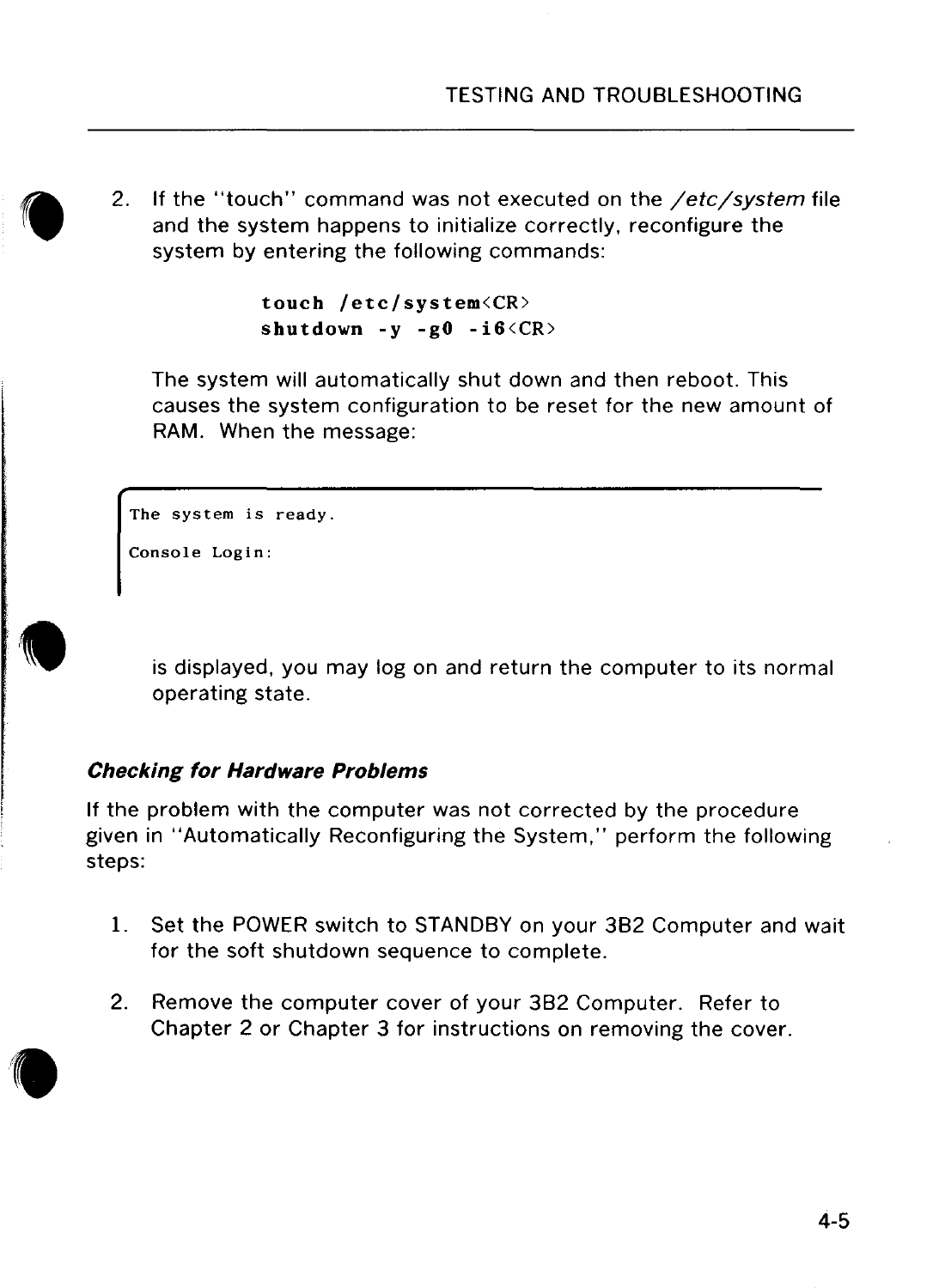- 3. Check to see if the RAM card(s) is properly installed. See Figure 2-2, 2-3, and 2-4 to check a 4-slot 3B2 Computer; and see Figure 3-2, 3-3, and 3-4 to check a 12-slot 3B2 Computer.
	- a. If the card(s) is installed backwards, it is probably damaged.
	- b. If there is only one card and it is installed in the wrong connector, the computer will not operate properly.
- **4.** Clean the contacts on the **RAM** card(s) and the card connectors by using a soft cotton cloth and a solvent cleaner especially designed to clean contacts.

#### **Warning: Do not use a cleaner-lubricant which contains silicone.**

- 5. Install the RAM cards according to the instructions given in Chapter 2 or Chapter 3.
- 6. Place the cover back on your 382 Computer.
- 7. Power up your 382 Computer according to the procedure given in the AT&T 382 Computer Owner /Operator Manual.
- 8. If your 382 Computer will not power up properly, check for other common problems listed in the AT&T 382 Computer Owner /Operator Manual.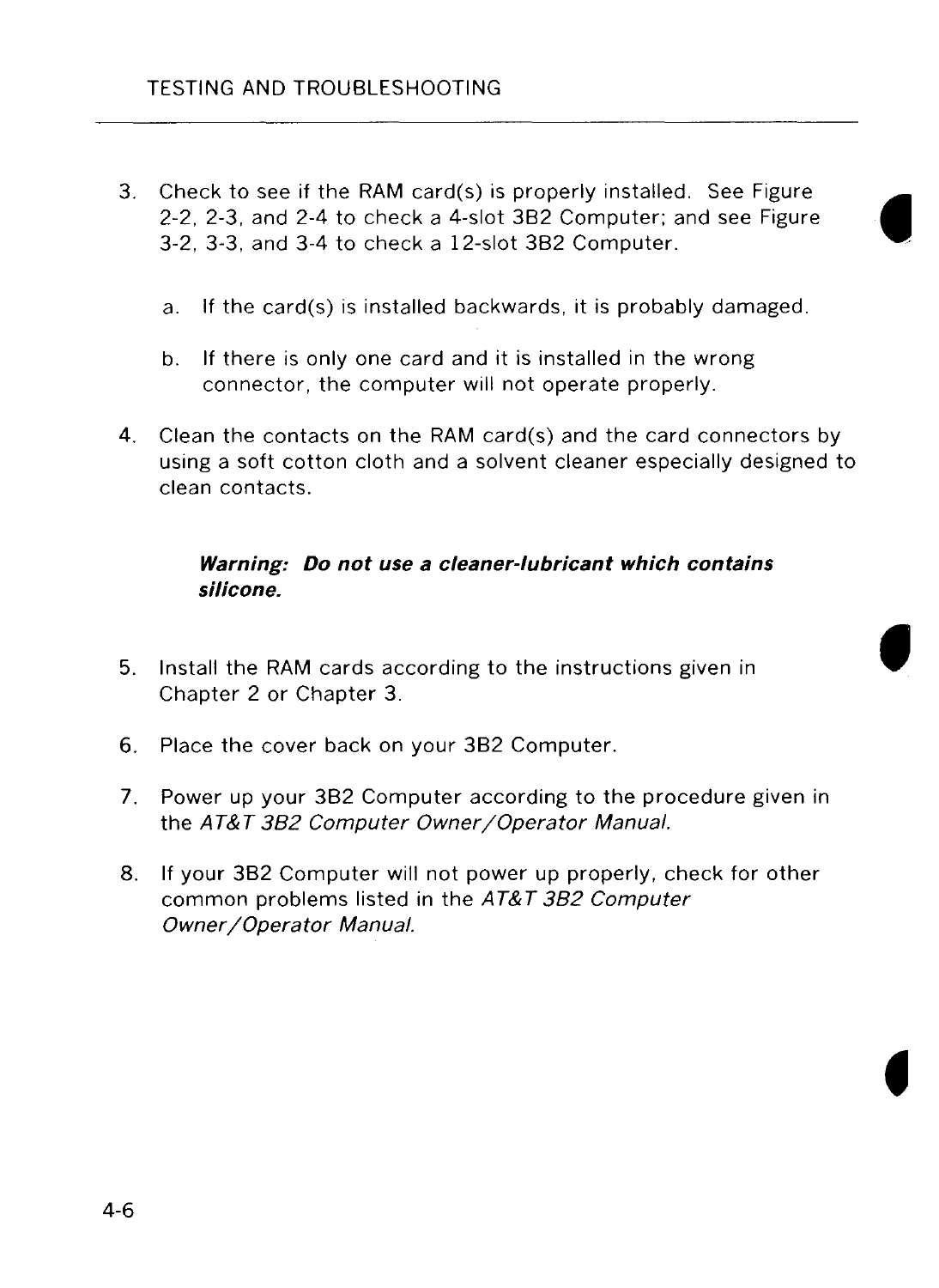- 9. If your 3B2 Computer still does not power up properly, use the procedures given in Chapter 2 or Chapter 3 to replace the new RAM cards with the original RAM cards, and try to power up the computer again. If the computer does power up properly, the new RAM card(s) is defective.
	- 10. If you still cannot power up your 3B2 Computer, contact your local AT&T Service Representative or authorized dealer.

**Warning: Do not try to repair a RAM card on your own. The card**  can only be repaired by authorized personnel.

 $\blacksquare$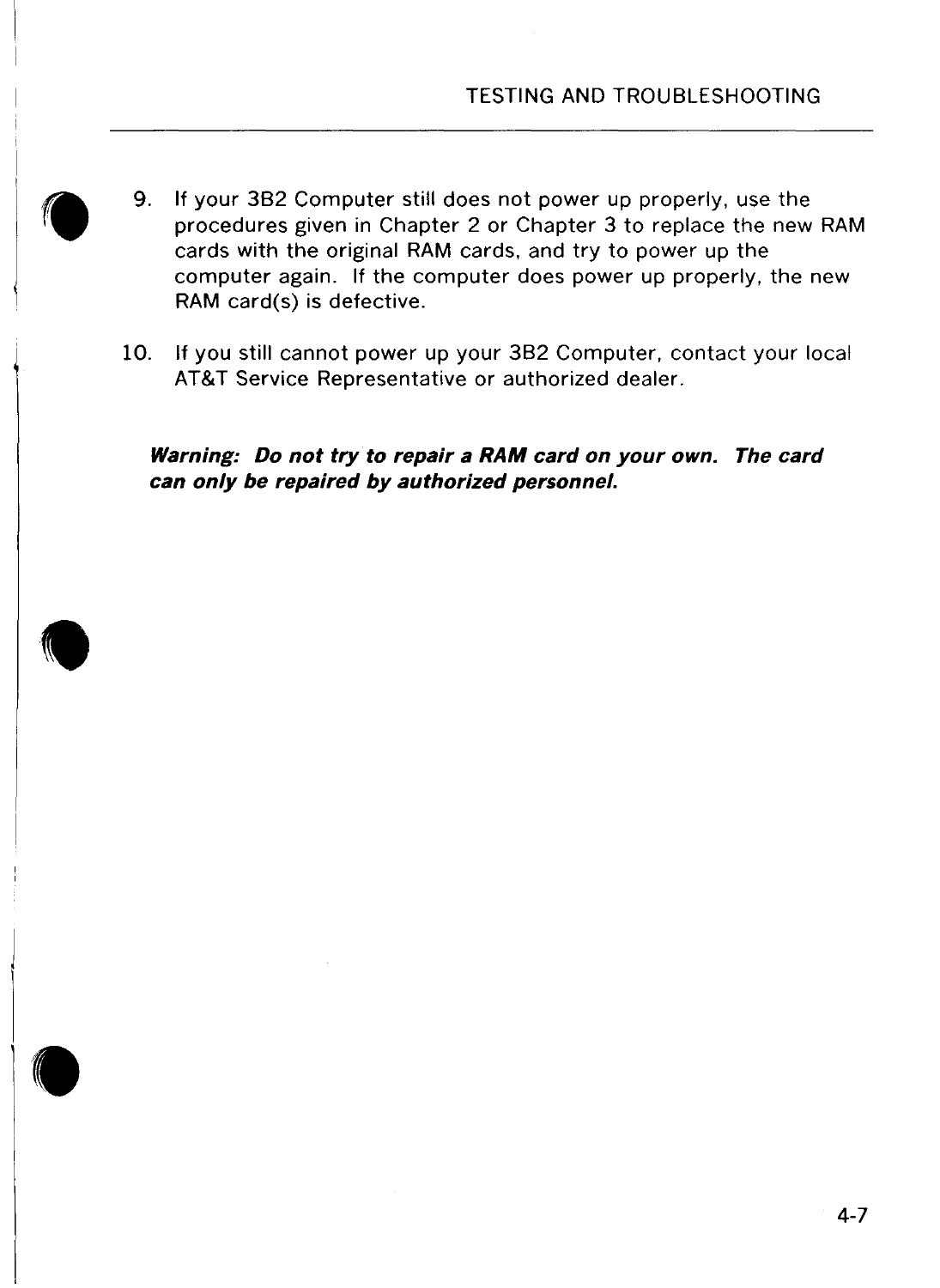# **Index**

 $\sqrt{2}$ 

### **A**

|  |  |  | Automatically Reconfiguring the System  4-3 |  |  |
|--|--|--|---------------------------------------------|--|--|
|--|--|--|---------------------------------------------|--|--|

### **F**

| r                                                                                                               |
|-----------------------------------------------------------------------------------------------------------------|
| Figure 1-1                                                                                                      |
| Location of Memory Card Identification Number  1-7                                                              |
| Figure 2-1<br>Removing Cable Access Door - 3B2/300 and 3B2/310 Computer 2-5                                     |
| Figure 2-2<br>Inside View of a 4-Slot 3B2 Computer  2-6<br>Figure 2-3                                           |
| Possible RAM Card Configurations for 4-Slot 3B2 Computers  2-7<br>Figure 2-4                                    |
| Front Side of a 256-Kilobyte RAM Card  2-9                                                                      |
| Figure 2-5<br>Back Side of a 2-Megabyte RAM Card $\ldots \ldots \ldots \ldots \ldots \ldots$ 2-10<br>Figure 3-1 |
| Removing Cable Access Door - 12-slot 3B2 Computer  3-4<br>Figure 3-2                                            |
| Inside View of the 12-Slot 3B2 Computer  3-5                                                                    |
| Figure 3-3<br>Possible RAM Card Configurations for 12-Slot 3B2 Computer 3-6                                     |
|                                                                                                                 |

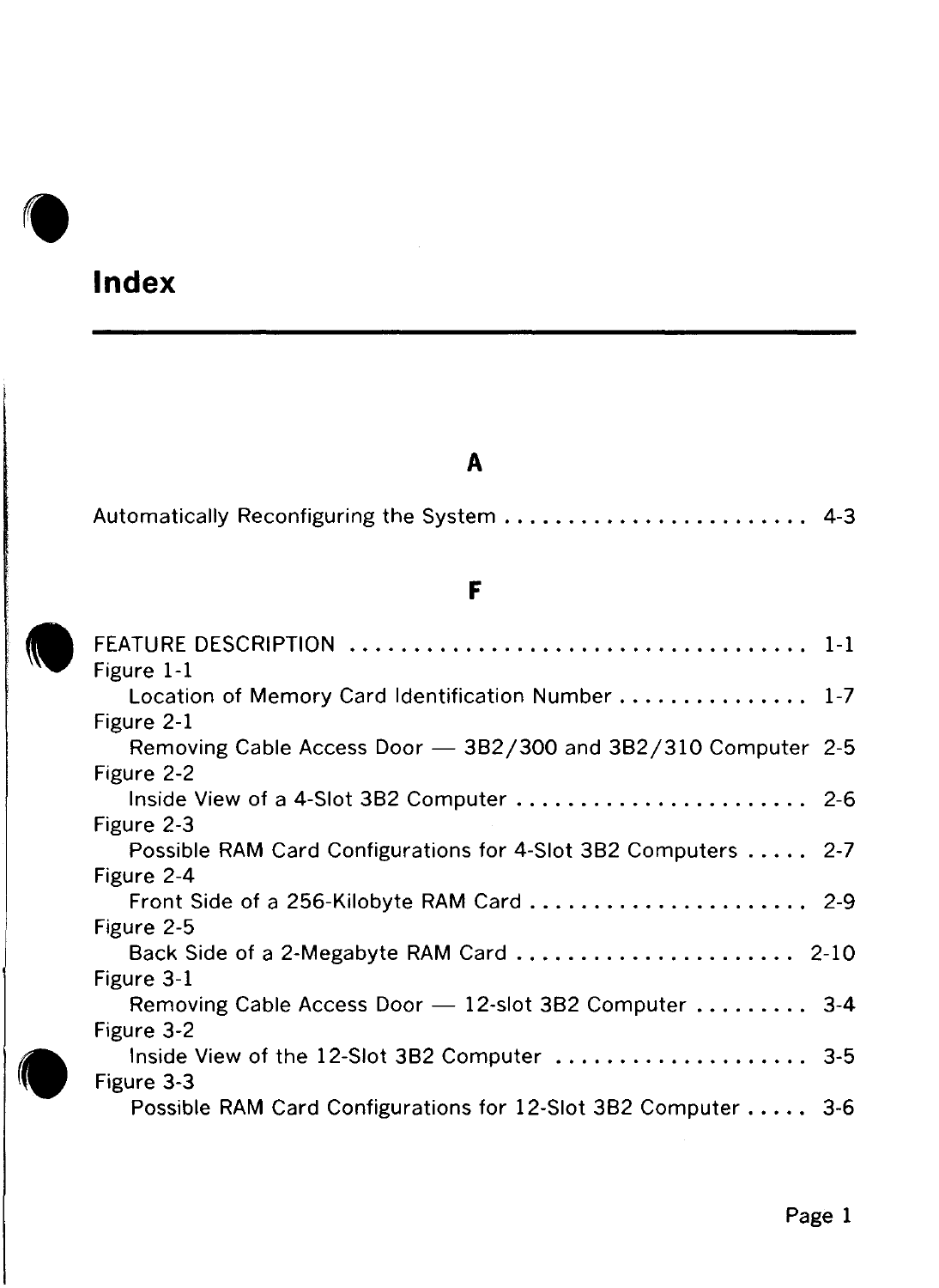| Figure 3-4                              |  |
|-----------------------------------------|--|
|                                         |  |
| Figure 3-5                              |  |
| Back Side of a 2-Megabyte RAM Card  3-9 |  |

### **H**

| HARDWARE INSTALLATION AND REMOVAL - 12-slot 3B2 Computer . 3-2 |  |
|----------------------------------------------------------------|--|
| HARDWARE INSTALLATION AND REMOVAL - 4-Slot 3B2 Computer . 2-3  |  |
|                                                                |  |
| HARDWARE REQUIREMENTS - 12-Slot 3B2 Computer  3-1              |  |
| HARDWARE REQUIREMENTS - 4-slot Computer 2-1                    |  |

### $\mathbf{I}$

### **L**

|--|--|--|--|--|

### **M**

| memory configurations for 12-slot 3B2 Computers 1-4 |  |
|-----------------------------------------------------|--|
| memory configurations for 4-slot 3B2 Computers 1-2  |  |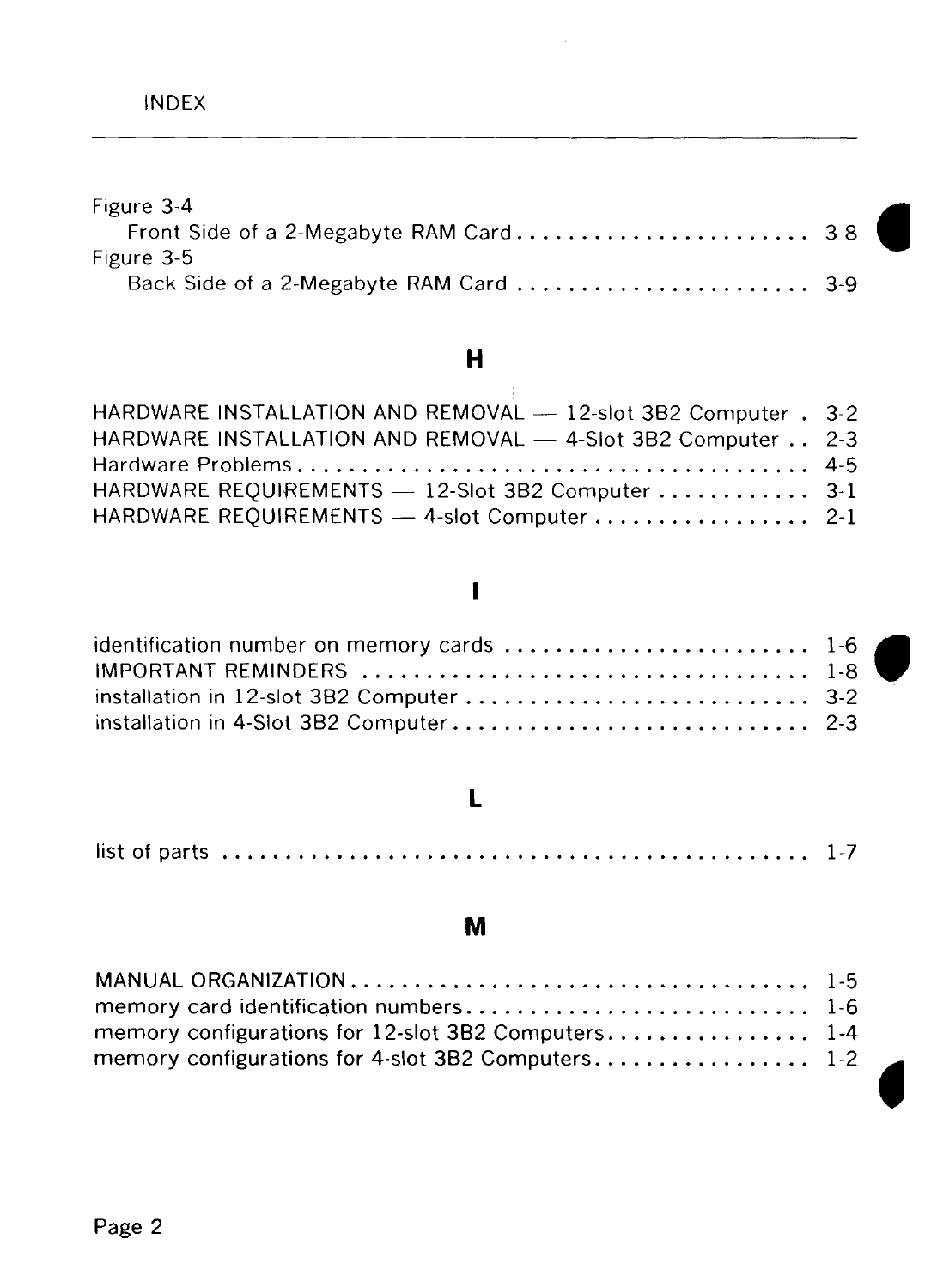# **Parry Post**<br>Post PRI parts list . . . . . . . • • . . . . . . . • • • • . . . • • • . . . . . • . . . . . . . . . . . . . . . . 1-6 Possible Problems . . . . . . . . . . . . . . . . • • . . . . . . . . . . . . . . . . . . . . . . . 4-2 PREPARATION - 12-slot 382 Computer ..•••.................. 3-2 PREPARATION - 4-Slot 3B2 Computer .........................

#### **R**

**p** 

#### **s**

| SOFTWARE INSTALLATION AND REMOVAL - 12-slot 3B2 Computer. 3-11 |  |
|----------------------------------------------------------------|--|
| SOFTWARE INSTALLATION AND REMOVAL - 4-slot 3B2 Computer 2-12   |  |
| SOFTWARE REQUIREMENTS - 12-Slot 3B2 Computer  3-1              |  |
| SOFTWARE REQUIREMENTS - 4-Slot 3B2 Computer  2-2               |  |

#### **T**

#### **u**

| $\begin{pmatrix} 1 & 1 \\ 1 & 1 \end{pmatrix}$ |  |
|------------------------------------------------|--|
|                                                |  |
|                                                |  |

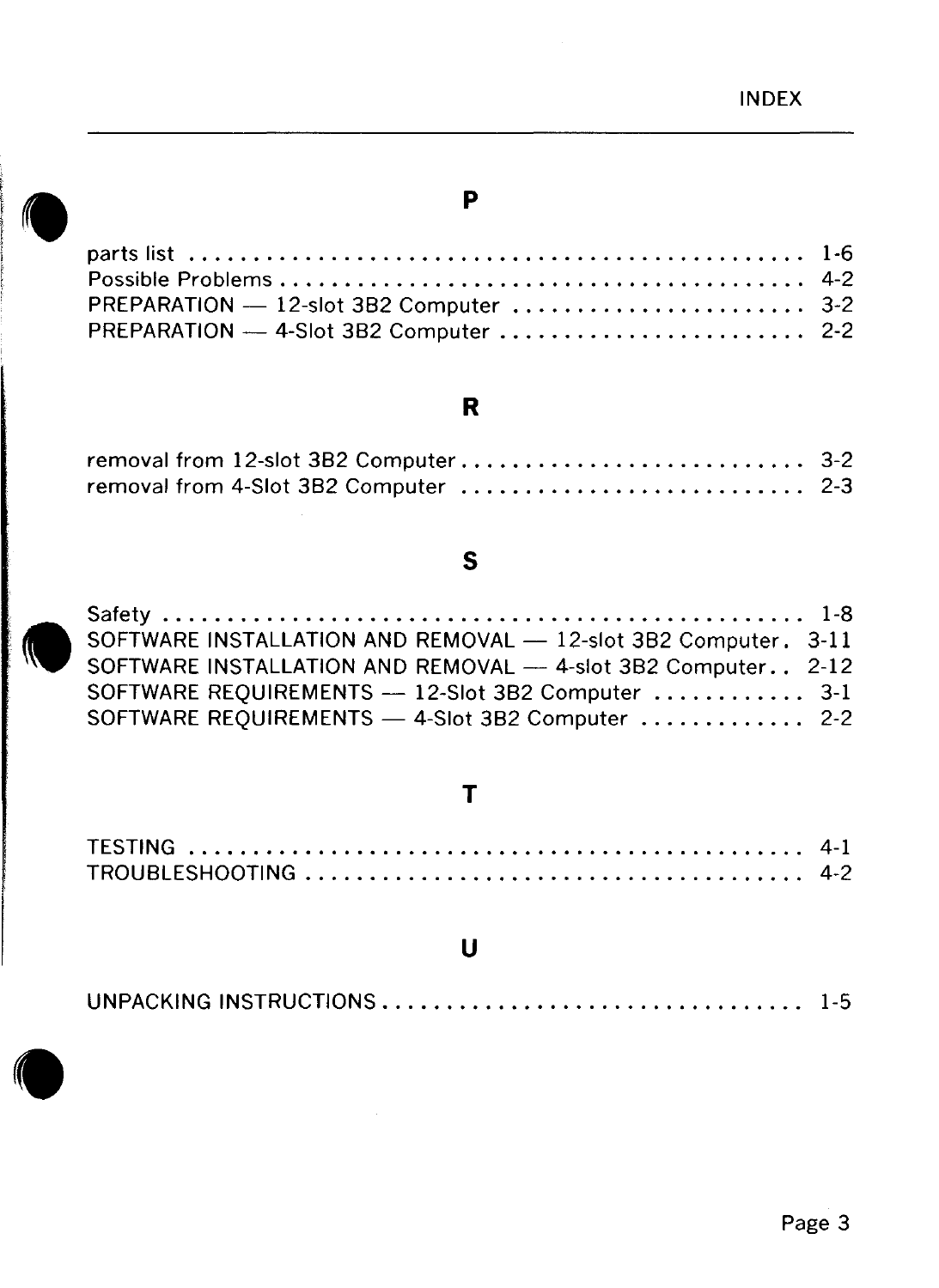records<br>and the cord of the cord of the cord of the cord of the cord of the cord of the cord of the cord of the cord o<br>and the cord of the cord of the cord of the cord of the cord of the cord of the cord of the cord of the

|                             |                                                                                                                                | 1. How would you rate this document for COMPLETENESS? (Please Circle) |  |  |
|-----------------------------|--------------------------------------------------------------------------------------------------------------------------------|-----------------------------------------------------------------------|--|--|
| Excellent                   | Adequate                                                                                                                       | Poor                                                                  |  |  |
|                             | 2. Identify any information that you feel should be included or removed.                                                       |                                                                       |  |  |
|                             | 3. How would you rate this document for ACCURACY of information? (Please Circle)                                               |                                                                       |  |  |
| Excellent                   | Adequate                                                                                                                       | Poor                                                                  |  |  |
|                             | 4. Specify page and nature of any error(s) found in this document.                                                             |                                                                       |  |  |
|                             | 5. How would you rate this document for ORGANIZATION of information? (Please Circle)                                           |                                                                       |  |  |
| <b>Excellent</b>            | Adequate                                                                                                                       | Poor                                                                  |  |  |
|                             | 6. Describe any format or packaging problems you have experienced with this document.                                          |                                                                       |  |  |
|                             |                                                                                                                                |                                                                       |  |  |
|                             | 7. Do you have any general comments or suggestions regarding this document?                                                    |                                                                       |  |  |
|                             | 8. We would like to know a little about your background as a user of this document:                                            |                                                                       |  |  |
| В.<br>maintenance ________. | A. Your job function ______________________________<br>Number of years experience with computer hardware: operation _________. |                                                                       |  |  |
| programmer ________.        | C. Number of years experience with computer software: user ________.                                                           |                                                                       |  |  |
|                             |                                                                                                                                |                                                                       |  |  |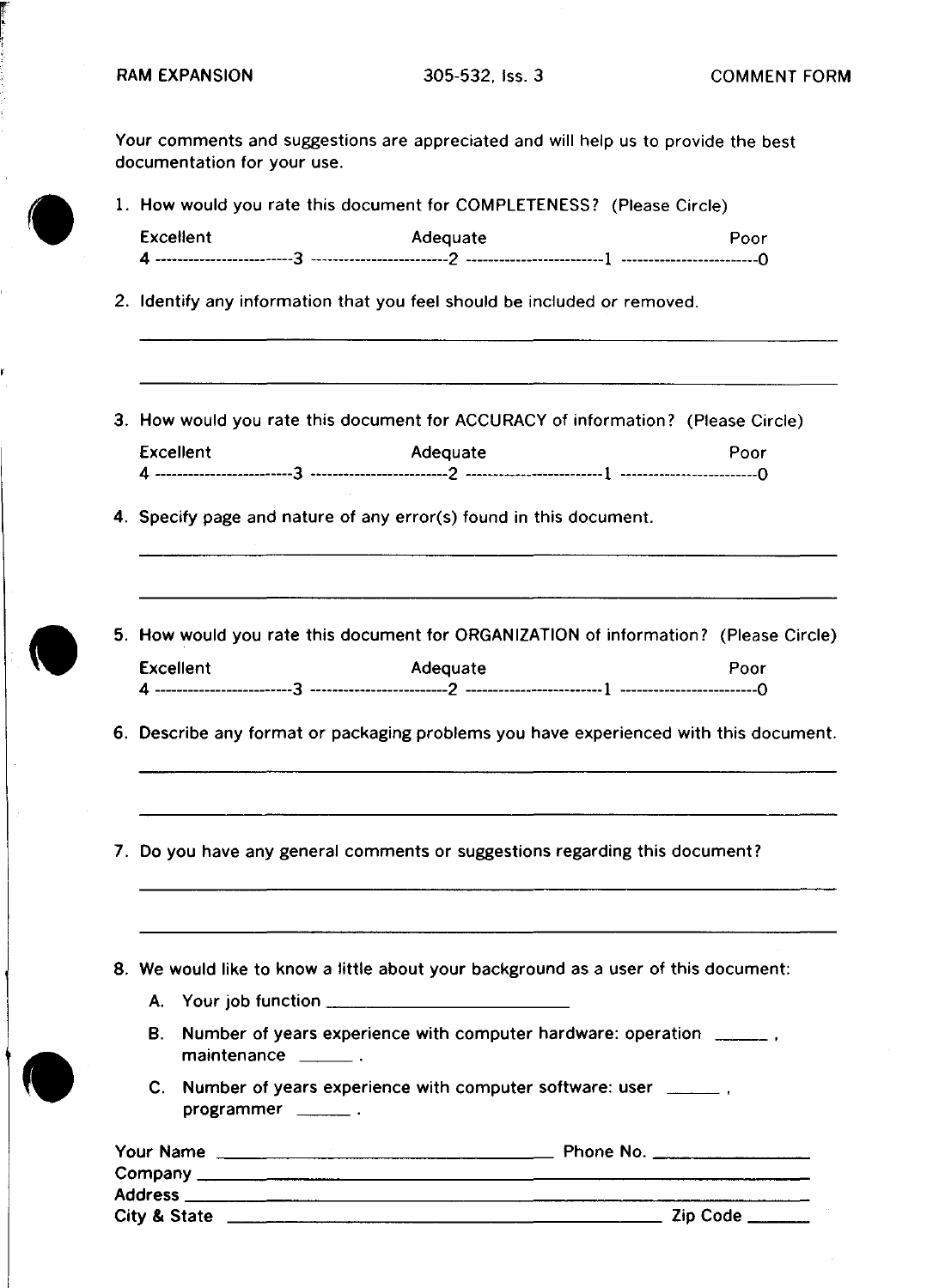





**e** 

**•** 



POST AGE WILL BE PAID BY ADDRESSEE

### **DOCUMENTATION SERVICES 2400 Reynalda Road Winston-Salem, N.C. 27106-9989**

#### **l,,l,ll,,,l,,,llll,,,,11,,l,l,,l,l,,l,,l,l,l,,l,l,,I**

and a construction of the Do Not Tear-Fold Here and Tape

ager.